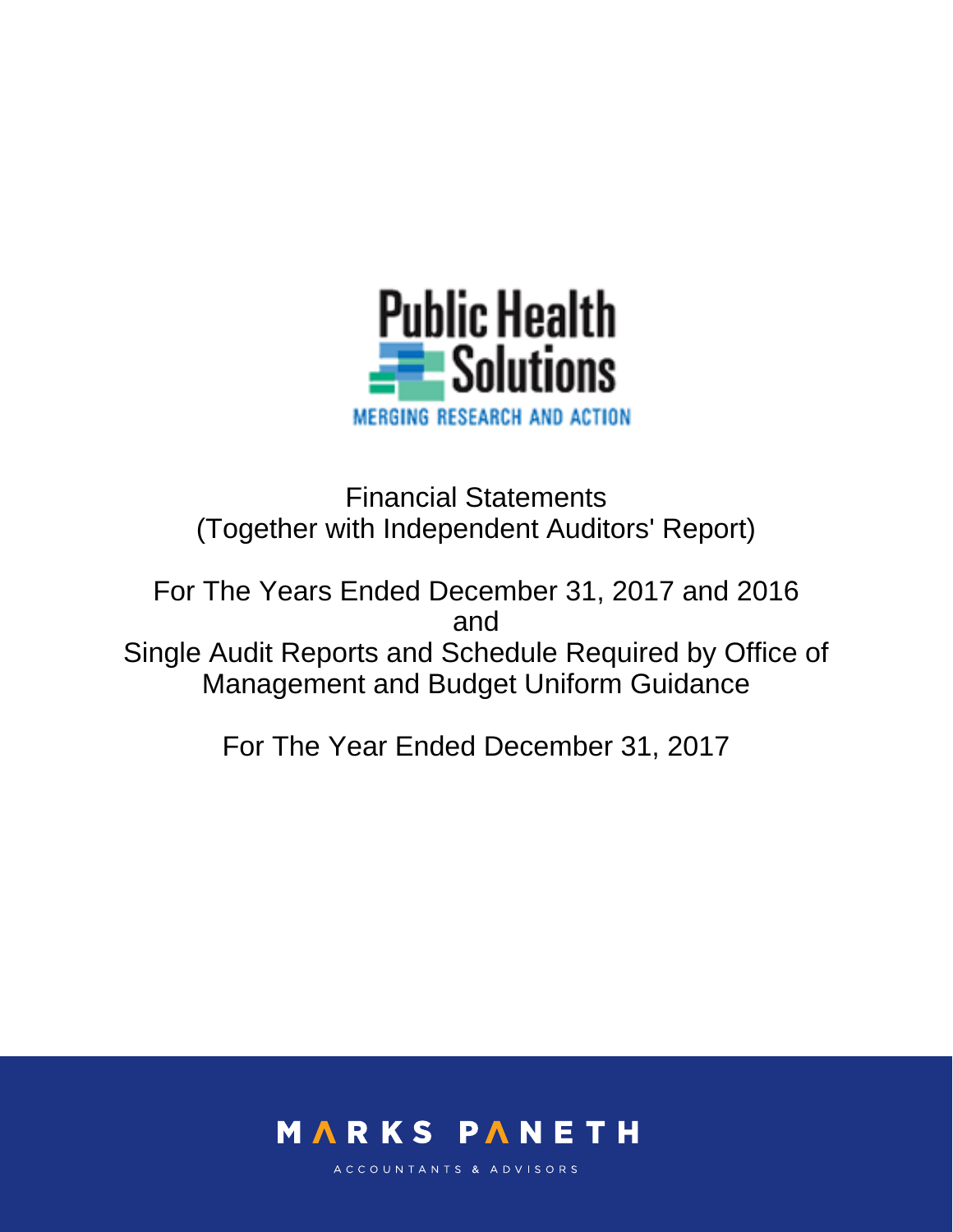# **PUBLIC HEALTH SOLUTIONS FINANCIAL STATEMENTS (Together with Independent Auditors' Report)**

# **FOR THE YEARS ENDED DECEMBER 31, 2017 AND 2016**

#### **AND**

# **SINGLE AUDIT REPORTS AND SCHEDULE REQUIRED BY OFFICE OF MANAGEMENT AND BUDGET UNIFORM GUIDANCE**

# **FOR THE YEAR ENDED DECEMBER 31, 2017**

# **CONTENTS**

|                              | Page |
|------------------------------|------|
|                              |      |
| <b>Financial Statements:</b> |      |
|                              |      |
|                              |      |
|                              |      |
|                              |      |
|                              |      |

#### **Single Audit:**

| Independent Auditors' Report on Internal Control Over Financial Reporting and on Compliance<br>and Other Matters Based on an Audit of Financial Statements Performed in Accordance with |  |
|-----------------------------------------------------------------------------------------------------------------------------------------------------------------------------------------|--|
| Independent Auditors' Report on Compliance for Each Major Federal Program and Report on Internal                                                                                        |  |
|                                                                                                                                                                                         |  |
|                                                                                                                                                                                         |  |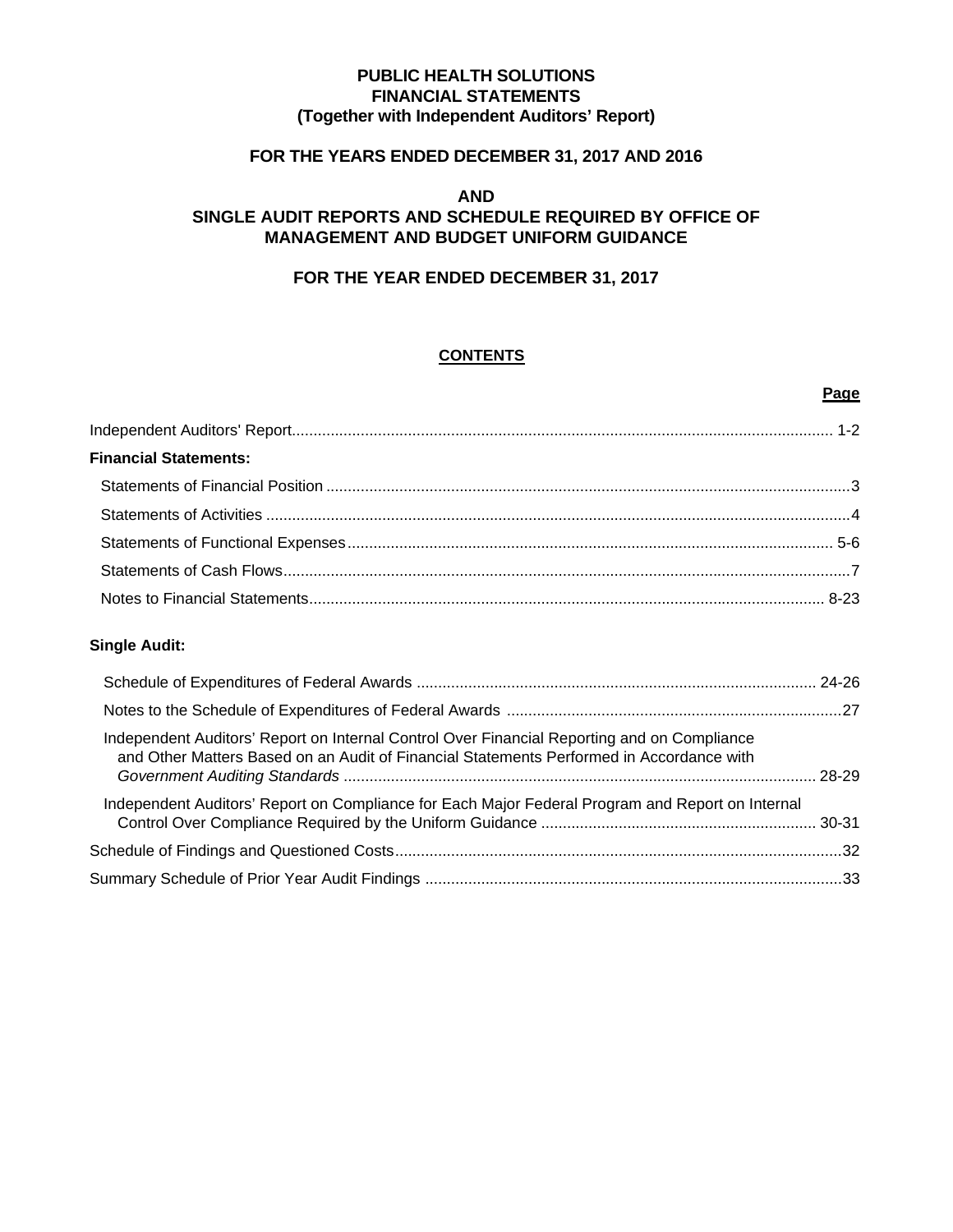Marks Paneth LLP 685 Third Avenue New York, NY 10017 P 212.503.8800 F 212.370.3759 www.markspaneth.com



# **INDEPENDENT AUDITORS' REPORT**

The Board of Directors of Public Health Solutions

#### **Report on the Financial Statements**

We have audited the accompanying financial statements of Public Health Solutions (the "Organization") which comprise the statements of financial position as of December 31, 2017 and 2016, and the related statements of activities, functional expenses, and cash flows for the years then ended, and the related notes to the financial **statements** 

#### *Management's Responsibility for the Financial Statements*

Management is responsible for the preparation and fair presentation of these financial statements in accordance with accounting principles generally accepted in the United States of America; this includes the design, implementation, and maintenance of internal control relevant to the preparation and fair presentation of financial statements that are free from material misstatement, whether due to fraud or error.

#### *Auditors' Responsibility*

Our responsibility is to express an opinion on these financial statements based on our audits. We conducted our audits in accordance with auditing standards generally accepted in the United States of America, and the standards applicable to financial audits contained in *Government Auditing Standards*, issued by the Comptroller General of the United States. Those standards require that we plan and perform the audit to obtain reasonable assurance about whether the financial statements are free from material misstatement.

An audit involves performing procedures to obtain audit evidence about the amounts and disclosures in the financial statements. The procedures selected depend on the auditor's judgment, including the assessment of the risks of material misstatement of the financial statements, whether due to fraud or error. In making those risk assessments, the auditor considers internal control relevant to the entity's preparation and fair presentation of the financial statements in order to design audit procedures that are appropriate in the circumstances, but not for the purpose of expressing an opinion on the effectiveness of the entity's internal control. Accordingly, we express no such opinion. An audit also includes evaluating the appropriateness of accounting policies used and the reasonableness of significant accounting estimates made by management, as well as evaluating the overall presentation of the financial statements.

We believe that the audit evidence we have obtained is sufficient and appropriate to provide a basis for our audit opinion.

#### *Opinion*

In our opinion, the financial statements referred to above present fairly, in all material respects, the financial position of Public Health Solutions as of December 31, 2017 and 2016, and the changes in its net assets and its cash flows for the years then ended in accordance with accounting principles generally accepted in the United States of America.

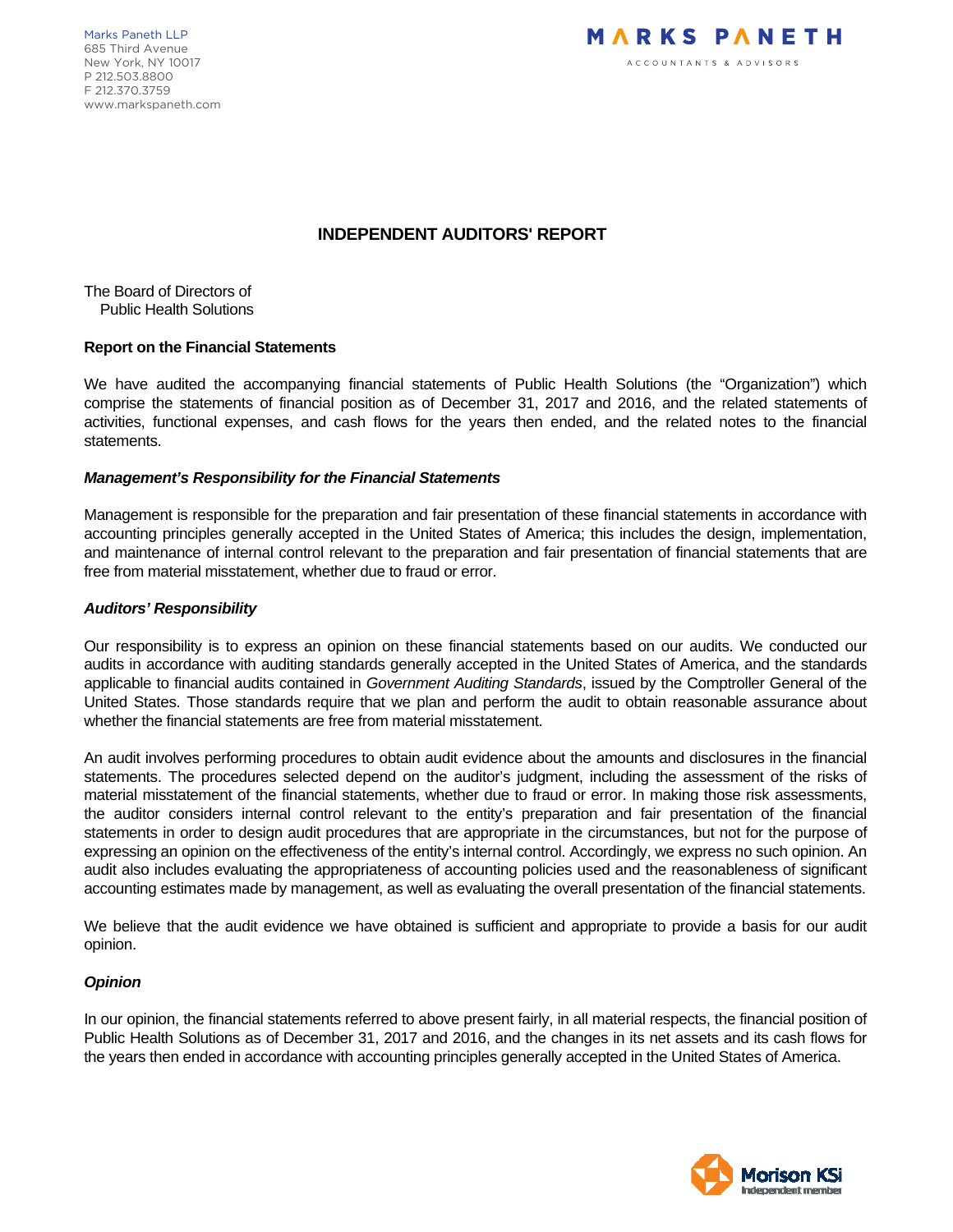#### *Other Matters*

Our audits were conducted for the purpose of forming an opinion on the financial statements as a whole. The accompanying schedule of expenditures of federal awards, for the year ended December 31, 2017, (shown on pages 24-26) as required by Title 2 U.S. Code of Federal Regulations ("CFR") Part 200, Uniform Administrative Requirements, Cost Principles, and Audit Requirements for Federal Awards (the "Uniform Guidance"), is presented for purposes of additional analysis and is not a required part of the financial statements. Such information is the responsibility of management and was derived from and relates directly to the underlying accounting and other records used to prepare the financial statements. The information has been subjected to the auditing procedures applied in the audits of the financial statements and certain additional procedures, including comparing and reconciling such information directly to the underlying accounting and other records used to prepare the financial statements or to the financial statements themselves, and other additional procedures in accordance with auditing standards generally accepted in the United States of America. In our opinion, the information is fairly stated in all material respects in relation to the financial statements as a whole.

#### **Other Reporting Required by** *Government Auditing Standards*

In accordance with *Government Auditing Standards,* we have also issued our report dated June 28, 2018 on our consideration of the Organization's internal control over financial reporting and on our tests of its compliance with certain provisions of laws, regulations, contracts and grant agreements and other matters. The purpose of that report is to describe the scope of our testing of internal control over financial reporting and compliance and the results of that testing, and not to provide an opinion on internal control over financial reporting or on compliance. That report is an integral part of an audit performed in accordance with *Government Auditing Standards* in considering the Organization's internal control over financial reporting and compliance.

Marks Pareth LLP

New York, NY June 28, 2018, except for the Schedule of Expenditures of Federal Awards as to which the date is September 26, 2018.



ACCOUNTANTS & ADVISORS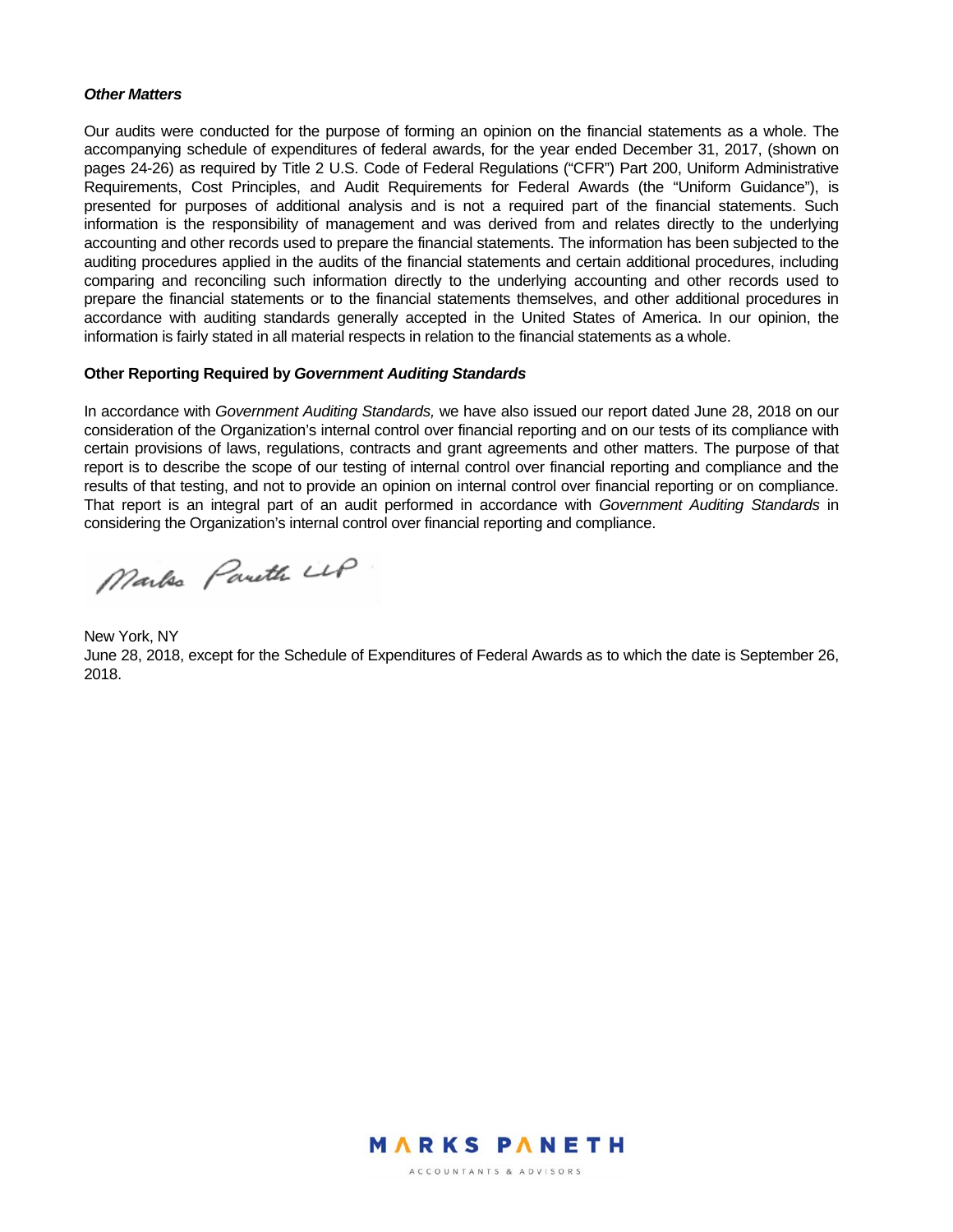#### **PUBLIC HEALTH SOLUTIONS STATEMENTS OF FINANCIAL POSITION AS OF DECEMBER 31, 2017 AND 2016**

|                                                          | 2017                     | 2016             |
|----------------------------------------------------------|--------------------------|------------------|
| <b>ASSETS</b>                                            |                          |                  |
| <b>Current assets:</b>                                   |                          |                  |
| Cash and cash equivalents (Notes 2B and 3)               | \$<br>32,073,791         | \$<br>16,951,826 |
| Certificates of deposit (Notes 2C and 3)                 | 377,232                  | 374,273          |
| Grants receivable (Notes 2D and 3):                      |                          |                  |
| Federal                                                  | 8,046,241                | 8,463,997        |
| New York State/New York City                             | 11,230,029               | 32,374,220       |
| Private                                                  | 2,269,009                | 791,384          |
| Contributions receivable (Note 2J)                       | 281,556                  | 14,060           |
| Service reimbursements receivable (Notes 2K and 3)       | 173,468                  | 850,333          |
| Supplies inventory (Note 2E)                             | 124,340                  | 150,497          |
| Advances to subcontractors (Note 2G)                     | 1,824,983                | 261,451          |
| Deposits and other assets                                | 245,389                  | 343,397          |
| Total current assets                                     | 56,646,038               | 60,575,438       |
| <b>Non-current assets:</b>                               |                          |                  |
| Property and equipment, net of accumulated               |                          |                  |
| depreciation and amortization (Notes 2F and 4)           | 1,580,476                | 1,701,133        |
| Deposits and other assets                                | 466,200                  | 363,594          |
| Total non-current assets                                 | 2,046,676                | 2,064,727        |
| <b>TOTAL ASSETS</b>                                      | 58,692,714<br>\$         | 62,640,165<br>\$ |
| <b>LIABILITIES</b>                                       |                          |                  |
| <b>Current liabilities:</b>                              |                          |                  |
| Accounts payable and accrued liabilities (Note 9C)       | \$<br>50,513,912         | 55,871,553<br>\$ |
| Borrowings under line of credit (Note 6)                 | 2,650,000                | 1,650,000        |
| Advances from government and other agencies (Note 2H)    | 6,895,936                | 5,719,797        |
| <b>Total current liabilities</b>                         | 60,059,848               | 63,241,350       |
| <b>Non-current liabilities:</b>                          |                          |                  |
| Pension liability (Note 5)                               | 23,541,286               | 23,683,076       |
| Total non-current liabilities                            | 23,541,286               | 23,683,076       |
| <b>TOTAL LIABILITIES</b>                                 | 83,601,134               | 86,924,426       |
| <b>COMMITMENTS AND CONTINGENCIES (Notes 8 and 9)</b>     |                          |                  |
| <b>NET ASSETS (DEFICIT) (Note 2I)</b>                    |                          |                  |
| Unrestricted:                                            |                          |                  |
| Undesignated                                             | 13,696,597               | 12,383,053       |
| Net unrecognized actuarial loss on pension plan (Note 5) | (38, 697, 228)           | (37,075,944)     |
| <b>Total unrestricted</b>                                | (25,000,631)             | (24, 692, 891)   |
| Temporarily restricted (Note 7)                          | 92,211                   | 91,847           |
| Permanently restricted (Note 7)                          | $\overline{\phantom{a}}$ | 316,783          |
| <b>TOTAL NET ASSETS (DEFICIT)</b>                        | (24,908,420)             | (24, 284, 261)   |
| TOTAL LIABILITIES AND NET ASSETS                         | 58,692,714<br>\$         | \$<br>62,640,165 |

The accompanying notes are an integral part of these financial statements.  $\sim$  3 -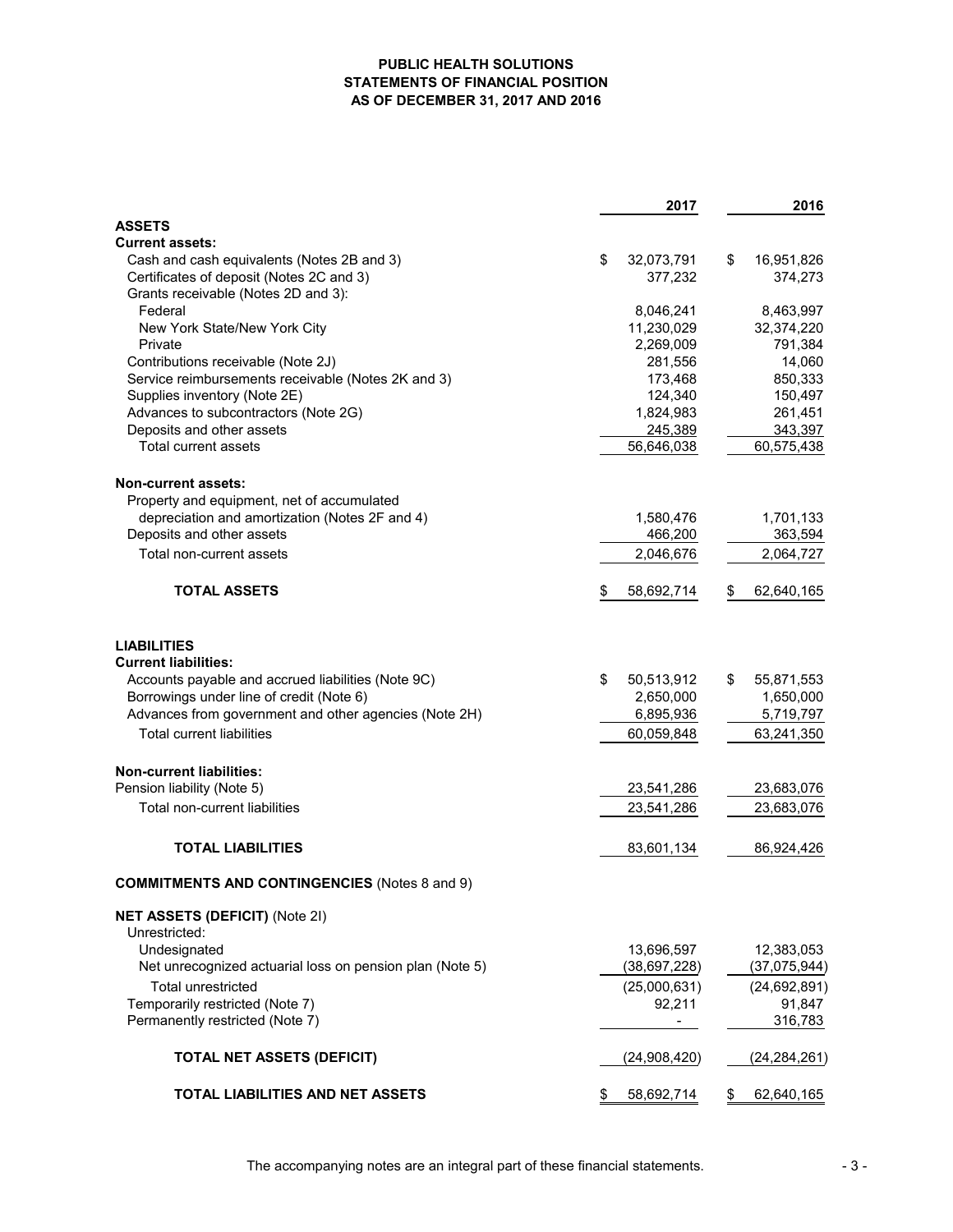#### **PUBLIC HEALTH SOLUTIONS STATEMENTS OF ACTIVITIES FOR THE YEARS ENDED DECEMBER 31, 2017 AND 2016**

|                                                   |    | Year Ended December 31, 2017 |                           |           |                           |          |                | Year Ended December 31, 2016 |                      |    |                           |    |                           |                      |
|---------------------------------------------------|----|------------------------------|---------------------------|-----------|---------------------------|----------|----------------|------------------------------|----------------------|----|---------------------------|----|---------------------------|----------------------|
|                                                   |    | <b>Unrestricted</b>          | Temporarily<br>Restricted |           | Permanently<br>Restricted |          | Total<br>2017  |                              | Unrestricted         |    | Temporarily<br>Restricted |    | Permanently<br>Restricted | <b>Total</b><br>2016 |
| <b>REVENUES AND SUPPORT:</b>                      |    |                              |                           |           |                           |          |                |                              |                      |    |                           |    |                           |                      |
| Government grants, service contracts              |    |                              |                           |           |                           |          |                |                              |                      |    |                           |    |                           |                      |
| and medical reimbursements (Note 2K):             |    |                              |                           |           |                           |          |                |                              |                      |    |                           |    |                           |                      |
| New York State                                    | s  | 19,754,407                   | \$                        |           | \$                        | <b>S</b> | 19,754,407     | \$                           | 18,590,280           | \$ |                           | S. |                           | \$<br>18,590,280     |
| New York City                                     |    | 188.218.209                  |                           |           |                           |          | 188,218,209    |                              | 163,242,609          |    |                           |    |                           | 163,242,609          |
| Federal                                           |    | 39,424,316                   |                           |           |                           |          | 39,424,316     |                              | 42,063,596           |    |                           |    |                           | 42,063,596           |
| Medicaid and other third party                    |    | 2,902,687                    |                           |           |                           |          | 2,902,687      |                              | 6,665,428            |    |                           |    |                           | 6,665,428            |
| Interest income                                   |    | 14,650                       |                           |           |                           |          | 14,650         |                              | 14,229               |    | 1,855                     |    |                           | 16,084               |
| Other income                                      |    | 456,411                      |                           |           |                           |          | 456,411        |                              | 1,228,516            |    |                           |    |                           | 1,228,516            |
| Nongovernment grants and contributions (Note 2J): |    |                              |                           |           |                           |          |                |                              |                      |    |                           |    |                           |                      |
| Foundations and private grants                    |    | 18,500,920                   |                           |           |                           |          | 18,500,920     |                              | 8,276,185            |    |                           |    | ٠                         | 8,276,185            |
| Contributions                                     |    | 1,127,827                    |                           | 32,000    |                           |          | 1,159,827      |                              | 603,658              |    |                           |    | 52,180                    | 655,838              |
| Net assets released from restrictions (Note 7)    |    | 348,419                      |                           | (31, 636) | (316, 783)                |          |                |                              | 303,054              |    | (303, 054)                |    | $\overline{\phantom{a}}$  | $\sim$               |
| TOTAL REVENUE AND SUPPORT                         |    | 270,747,846                  |                           | 364       | (316, 783)                |          | 270,431,427    |                              | 240,987,555          |    | (301, 199)                |    | 52,180                    | 240,738,536          |
| <b>EXPENSES</b> (Note 2M):                        |    |                              |                           |           |                           |          |                |                              |                      |    |                           |    |                           |                      |
| Program services:                                 |    |                              |                           |           |                           |          |                |                              |                      |    |                           |    |                           |                      |
| Reproductive health                               |    | 8,364,286                    |                           |           |                           |          | 8,364,286      |                              | 7,440,190            |    |                           |    |                           | 7,440,190            |
| HIV/STD                                           |    | 141,400,527                  |                           |           |                           |          | 141,400,527    |                              | 140,012,229          |    |                           |    |                           | 140,012,229          |
| Nutrition                                         |    | 10.501.995                   |                           |           |                           |          | 10,501,995     |                              | 9.276.325            |    |                           |    |                           | 9,276,325            |
| Child health and development                      |    | 5,872,093                    |                           |           |                           |          | 5,872,093      |                              | 7,832,582            |    |                           |    |                           | 7,832,582            |
| Emergency preparedness                            |    | 30,700,231                   |                           |           |                           |          | 30,700,231     |                              | 31,682,788           |    |                           |    |                           | 31,682,788           |
| Training and technical assistance                 |    |                              |                           |           |                           |          |                |                              | 544,740              |    |                           |    |                           | 544,740              |
| Other miscellaneous programs                      |    | 65,149,017                   |                           |           |                           |          | 65,149,017     |                              | 35,722,635           |    |                           |    |                           | 35,722,635           |
| Total program services                            |    | 261,988,149                  |                           |           |                           |          | 261,988,149    |                              | 232,511,489          |    |                           |    |                           | 232,511,489          |
| Management and general                            |    |                              |                           |           |                           |          |                |                              |                      |    |                           |    |                           |                      |
|                                                   |    | 7,170,863                    |                           |           |                           |          | 7,170,863      |                              | 7,084,042<br>377,383 |    |                           |    |                           | 7,084,042<br>377,383 |
| Fundraising and development                       |    | 275,290                      |                           |           |                           |          | 275,290        |                              |                      |    |                           |    |                           |                      |
| <b>TOTAL EXPENSES</b>                             |    | 269,434,302                  |                           |           |                           |          | 269,434,302    |                              | 239,972,914          |    |                           |    |                           | 239,972,914          |
| <b>CHANGE IN NET ASSETS BEFORE PENSION</b>        |    |                              |                           |           |                           |          |                |                              |                      |    |                           |    |                           |                      |
| <b>LIABILITY ADJUSTMENT</b>                       |    | 1,313,544                    |                           | 364       | (316, 783)                |          | 997,125        |                              | 1,014,641            |    | (301, 199)                |    | 52,180                    | 765,622              |
| Pension liability adjustment (Note 5)             |    | (1,621,284)                  |                           |           |                           |          | (1,621,284)    |                              | (2, 273, 715)        |    |                           |    |                           | (2, 273, 715)        |
| <b>CHANGE IN NET ASSETS</b>                       |    | (307,740)                    |                           | 364       | (316, 783)                |          | (624, 159)     |                              | (1,259,074)          |    | (301, 199)                |    | 52,180                    | (1,508,093)          |
| Net assets - beginning of year                    |    | (24, 692, 891)               |                           | 91,847    | 316,783                   |          | (24, 284, 261) |                              | (23, 433, 817)       |    | 393,046                   |    | 264,603                   | (22,776,168)         |
| <b>NET ASSETS - END OF YEAR</b>                   | £. | (25,000,631)                 | \$                        | 92,211    | S                         |          | (24,908,420)   | -S                           | (24, 692, 891)       | \$ | 91,847                    | \$ | 316,783                   | (24, 284, 261)<br>£. |
|                                                   |    |                              |                           |           |                           |          |                |                              |                      |    |                           |    |                           |                      |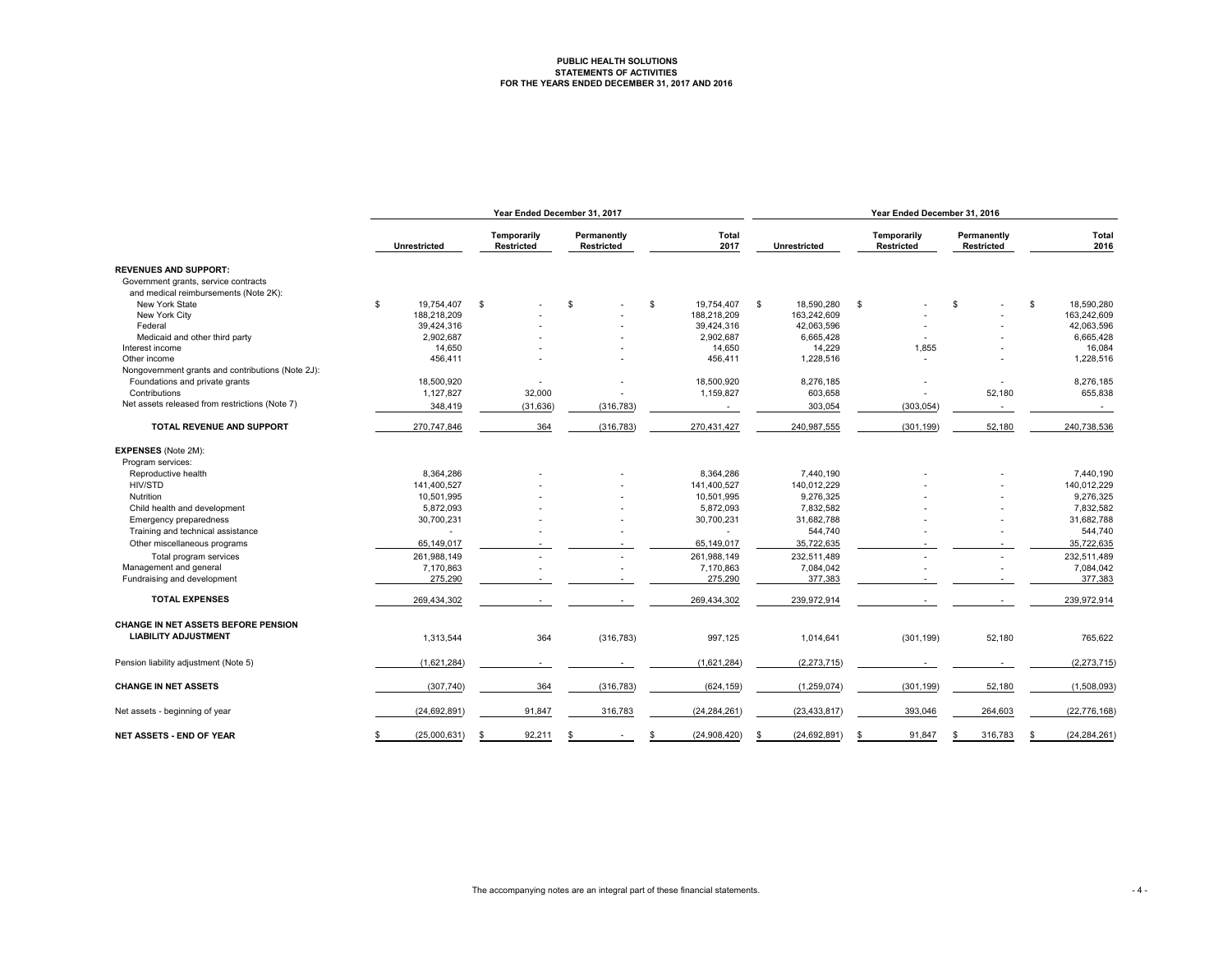#### **PUBLIC HEALTH SOLUTIONS STATEMENT OF FUNCTIONAL EXPENSES FOR THE YEAR ENDED DECEMBER 31, 2017**

|                                                                                     | <b>Program Services</b> |                        |    |                      |    |                      |    |                                 |                    |                           |     |                                           |          |                                     |    |                              |    |                                          |                      |                         |
|-------------------------------------------------------------------------------------|-------------------------|------------------------|----|----------------------|----|----------------------|----|---------------------------------|--------------------|---------------------------|-----|-------------------------------------------|----------|-------------------------------------|----|------------------------------|----|------------------------------------------|----------------------|-------------------------|
|                                                                                     |                         | Reproductive<br>Health |    | <b>HIV/STD</b>       |    | <b>Nutrition</b>     |    | Child Health and<br>Development |                    | Emergency<br>Preparedness |     | Other<br><b>Miscellaneous</b><br>Programs |          | Total<br>Program<br><b>Services</b> |    | Management<br>and<br>General |    | <b>Fundraising</b><br>and<br>Development | <b>TOTAL</b><br>2017 |                         |
| Salaries and wages                                                                  | S                       | 2,830,208              | \$ | 5,317,911            | \$ | 6,187,800            | \$ | 3,859,116                       | $\mathbf{\hat{S}}$ | 1,091,198                 | \$. | 4,320,151                                 | <b>S</b> | 23,606,384                          | S  | 4,335,854                    | S. | 171,707                                  | \$.                  | 28,113,945              |
| Payroll taxes and employee benefits                                                 |                         |                        |    |                      |    |                      |    |                                 |                    |                           |     |                                           |          |                                     |    |                              |    |                                          |                      |                         |
| excluding defined benefit plan (ERISA Funding) (Note 5)                             |                         | 726,485                |    | 1,355,920            |    | 1,562,000            |    | 983,246                         |                    | 278,190                   |     | 1,098,742                                 |          | 6,004,583                           |    | 1,109,164                    |    | 43,780                                   |                      | 7,157,527               |
| Net periodic benefit cost (Note 5)<br>Defined benefit plan (ERISA Funding) (Note 5) |                         | (34, 600)              |    | (64, 578)<br>357,238 |    | (74, 393)            |    | (46, 829)<br>259,051            |                    | (13, 249)<br>73,293       |     | (52, 330)<br>289,481                      |          | (285, 979)<br>1,582,000             |    | (52, 826)<br>292,226         |    | (2,086)<br>11,534                        |                      | (340, 891)<br>1,885,760 |
|                                                                                     |                         | 191,404<br>3,713,497   |    | 6,966,491            |    | 411,533<br>8,086,940 |    | 5,054,584                       |                    | 1,429,432                 |     | 5,656,044                                 |          | 30,906,988                          |    | 5,684,418                    |    | 224,935                                  |                      | 36,816,341              |
| Subcontractors:                                                                     |                         |                        |    |                      |    |                      |    |                                 |                    |                           |     |                                           |          |                                     |    |                              |    |                                          |                      |                         |
| Title X                                                                             |                         | 2,773,075              |    |                      |    |                      |    |                                 |                    |                           |     |                                           |          | 2,773,075                           |    |                              |    |                                          |                      | 2,773,075               |
| Ryan White                                                                          |                         |                        |    | 83,984,768           |    |                      |    |                                 |                    |                           |     |                                           |          | 83,984,768                          |    |                              |    |                                          |                      | 83,984,768              |
| <b>HIV Prevention</b>                                                               |                         |                        |    | 43,195,004           |    |                      |    |                                 |                    |                           |     |                                           |          | 43,195,004                          |    |                              |    |                                          |                      | 43,195,004              |
| <b>CTL Master Administrator</b>                                                     |                         |                        |    |                      |    |                      |    |                                 |                    |                           |     | 39,340,970                                |          | 39,340,970                          |    |                              |    |                                          |                      | 39,340,970              |
| <b>Emergency Preparedness</b>                                                       |                         |                        |    |                      |    |                      |    |                                 |                    | 21,932,289                |     |                                           |          | 21,932,289                          |    |                              |    |                                          |                      | 21,932,289              |
| Various                                                                             |                         | 565,609                |    | 1,628,583            |    | 266,333              |    |                                 |                    |                           |     | 14,413,828                                |          | 16,874,353                          |    |                              |    |                                          |                      | 16,874,353              |
| Patient care                                                                        |                         | 186,561                |    | $\sim$               |    |                      |    |                                 |                    | $\overline{\phantom{a}}$  |     |                                           |          | 186,561                             |    |                              |    | $\overline{\phantom{a}}$                 |                      | 186,561                 |
| Purchased services                                                                  |                         | 58,346                 |    | 260,809              |    | 171,469              |    | 49,445                          |                    | 101,618                   |     | 242,539                                   |          | 884,226                             |    | 23,805                       |    | 30                                       |                      | 908,061                 |
| Occupancy (Note 8)                                                                  |                         | 229,997                |    | 614,313              |    | 1,183,621            |    | 472,594                         |                    | 85,087                    |     | 3,367,169                                 |          | 5,952,781                           |    | 123,801                      |    | 12,897                                   |                      | 6,089,479               |
| Supplies                                                                            |                         | 284,632                |    | 437,047              |    | 350,084              |    | 74,286                          |                    | 2,074,811                 |     | 267,174                                   |          | 3,488,034                           |    | 87,186                       |    | 564                                      |                      | 3,575,784               |
| Communications                                                                      |                         | 75,067                 |    | 39,875               |    | 133,769              |    | 124,662                         |                    | 97,090                    |     | 148,695                                   |          | 619,158                             |    | 47,000                       |    | 724                                      |                      | 666,882                 |
| Project Renovations/Non-Capital                                                     |                         |                        |    | $\overline{a}$       |    | 3,375                |    |                                 |                    |                           |     |                                           |          | 3,375                               |    | $\overline{a}$               |    |                                          |                      | 3,375                   |
| Maintenance and repairs                                                             |                         | 84,260                 |    | 169,301              |    | 196,011              |    | 35,186                          |                    | 686,028                   |     | 77,286                                    |          | 1,248,072                           |    | 109,135                      |    | 2,093                                    |                      | 1,359,300               |
|                                                                                     |                         | 2,481                  |    | 1,291                |    | 59,117               |    | 7,959                           |                    | 64,011                    |     | 4,146                                     |          | 139,005                             |    | 11,941                       |    | 4,082                                    |                      | 155,028                 |
| Postage<br>Marketing and promotion                                                  |                         | 21,407                 |    | 793,105              |    | 135,341              |    | 22,776                          |                    | 1,024,649                 |     | 661,266                                   |          | 2,658,544                           |    |                              |    | 5,500                                    |                      | 2,664,044               |
| Printing                                                                            |                         | 3,870                  |    | 307,146              |    | 27,157               |    | 12,684                          |                    | 140,524                   |     | 156,887                                   |          | 648,268                             |    | 3,763                        |    | 10,321                                   |                      | 662,352                 |
| Insurance                                                                           |                         | 109,117                |    | 29,644               |    | 28,662               |    | 2,692                           |                    | 912                       |     | 11,604                                    |          | 182,631                             |    | 91,700                       |    | $\sim$                                   |                      | 274,331                 |
| Travel                                                                              |                         | 109,695                |    | 134,826              |    | 37,545               |    | 35,694                          |                    | 19,988                    |     | 76,326                                    |          | 414,074                             |    | 15,721                       |    | 203                                      |                      | 429,998                 |
| Equipment rental                                                                    |                         | 25,042                 |    | 61,648               |    | 37,441               |    | 39,018                          |                    | 1,880                     |     | 62,005                                    |          | 227,034                             |    | 48,870                       |    | 306                                      |                      | 276,210                 |
| Professional fees                                                                   |                         | 152,529                |    | 2,622,927            |    | 23,830               |    | 19,055                          |                    | 2,987,706                 |     | 826,265                                   |          | 6,632,312                           |    | 639,062                      |    | 13,697                                   |                      | 7,285,071               |
|                                                                                     |                         | 29,906                 |    | 317,903              |    | 4,215                |    | 29,242                          |                    | 84,818                    |     | (90, 325)                                 |          | 375,759                             |    | 105,694                      |    | 3,342                                    |                      | 484,795                 |
| Recruitment and training<br>Interest expense                                        |                         | 81,427                 |    |                      |    |                      |    | 9,557                           |                    |                           |     | (9, 501)                                  |          | 81,483                              |    | 865                          |    | 1,200                                    |                      | 83,548                  |
| Sundry expenses                                                                     |                         | 10,501                 |    | 103,333              |    | 1,771                |    | 19,239                          |                    | 29,432                    |     | 106,124                                   |          | 270,400                             |    | 29,696                       |    | 4,844                                    |                      | 304,940                 |
|                                                                                     |                         |                        |    |                      |    |                      |    |                                 |                    |                           |     |                                           |          |                                     |    |                              |    |                                          |                      |                         |
| Total expenses before                                                               |                         |                        |    |                      |    |                      |    |                                 |                    |                           |     |                                           |          |                                     |    |                              |    |                                          |                      |                         |
| depreciation and amortization                                                       |                         | 8,517,019              |    | 141,668,014          |    | 10,746,681           |    | 6,008,673                       |                    | 30,760,275                |     | 65,318,502                                |          | 263,019,164                         |    | 7,022,657                    |    | 284,738                                  |                      | 270,326,559             |
| Depreciation and amortization                                                       |                         | 4,071                  |    | 25,173               |    | 92,454               |    | 75,642                          |                    |                           |     | 67,666                                    |          | 265,006                             |    | 387,606                      |    |                                          |                      | 652,612                 |
| Total expenses including                                                            |                         |                        |    |                      |    |                      |    |                                 |                    |                           |     |                                           |          |                                     |    |                              |    |                                          |                      |                         |
| ERISA Funding, excluding NPBC (A)                                                   |                         | 8,521,090              |    | 141,693,187          |    | 10,839,135           |    | 6,084,315                       |                    | 30,760,275                |     | 65,386,168                                |          | 263,284,170                         |    | 7,410,263                    |    | 284,738                                  |                      | 270,979,171             |
| Net periodic benefit cost (Note 5)                                                  |                         | 34,600                 |    | 64,578               |    | 74,393               |    | 46,829                          |                    | 13,249                    |     | 52,330                                    |          | 285,979                             |    | 52,826                       |    | 2,086                                    |                      | 340,891                 |
| <b>ERISA Funding Adjustment</b>                                                     |                         | (191, 404)             |    | (357, 238)           |    | (411, 533)           |    | (259, 051)                      |                    | (73, 293)                 |     | (289, 481)                                |          | (1,582,000)                         |    | (292, 226)                   |    | (11, 534)                                |                      | (1,885,760)             |
| <b>TOTAL EXPENSES (B)</b>                                                           |                         | 8,364,286              | \$ | 141,400,527          | \$ | 10,501,995           | £. | 5.872.093                       |                    | 30,700,231                |     | 65.149.017                                |          | \$ 261,988,149                      | £. | 7.170.863                    |    | 275.290                                  |                      | \$269,434,302           |

(A) Represents total expenses including \$1,885,760 cash payments in accordance with required ERISA funding standards and excluding \$340,891 in net periodic benefit cost.

(B) Represents total expenses after application of \$1,885,760 cash payments against pension liability and including \$340,891 in net period benefit cost in accordance with accounting principles generally accepted in the Uni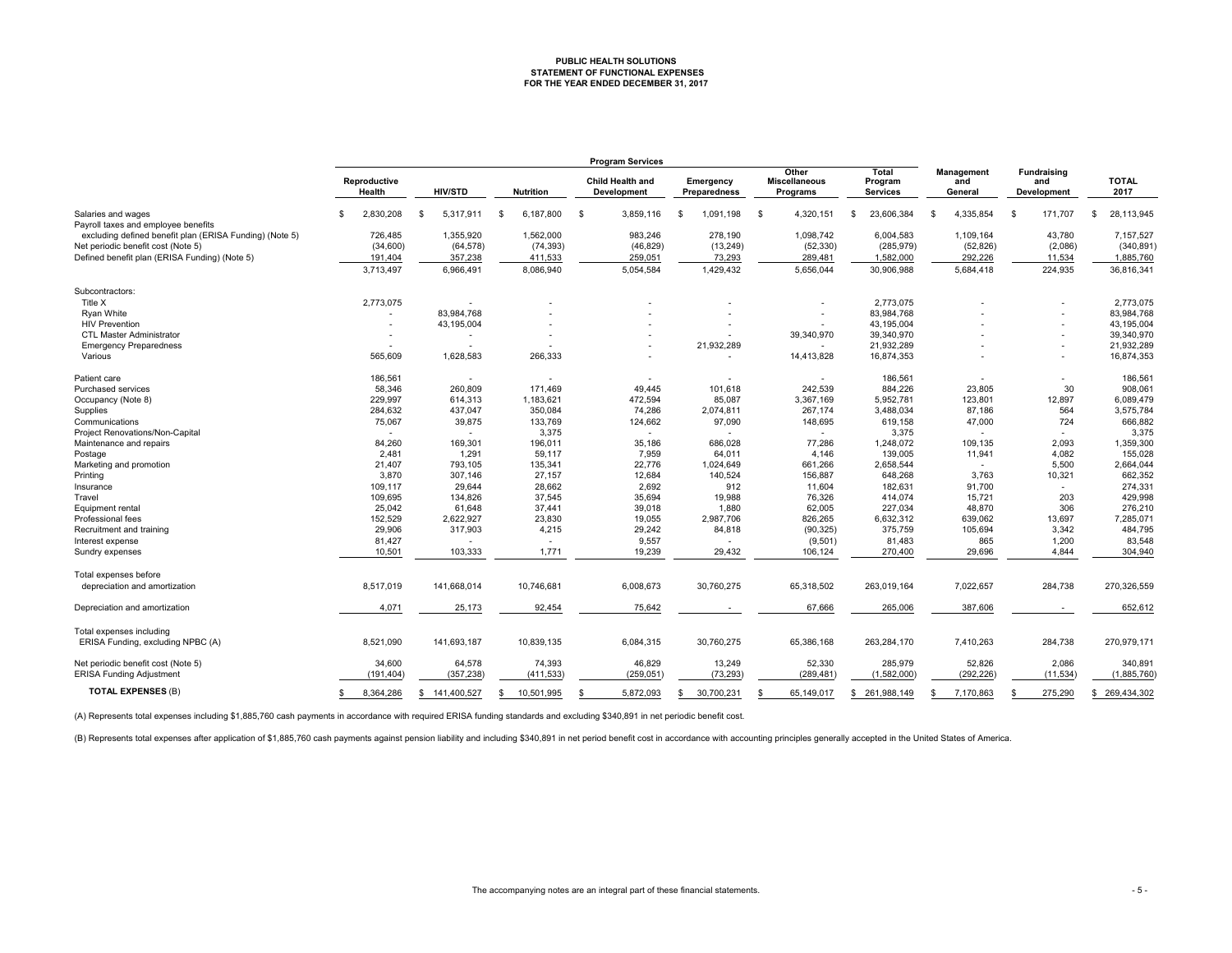# **PUBLIC HEALTH SOLUTIONS STATEMENT OF FUNCTIONAL EXPENSES FOR THE YEAR ENDED DECEMBER 31, 2016**

|                                                                                               | Reproductive<br>Health | <b>HIV/STD</b>           | <b>Nutrition</b>         | <b>Program Services</b><br>Child Health and<br>Development | Emergency<br>Preparedness | <b>Training and</b><br><b>Technical</b><br><b>Assistance</b> | Other<br><b>Miscellaneous</b><br>Programs | Total<br>Program<br>Services | Management<br>and<br>General | <b>Fundraising</b><br>and<br><b>Development</b> | <b>TOTAL</b><br>2016        |  |
|-----------------------------------------------------------------------------------------------|------------------------|--------------------------|--------------------------|------------------------------------------------------------|---------------------------|--------------------------------------------------------------|-------------------------------------------|------------------------------|------------------------------|-------------------------------------------------|-----------------------------|--|
| Salaries and wages                                                                            | 2,880,184<br>S         | 4,904,526<br>- 96        | S<br>5,939,693           | \$<br>5,236,823                                            | 1,293,627<br>£.           | -96<br>47,995                                                | 5,483,166<br>\$                           | 25,786,014<br>s.             | 4,543,360<br>- \$            | -S<br>129,687                                   | 30,459,061<br>$\mathcal{S}$ |  |
| Payroll taxes and employee benefits                                                           | 691,486                | 1,175,748                |                          | 1,255,424                                                  | 310,104                   | 44,927                                                       |                                           | 6,215,244                    | 1,089,985                    | 31,090                                          |                             |  |
| excluding defined benefit plan (ERISA Funding) (Note 5)<br>Net periodic benefit cost (Note 5) | (22, 084)              | (37, 550)                | 1,423,903<br>(45, 476)   | (40,095)                                                   | (9,904)                   | (1, 435)                                                     | 1,313,652<br>(41, 955)                    | (198, 499)                   | (34, 811)                    | (993)                                           | 7,336,319<br>(234, 303)     |  |
| Defined benefit plan (ERISA Funding) (Note 5)                                                 | 155,559                | 264,500                  | 320,326                  | 282,424                                                    | 69,762                    | 10,107                                                       | 295,523                                   | 1,398,201                    | 245,206                      | 6,994                                           | 1,650,401                   |  |
|                                                                                               | 3,705,145              | 6,307,224                | 7,638,446                | 6,734,576                                                  | 1,663,589                 | 101,594                                                      | 7,050,386                                 | 33,200,960                   | 5,843,740                    | 166,778                                         | 39,211,478                  |  |
| Subcontractors:                                                                               |                        |                          |                          |                                                            |                           |                                                              |                                           |                              |                              |                                                 |                             |  |
| Title X                                                                                       | 2,170,307              | $\overline{\phantom{a}}$ |                          |                                                            |                           |                                                              |                                           | 2,170,307                    |                              |                                                 | 2,170,307                   |  |
| Ryan White                                                                                    |                        | 88,840,387               |                          |                                                            |                           |                                                              |                                           | 88,840,387                   |                              |                                                 | 88,840,387                  |  |
| <b>HIV Prevention</b>                                                                         |                        | 33,223,479               |                          |                                                            |                           |                                                              |                                           | 33,223,479                   |                              |                                                 | 33,223,479                  |  |
| CTL Master Administrator                                                                      |                        |                          |                          |                                                            |                           |                                                              | 17,255,772                                | 17,255,772                   |                              | $\overline{\phantom{a}}$                        | 17,255,772                  |  |
| <b>Emergency Preparedness</b>                                                                 |                        |                          |                          |                                                            | 23,927,156                |                                                              |                                           | 23,927,156                   |                              |                                                 | 23,927,156                  |  |
| Various                                                                                       | 509,358                | 2,131,180                | 5,000                    |                                                            | $\sim$                    | 161,214                                                      | 4,876,457                                 | 7,683,209                    |                              | $\overline{\phantom{a}}$                        | 7,683,209                   |  |
| Patient care                                                                                  | 199,736                | $\overline{\phantom{a}}$ | $\overline{\phantom{a}}$ | $\sim$                                                     | $\sim$                    | $\sim$                                                       | $\sim$                                    | 199,736                      |                              | $\overline{\phantom{a}}$                        | 199,736                     |  |
| Purchased services                                                                            | 78,668                 | 191,274                  | 65.993                   | 76.385                                                     | 91.711                    | 233,455                                                      | 191.467                                   | 928,953                      | 67,287                       | 36                                              | 996,276                     |  |
| Occupancy (Note 8)                                                                            | 202,169                | 560,536                  | 1,017,793                | 685,396                                                    | 74,200                    | $\sim$                                                       | 3,035,700                                 | 5,575,794                    | 288,363                      | 14,747                                          | 5,878,904                   |  |
| Supplies                                                                                      | 138,658                | 2,440,916                | 210,984                  | 67,399                                                     | 1,553,300                 | 7,823                                                        | 684,448                                   | 5,103,528                    | 139,855                      | 1,024                                           | 5,244,407                   |  |
| Communications                                                                                | 71.533                 | 38,236                   | 107.892                  | 144,790                                                    | 123.008                   |                                                              | 102.033                                   | 587.492                      | 80,912                       | 466                                             | 668,870                     |  |
| Maintenance and repairs                                                                       | 118,678                | 376,514                  | 167,436                  | 49,473                                                     | 709,507                   | $\sim$                                                       | 125,670                                   | 1,547,278                    | 54,615                       | 1,578                                           | 1,603,471                   |  |
| Postage                                                                                       | 2,581                  | 10,804                   | 49,183                   | 18,207                                                     | 6,813                     | 264                                                          | 6,614                                     | 94,466                       | 15,963                       | 3,943                                           | 114,372                     |  |
| Marketing and promotion                                                                       | 12,209                 | 1,662,945                | 5,562                    | 32,982                                                     | 194,572                   |                                                              | 453,068                                   | 2,361,338                    | $\sim$                       |                                                 | 2,361,338                   |  |
| Printing                                                                                      | 5,180                  | 564,441                  | 98,200                   | 11,258                                                     | 42,456                    | 24,157                                                       | 135,933                                   | 881.625                      | 6,118                        | 18,053                                          | 905,796                     |  |
| Insurance                                                                                     | 122,093                | 30,257                   | 21,513                   | 9,559                                                      | 851                       | 569                                                          | 13,401                                    | 198,243                      | 75,417                       |                                                 | 273,660                     |  |
| Travel                                                                                        | 63,242                 | 127,553                  | 41,988                   | 42,824                                                     | 11,877                    | 13,061                                                       | 101,444                                   | 401,989                      | 17,919                       | 142                                             | 420,050                     |  |
| Equipment rental                                                                              | 23,749                 | 115,958                  | 33,485                   | 64,321                                                     | 2,059                     |                                                              | 67,129                                    | 306,701                      | 26,467                       | 456                                             | 333,624                     |  |
| Professional fees                                                                             | 36,426                 | 2,803,863                | 22,805                   | 14,186                                                     | 3,202,206                 | (10, 145)                                                    | 1,601,414                                 | 7,670,755                    | 556,707                      | 167,952                                         | 8,395,414                   |  |
| Recruitment and training                                                                      | 10,924                 | 551,460                  | 8,666                    | 24,579                                                     | 101,088                   | 20,751                                                       | 185,739                                   | 903,207                      | 56,844                       | 1,081                                           | 961,132                     |  |
| Interest expense                                                                              | 94,659                 |                          |                          | 16,128                                                     |                           |                                                              |                                           | 110,787                      | 860                          | 2,627                                           | 114,274                     |  |
| Sundry expenses                                                                               | 4,279                  | 236,979                  | 1,366                    | 8,191                                                      | 38,253                    | 669                                                          | 89,528                                    | 379,265                      | 37,911                       | 4,501                                           | 421,677                     |  |
| Total expenses before                                                                         |                        |                          |                          |                                                            |                           |                                                              |                                           |                              |                              |                                                 |                             |  |
| depreciation and amortization                                                                 | 7,569,594              | 140,214,006              | 9,496,312                | 8,000,254                                                  | 31,742,646                | 553,412                                                      | 35,976,203                                | 233,552,427                  | 7,268,978                    | 383,384                                         | 241,204,789                 |  |
| Depreciation and amortization                                                                 | 4,071                  | 25,173                   | 54,863                   | 74,657                                                     |                           |                                                              |                                           | 158,764                      | 25,459                       |                                                 | 184,223                     |  |
| Total expenses including                                                                      |                        |                          |                          |                                                            |                           |                                                              |                                           |                              |                              |                                                 |                             |  |
| ERISA Funding, excluding NPBC (A)                                                             | 7,573,665              | 140,239,179              | 9,551,175                | 8,074,911                                                  | 31,742,646                | 553,412                                                      | 35,976,203                                | 233,711,191                  | 7,294,437                    | 383,384                                         | 241,389,012                 |  |
| Net periodic benefit cost (Note 5)                                                            | 22,084                 | 37,550                   | 45,476                   | 40,095                                                     | 9,904                     | 1,435                                                        | 41,955                                    | 198,499                      | 34,811                       | 993                                             | 234,303                     |  |
| <b>ERISA Funding Adjustment</b>                                                               | (155, 559)             | (264, 500)               | (320, 326)               | (282, 424)                                                 | (69, 762)                 | (10, 107)                                                    | (295, 523)                                | (1,398,201)                  | (245, 206)                   | (6,994)                                         | (1,650,401)                 |  |
| <b>TOTAL EXPENSES (B)</b>                                                                     | 7.440.190<br>S         | \$140.012.229            | 9,276,325<br>\$.         | 7.832.582<br>-S                                            | 31,682,788<br>\$.         | 544.740<br>S                                                 | 35.722.635                                | 232,511,489<br>S.            | 7.084.042<br>\$              | 377,383<br>-S                                   | 239,972,914<br>\$.          |  |

(A) Represents total expenses including \$1,650,401 cash payments in accordance with required ERISA funding standards and excluding \$234,303 in net periodic benefit cost.

(B) Represents total expenses after application of \$1,650,401 cash payments against pension liability and including \$234,303 in net period benefit cost in accordance with accounting principles generally accepted in the Uni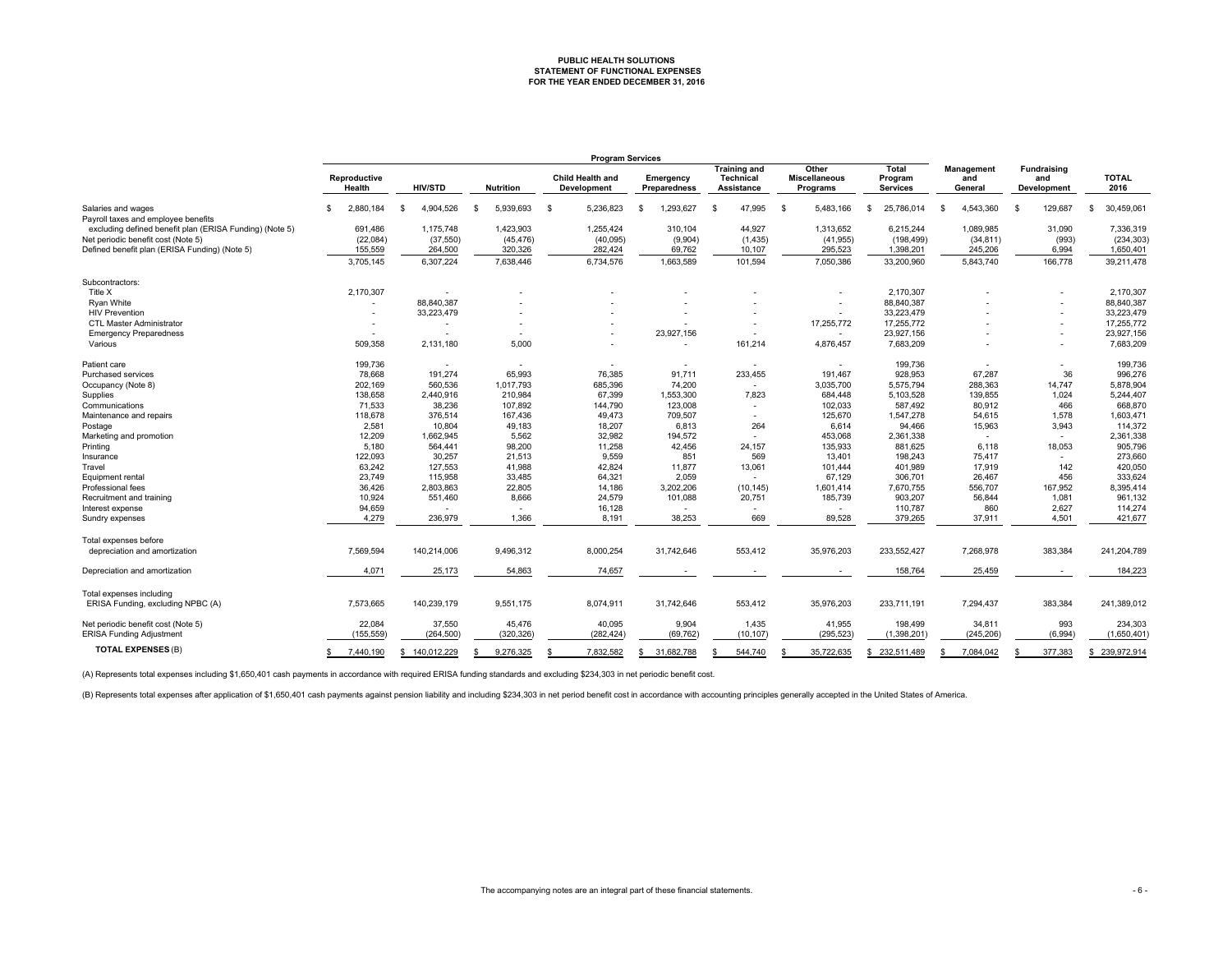#### **PUBLIC HEALTH SOLUTIONS STATEMENTS OF CASH FLOWS FOR THE YEARS ENDED DECEMBER 31, 2017 AND 2016**

|                                                                                             | 2017 |             |    | 2016          |
|---------------------------------------------------------------------------------------------|------|-------------|----|---------------|
| <b>CASH FLOWS FROM OPERATING ACTIVITIES</b>                                                 |      |             |    |               |
| Change in net assets                                                                        | \$   | (624, 159)  | \$ | (1,508,093)   |
| Adjustments to reconcile change in net assets to                                            |      |             |    |               |
| net cash provided by (used in) operating activities:                                        |      |             |    |               |
| Depreciation and amortization                                                               |      | 652,612     |    | 184,223       |
| Pension related changes other than net periodic pension cost                                |      | 1,621,284   |    | 2,273,715     |
| Decrease (increase) in assets:                                                              |      |             |    |               |
| Grants receivable                                                                           |      | 20,084,322  |    | (22,968,288)  |
| Contributions receivable                                                                    |      | (267, 496)  |    | 48,390        |
| Service reimbursements receivable                                                           |      | 676,865     |    | 199,254       |
| Supplies inventory                                                                          |      | 26,157      |    | (59, 564)     |
| Advances to subcontractors                                                                  |      | (1,563,532) |    | 717,570       |
| Deposits and other assets                                                                   |      | (4,598)     |    | 3,359         |
| Increase (decrease) in liabilities:                                                         |      |             |    |               |
| Accounts payable and accrued liabilities                                                    |      | (5,357,641) |    | 23,008,105    |
| Advances from government and other agencies                                                 |      | 1,176,139   |    | (5,675,506)   |
| Pension liability                                                                           |      | (1,763,074) |    | (1,387,081)   |
| Net Cash Provided by (Used in) Operating Activities                                         |      | 14,656,879  |    | (5, 163, 916) |
| <b>CASH FLOWS FROM INVESTING ACTIVITIES</b>                                                 |      |             |    |               |
| Purchases of property and equipment                                                         |      | (531, 955)  |    | (996, 698)    |
| Proceeds from redemption of certificates of deposit                                         |      | 374,273     |    | 371,737       |
| Purchase of certificates of deposit                                                         |      | (377, 232)  |    | (374, 273)    |
| <b>Net Cash Used in Investing Activities</b>                                                |      | (534, 914)  |    | (999, 234)    |
| <b>CASH FLOWS FROM FINANCING ACTIVITIES</b>                                                 |      |             |    |               |
| Proceeds from line of credit                                                                |      | 1,000,000   |    |               |
| Repayment of borrowings on line of credit                                                   |      |             |    | (1,750,000)   |
| Net Cash Provided by (Used in) Financing Activities                                         |      | 1,000,000   |    | (1,750,000)   |
| NET INCREASE (DECREASE) IN CASH AND CASH EQUIVALENTS                                        |      | 15,121,965  |    | (7,913,150)   |
| Cash and Cash Equivalents - Beginning of Year                                               |      | 16,951,826  |    | 24,864,976    |
| <b>CASH AND CASH EQUIVALENTS - END OF YEAR</b>                                              | \$   | 32,073,791  | \$ | 16,951,826    |
| Supplemental Disclosure of Cash Flow Information:<br>Cash paid during the year for interest | \$   | 76,919      | \$ | 94,209        |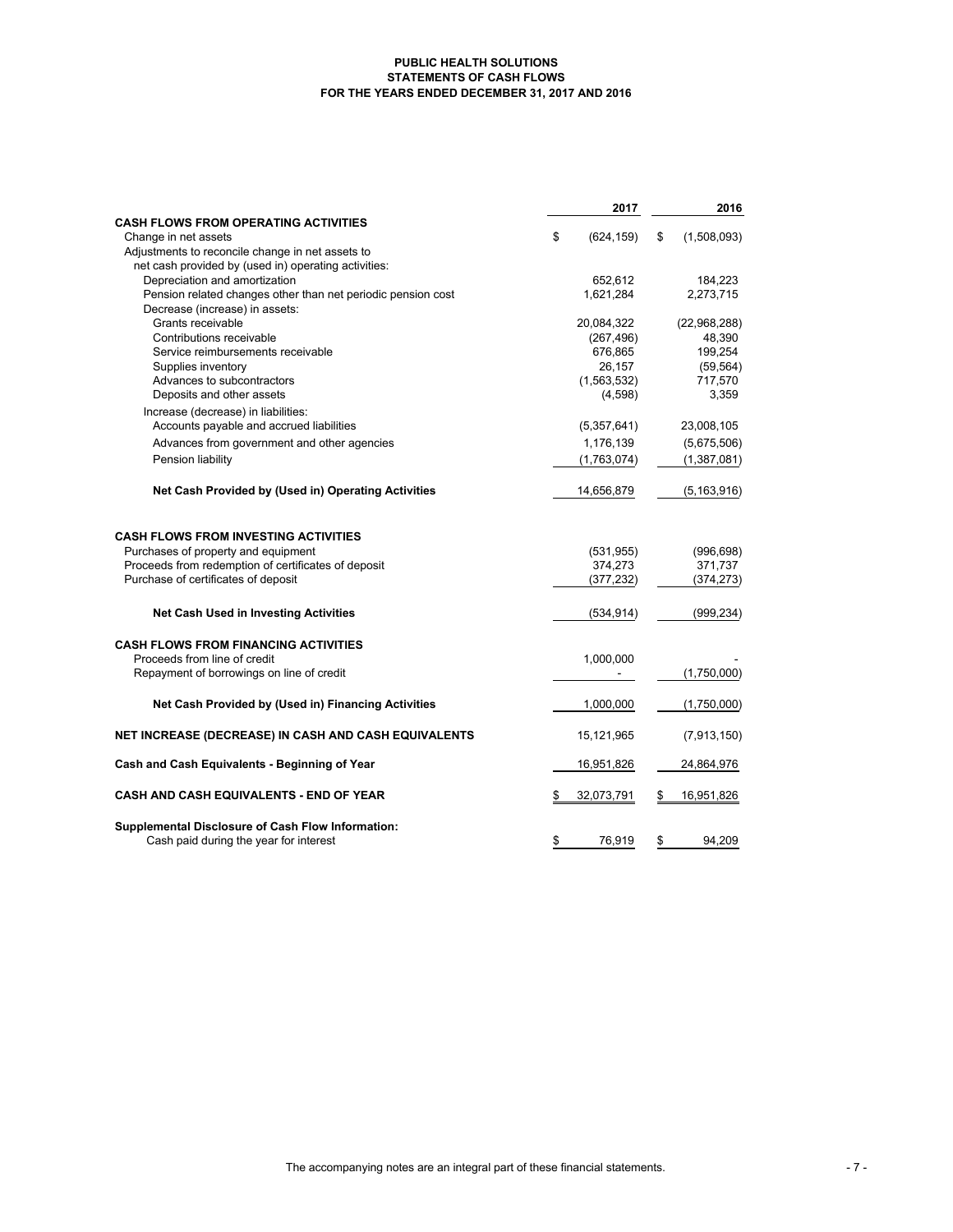# **NOTE 1 – NATURE OF ACTIVITIES**

Incorporated in November 1957 in the State of New York, Public Health Solutions is a major New York Citybased nonprofit organization. As one of the country's largest public health institutes, its mission is to integrate research, policy, capacity building, and service to improve the health of people and communities throughout the country.

For more than 50 years, it has led the quest for innovation and progress in community health through its three core areas of work: both direct and contracted services to improve health, with a focus on disparities in access and outcomes; capacity and organization-building support for the nonprofit and governmental sectors; and cutting-edge research and evaluation across its fields.

Public Health Solutions is a public charity, classified as a 501(c)(3) organization and is exempt from federal income taxes under Section 501(a) of the Internal Revenue Code. Accordingly, no provision for income taxes has been reflected in the accompanying financial statements.

# **NOTE 2 – SUMMARY OF SIGNIFICANT ACCOUNTING POLICIES**

#### A. *Basis of Presentation*

The accompanying financial statements have been prepared on the accrual basis of accounting in conformity with accounting principles generally accepted in the United States of America ("U.S. GAAP").

#### B. *Cash Equivalents*

Cash and cash equivalents include all cash balances and highly liquid investments with a maturity of three months or less when acquired.

Under provisions stipulated by certain of Public Health Solutions' funding agencies, cash advances for program services are required to be held in separate accounts. Cash maintained in these segregated accounts for the Ryan White, HIV Prevention, Minority AIDS Initiative, CTL Master Administrator and One City Health programs totaled approximately \$28,444,000 and \$13,959,000 at December 31, 2017 and 2016, respectively.

#### C. *Certificates of Deposit*

Certificates of deposit that are not debt securities are carried at cost, which approximates fair value because of the short maturities of the certificates of deposit.

#### D. *Grants Receivable*

Grants receivable are recognized to the extent of support earned in excess of advances and payments received.

# E. *Supplies Inventory*

Supplies inventory, consisting primarily of pharmaceuticals, is stated at cost using the first-in, first-out method.

#### F. *Property and Equipment*

Public Health Solutions capitalizes property and equipment valued at \$5,000 or greater. Capital assets are stated at cost at the date of acquisition or fair value at the date of contribution, if donated. Public Health Solutions retains assets purchased with grantor restricted funds, unless the grantor requests that such equipment be returned. Purchases of property and equipment reimbursed by governmental funding sources and for which the contractual agreement specifies that title to these assets rests with the governmental funding sources are expensed.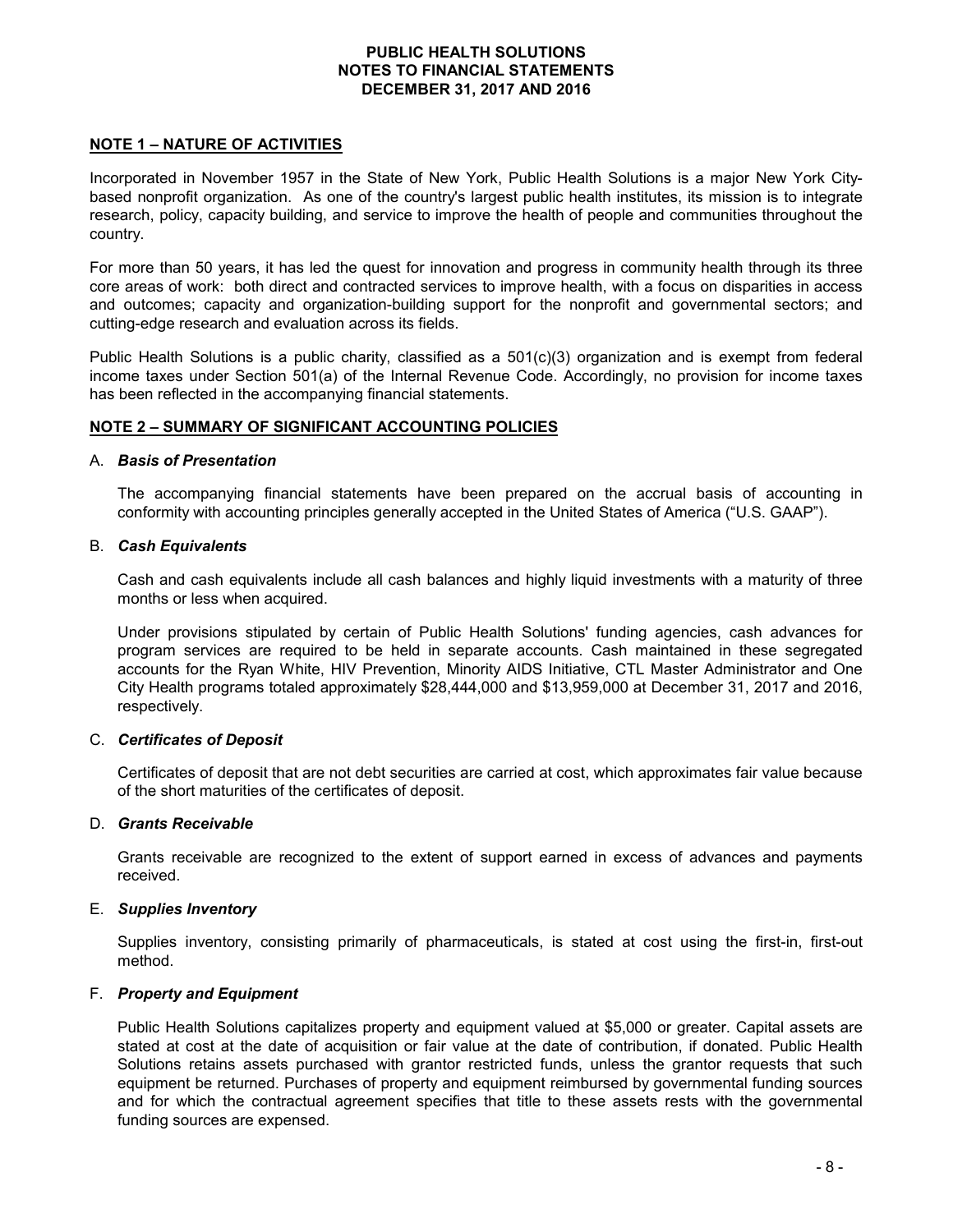#### **NOTE 2 – SUMMARY OF SIGNIFICANT ACCOUNTING POLICIES (Continued)**

Equipment, furniture and fixtures are depreciated over a five-year estimated useful life using the straight-line method. Leasehold improvements are amortized over the shorter of the lease term or the estimated useful life of the asset. Improvements on premises having no lease are amortized over estimated useful lives of five years. Amortization of fixed assets held under capital leases is included in depreciation and amortization expense.

#### G. *Advances to Subcontractors*

Advances to subcontractors consist of advances Public Health Solutions has made to subcontractors under various agreements. The amounts advanced are generally equal to 25 percent of the total grant award and will be offset against expenses incurred by the subcontractor during the grant award year. Unreimbursed allowable expenditures incurred by the subcontractors are recorded as accounts payable prior to final settlement.

#### H. *Advances from Government Agencies*

Advances from government agencies and all other sources are deferred when received and recorded as revenue in the period in which the related services are rendered.

#### I. *Net Assets (Net Deficit)*

Public Health Solutions' resources are classified and reported based on the existence or absence of donorimposed restrictions as follows:

*Unrestricted* - include resources not subject to donor-imposed restrictions.

*Temporarily restricted* - include resources subject to donor-imposed stipulations that limit their use either through purpose or time restrictions. When donor restrictions expire, that is, when a time restriction ends or a purpose restriction is accomplished, temporarily restricted net assets are reclassified as unrestricted net assets and reported as net assets released from restrictions.

*Permanently restricted* - include resources subject to donor-imposed stipulations, requiring that the principal be maintained in perpetuity, but permit Public Health Solutions to expend part or all of the income and gains derived therefrom.

# J. *Contributions*

Public Health Solutions records contributions of cash and other assets when an unconditional promise to give is received from a donor. Contributions are recorded at the fair value of the assets received and are classified as either unrestricted, temporarily restricted or permanently restricted support depending on the existence of any donor restrictions.

Donor-restricted contributions whose restrictions are met in the same reporting period are reported as unrestricted contributions.

Material contributions of noncash assets are recorded at their fair value in the period received.

#### K. *Government Grants, Service Contracts and Medical Reimbursement Revenue*

Public Health Solutions' grants and contracts are primarily expense reimbursement agreements; however, some arrangements are performance based.

The terms under which government grants are awarded for reimbursement of actual expenditures within the grant period. Funds are received in either predetermined installments or in increments based on estimated or actual expenditures for the period. When grants end, unexpended funds received are returnable to the grantor. Accordingly, grant income under these awards is recognized in amounts equal to actual expenditures incurred.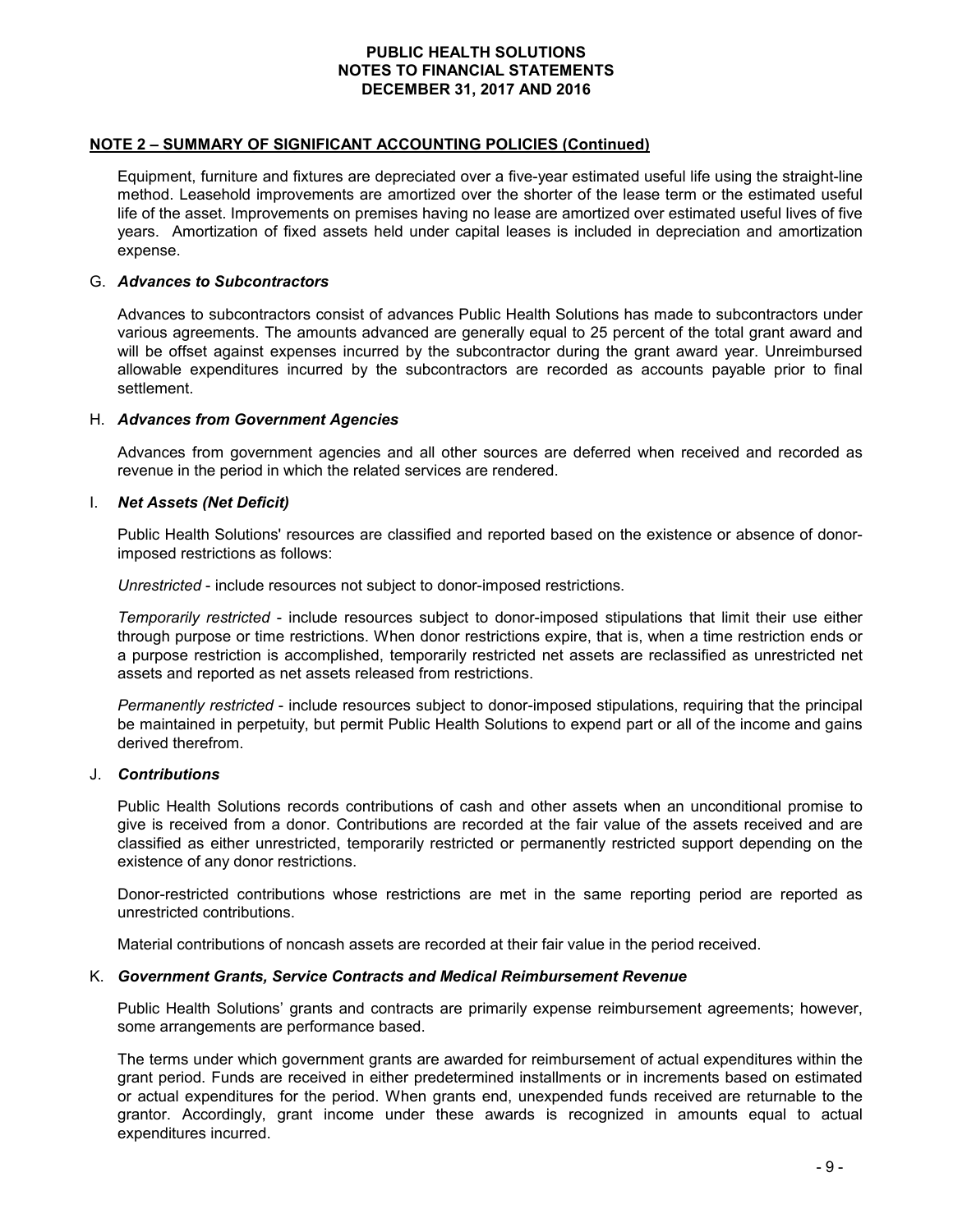#### **NOTE 2 – SUMMARY OF SIGNIFICANT ACCOUNTING POLICIES (Continued)**

Any deficiency or excess of receipts under or over actual expenditures incurred is reported in the financial statements under the appropriate captions "Grants receivable" or "Advances from government and other agencies."

For performance based agreements, revenue is recognized when performance goals are met and/or contract deliverables are completed.

Service contract revenue and medical reimbursement revenue are recognized at the time the contractual service is delivered.

#### L. *Use of Estimates*

The preparation of financial statements in conformity with U.S. GAAP requires management to make estimates and assumptions that affect certain reported amounts and disclosures. Accordingly, actual results could differ from those estimates.

#### M. *Functional Expense Allocation*

The costs of providing various programs and other activities have been summarized on a functional basis in the statements of activities. Accordingly, certain costs have been allocated among the programs and supporting services.

#### N. *Fair Value Measurements*

Fair value measurements are based on the price that would be received to sell an asset or paid to transfer a liability in an orderly transaction between market participants at the measurement date. In order to increase consistency and comparability in fair value measurements, a fair value hierarchy prioritizes observable and unobservable inputs used to measure fair value into three levels, as described in Note 5.

#### O. *Accounting Standard Update*

Effective for the year ended December 31, 2017, Public Health Solution adopted the guidance issued by the Financial Accounting Standards Board ("FASB") Accounting Standards Update ("ASU") 2015-07 *Disclosure for Investments in Certain Entities that Calculate Net Asset Value*.

Under ASU 2015-07, investments in entities for which fair value is calculated using net asset value ("NAV") as a practical expedient are no longer required to be categorized within the fair value hierarchy. Public Health Solutions has reflected the effects of this amendment as of December 31, 2017 and 2016.

#### P. *Reclassification*

Certain line items in the December 31, 2016 financial statements have been reclassified to conform to the December 31, 2017 presentation.

#### **NOTE 3 – CONCENTRATION OF CREDIT RISK**

The financial instruments that potentially subject Public Health Solutions to concentrations of credit risk consist principally of cash and cash equivalents, certificates of deposit, and grants and service reimbursement receivables.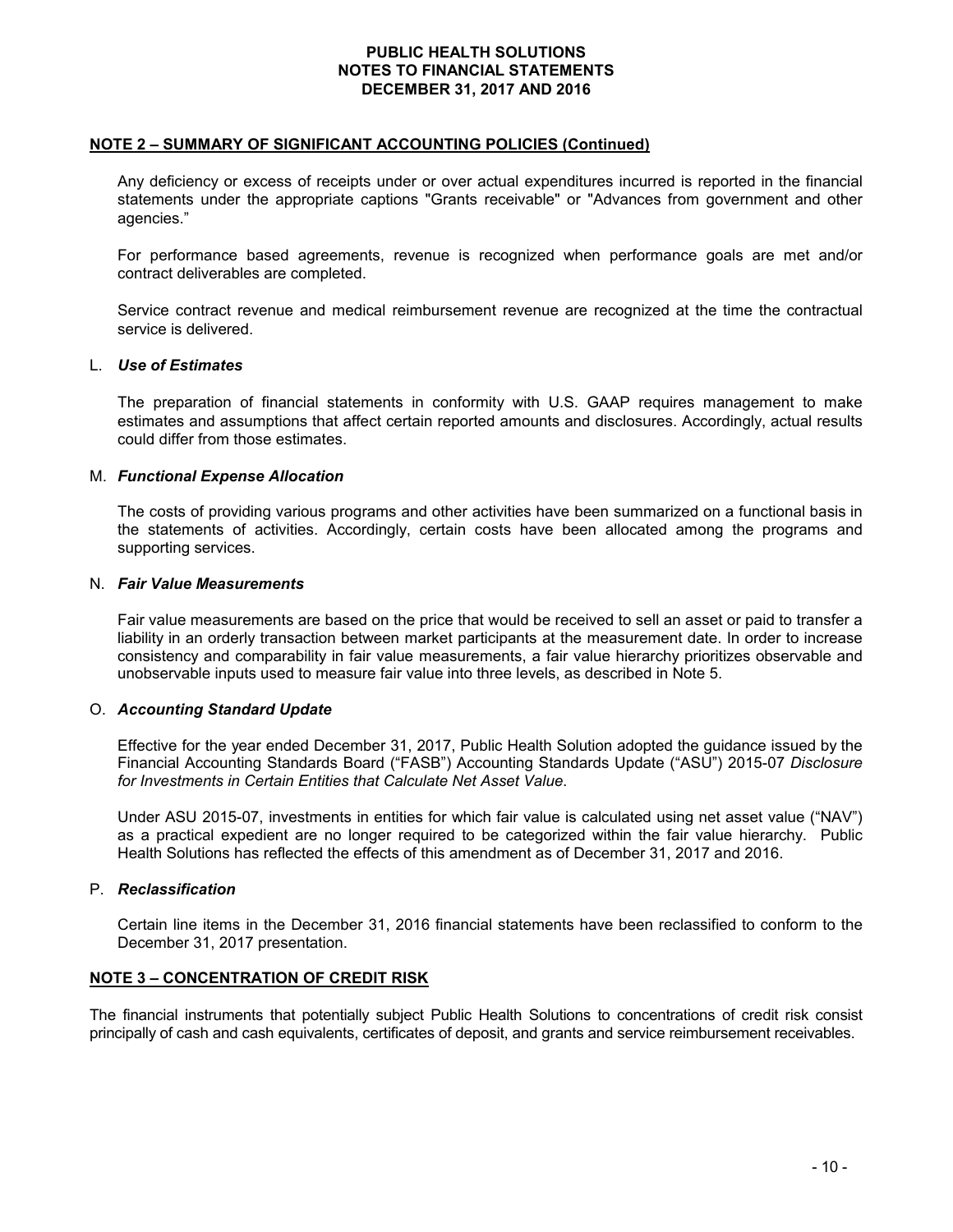# **NOTE 3 – CONCENTRATION OF CREDIT RISK (Continued)**

At times during the year, Public Health Solutions' cash balances and certificates of deposit may exceed the limits of Federal Deposit Insurance Corporation ("FDIC") insurance coverage. At December 31, 2017 and 2016, Public Health Solutions' uninsured cash balances and certificates of deposit totaled approximately \$35.4 million and \$20.7 million, respectively. Management does not anticipate nonperformance by the financial institution and believes that the credit risk related to these accounts is negligible.

Grants and service reimbursement receivables' credit risk is limited due to the nature of the grants and the services. Public Health Solutions regularly monitors its grant and service reimbursement receivables by investigating delayed payments and differences when payments received do not conform to the amount billed. Public Health Solutions considered all grant and service reimbursements receivables at December 31, 2017 and 2016 as collectible.

# **NOTE 4 – PROPERTY AND EQUIPMENT**

Property and equipment consisted of the following as of December 31:

|                                                 | 2017            | 2016            | Estimated<br>Useful Lives |
|-------------------------------------------------|-----------------|-----------------|---------------------------|
| Leasehold improvements                          | \$<br>4.054.504 | \$<br>4.993.754 | 5 to 10 Years             |
| Equipment, furniture and fixtures               | 1,411,607       | 1,365,140       | 5 Years                   |
| Total cost                                      | 5,466,111       | 6,358,894       |                           |
| Less: Accumulated depreciation and amortization | (3,885,635)     | (4,657,761)     |                           |
| Net book value                                  | 1.580.476       | 1.701.133       |                           |

Depreciation expenses amounted to \$652,612 and \$184,223 for the years ended December 31, 2017 and 2016, respectively. During the years ended December 31, 2017 and 2016, Public Health Solutions wrote-off fully depreciated property and equipment of \$1,424,738 and \$219,772, respectively.

# **NOTE 5 – PENSION PLANS**

Public Health Solutions has a frozen defined benefit pension plan (the "Plan") covering certain employees who completed 1,000 hours of service for each of the five years required to vest. The Plan calls for benefits to be paid to eligible employees at retirement based primarily on years of service and average salary, as defined.

Plan valuation for funding purposes and for financial reporting purposes is prepared using the required projected unit credit method. Public Health Solutions' policy is to fund the pension expenses determined by the projected unit credit method, subject to the Internal Revenue Service funding limitation rules.

The obligations and funded status of the Plan was as follows:

|                                                                               | 2017                                    |    | 2016                         |
|-------------------------------------------------------------------------------|-----------------------------------------|----|------------------------------|
| Benefit obligation at December 31<br>Fair value of Plan assets at December 31 | \$<br>$(64, 934, 585)$ \$<br>41,393,299 |    | (61, 685, 606)<br>38,002,530 |
| Net unfunded status of the Plan at December 31                                | (23,541,286)                            | \$ | (23,683,076)                 |
| Net periodic benefit cost                                                     | 340.891                                 | \$ | 234.303                      |
| Accumulated benefit obligation at December 31                                 | <u>(64,934,585)</u>                     | \$ | (61, 685, 606)               |
| <b>Employer contributions</b>                                                 | <u>2,103,965</u>                        | S  | 1.621.384                    |
| Benefits paid                                                                 | 3,466,598                               |    | 3,264,513                    |

 $\equiv$   $\frac{1}{2}$   $\equiv$   $\frac{1}{2}$   $\equiv$   $\frac{1}{2}$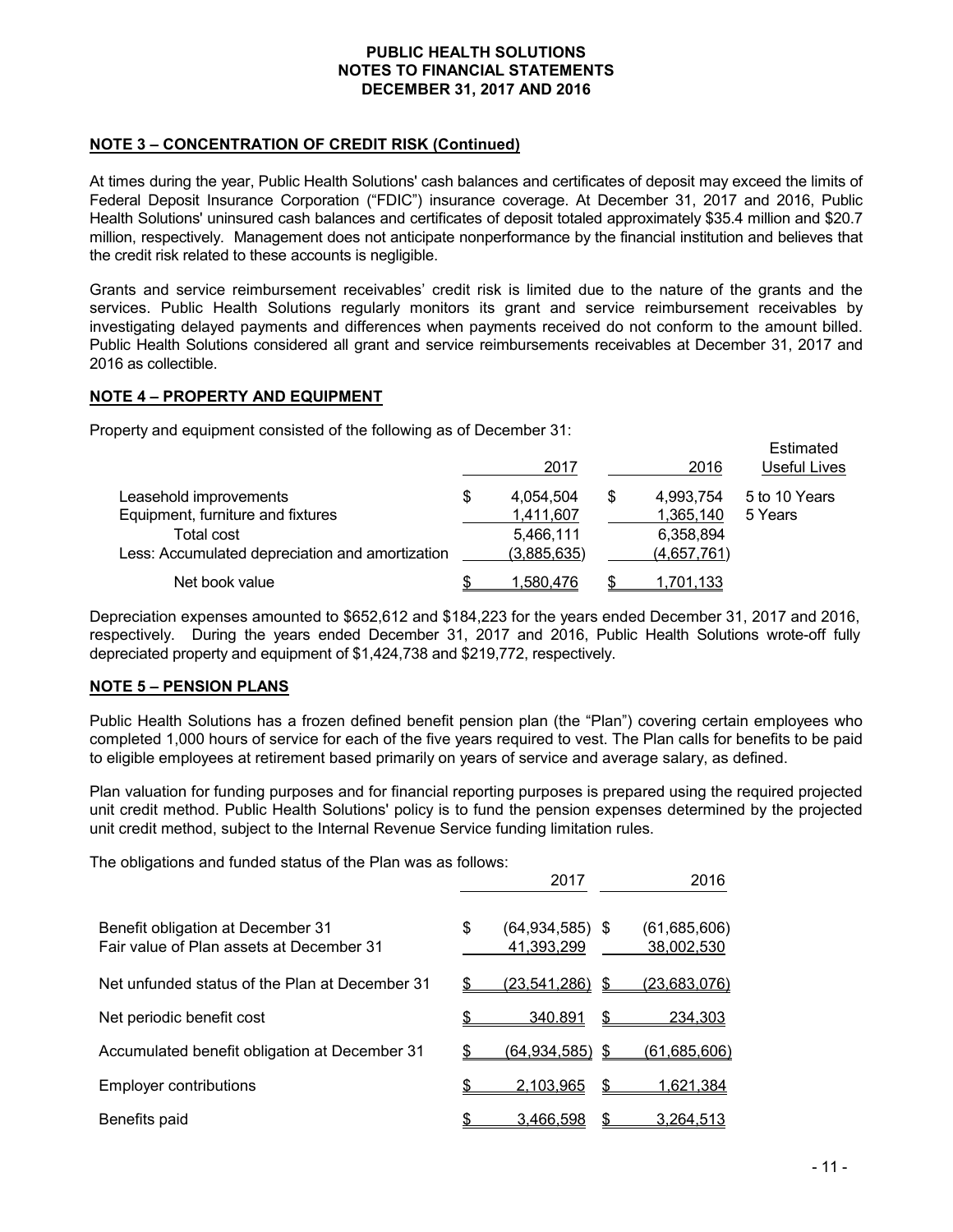# **NOTE 5 – PENSION PLANS (Continued)**

|                                                                                | 2017       | 2016       |
|--------------------------------------------------------------------------------|------------|------------|
| Accrued pension liability recognized in the<br>statement of financial position | 23,541,286 | 23,683,076 |
| Net unrecognized actuarial loss included in<br>unrestricted net assets         | 38.697.228 | 37.075.944 |

The change in net unrecognized actuarial loss during 2017 and 2016 included the following:

|                                              | 2017             |   | 2016        |
|----------------------------------------------|------------------|---|-------------|
| January 1, net unrecognized actuarial loss   |                  |   |             |
| included in unrestricted net assets          | \$<br>37,075,944 | S | 34,802,229  |
| Actual return on plan assets                 | (5,504,839)      |   | (3,216,993) |
| Expected return on plan assets               | 2,877,496        |   | 2,842,617   |
| <b>Actuarial loss</b>                        | 4,659,530        |   | 2,905,632   |
| Amortization of net loss                     | (1, 162, 340)    |   | (1,028,041) |
| Plan expenses paid                           | 751,437          |   | 770,500     |
| December 31, net unrecognized actuarial loss |                  |   |             |
| included in unrestricted net assets          | 38.697.228       |   | 37.075.944  |

Other changes in plan assets and benefit obligations recognized in the change in unrestricted net assets for the years ended December 31, were as follows:

|                                                                                        | 2017                           |    | 2016                     |
|----------------------------------------------------------------------------------------|--------------------------------|----|--------------------------|
| Net loss<br>Amortization of net loss                                                   | \$<br>2,783,624<br>(1,162,340) | \$ | 3,301,756<br>(1,028,041) |
| Total recognized in change in<br>unrestricted net assets                               | 1.621.284                      | S  | 2,273,715                |
| Total recognized in net periodic pension cost and<br>change in unrestricted net assets | 1.962.175                      | \$ | 2,508,018                |

The estimated net loss for the pension plan that will be amortized from the unrestricted net asset balance into net periodic benefit cost over the next fiscal year is \$1,251,127.

The following table provides weighted average assumptions and certain other information for the Plan:

|                                                                                                   | 2017       | 2016       |
|---------------------------------------------------------------------------------------------------|------------|------------|
| The weighted average assumptions used to determine benefit<br>obligations were as follows:        |            |            |
| Discount rate                                                                                     | $3.61\%$ * | $4.11\%$ * |
| The weighted average assumptions used to determine net periodic<br>benefit costs were as follows: |            |            |
| Discount rate                                                                                     | 4.11%      | 4.37%      |
| Expected long-term return on plan assets                                                          | 7.50%      | 7.50%      |

\* Single effective rate representing end of year benefit obligation determined by applying the individual spot rates from the bond yield curve to each future year's cash flows.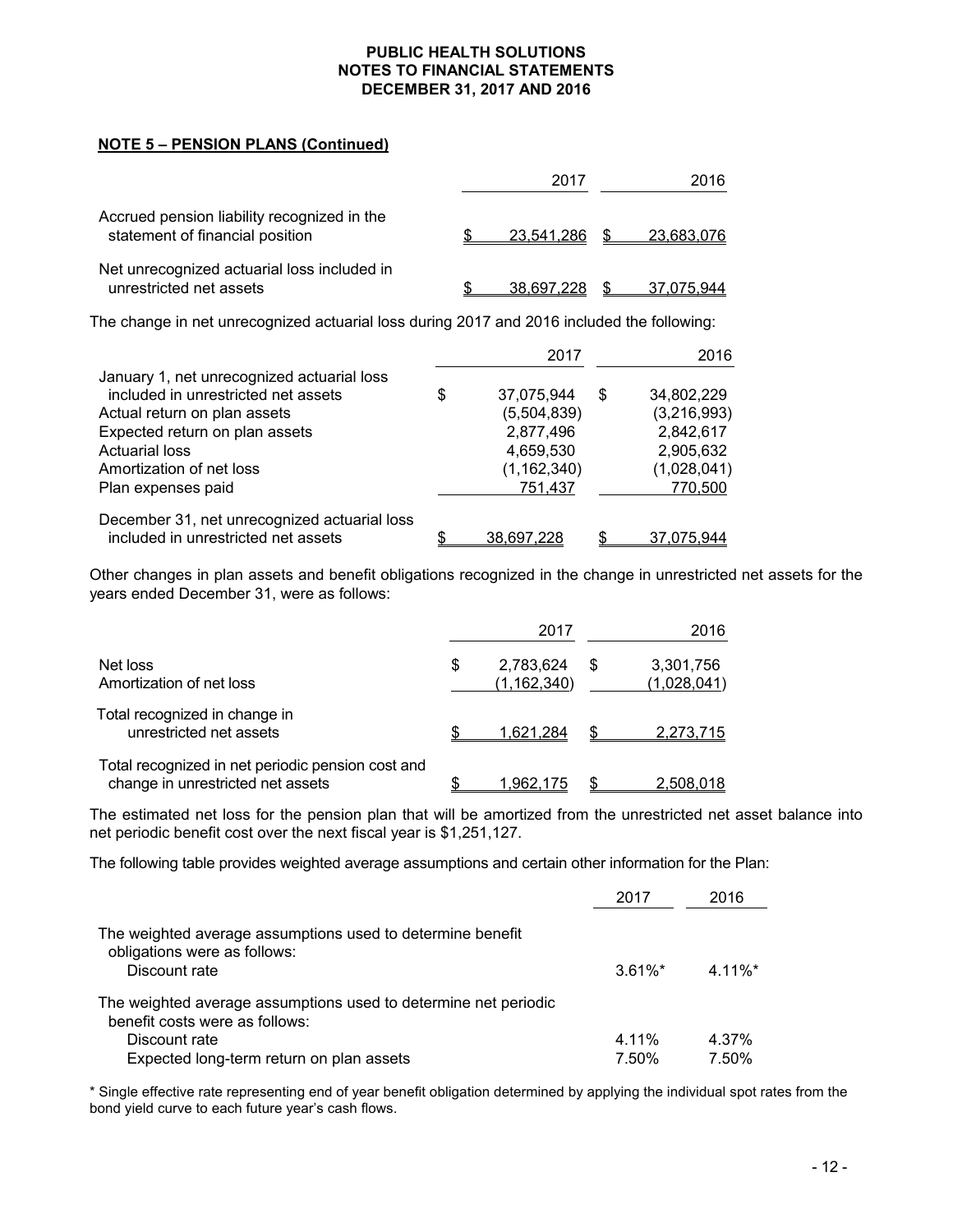#### **NOTE 5 – PENSION PLANS (Continued)**

The expected long-term rate of return on assets assumption represents the average earnings rate expected on the funds invested or to be invested to cover the accumulated benefit obligation. The assumption reflects expectations regarding future rates of return for the investment portfolio, with consideration given to the distribution of investments by asset class and historical rates of return for each individual asset class.

Estimated future benefit payments based on expected future service for each of the five years subsequent to December 31, 2017 and in the aggregate for the five years thereafter are as follows:

| 2018      | S | 3.736.515  |
|-----------|---|------------|
| 2019      |   | 3,770,366  |
| 2020      |   | 3.767.380  |
| 2021      |   | 3.733.699  |
| 2022      |   | 3,730,416  |
| 2023-2027 |   | 18.264.694 |

#### *Investment Policies and Strategies*

State Street Bank & Trust Company is the custodian for all Plan funds.

The Plan is managed under a diversified investment program with the goals of capital preservation and income generation. Plan assets are allocated among specialized long-term investment strategies designed to maximize total return while minimizing the risk of loss of principal and the erosion of principal due to inflation.

The primary means by which capital preservation is to be achieved is through the diversification of the Plan's investments across asset classes. The appropriate level of risk for the Plan is determined by examining the risk and reward of numerous asset allocation alternatives.

The adopted asset allocation policy as of December 31, 2017 was as follows:

|                                         | <b>Target</b> | Range             |
|-----------------------------------------|---------------|-------------------|
| Domestic Equity - Large Cap             | 14.50%        | $9.50 - 19.50\%$  |
| Domestic Equity - Small Cap             | 13.50%        | $8.50 - 18.50\%$  |
| International Equity - Developed        | 15.00%        | $10.00 - 20.00\%$ |
| International Equity - Emerging Markets | 7.75%         | $2.75 - 12.75%$   |
| Fixed Income - Core                     | 15.00%        | $10.00 - 20.00\%$ |
| Fixed Income - High Yield               | 4.75%         | $0.00 - 9.75%$    |
| <b>Real Estate</b>                      | 9.50%         | $4.50 - 14.50\%$  |
| <b>Hedge Fund of Funds</b>              | 5.00%         | $0.00 - 10.00\%$  |
| <b>Real Assets</b>                      | 5.00%         | $0.00 - 10.00\%$  |
| Private Market - Debt                   | 5.00%         | $0.00 - 10.00\%$  |
| Private Market - Equity                 | 5.00%         | $0.00 - 10.00\%$  |

The Plan's Trustees desire to achieve investment results that will culminate in promised plan benefits being ultimately paid to plan participants and their beneficiaries. Benefits will be paid from a combination of employer contributions and investment earnings of the Plan's assets. The amount the employer is obligated to contribute to the Plan is dependent on the performance of the invested assets.

It is the intention of the Trustees to allow each Investment Manager discretion in investing the account it manages on the Plan's behalf (its "Account") within the scope of the Plan's statement of overall investment objectives and policy, and any legal documentation such as prospectuses or other representations and warrantees.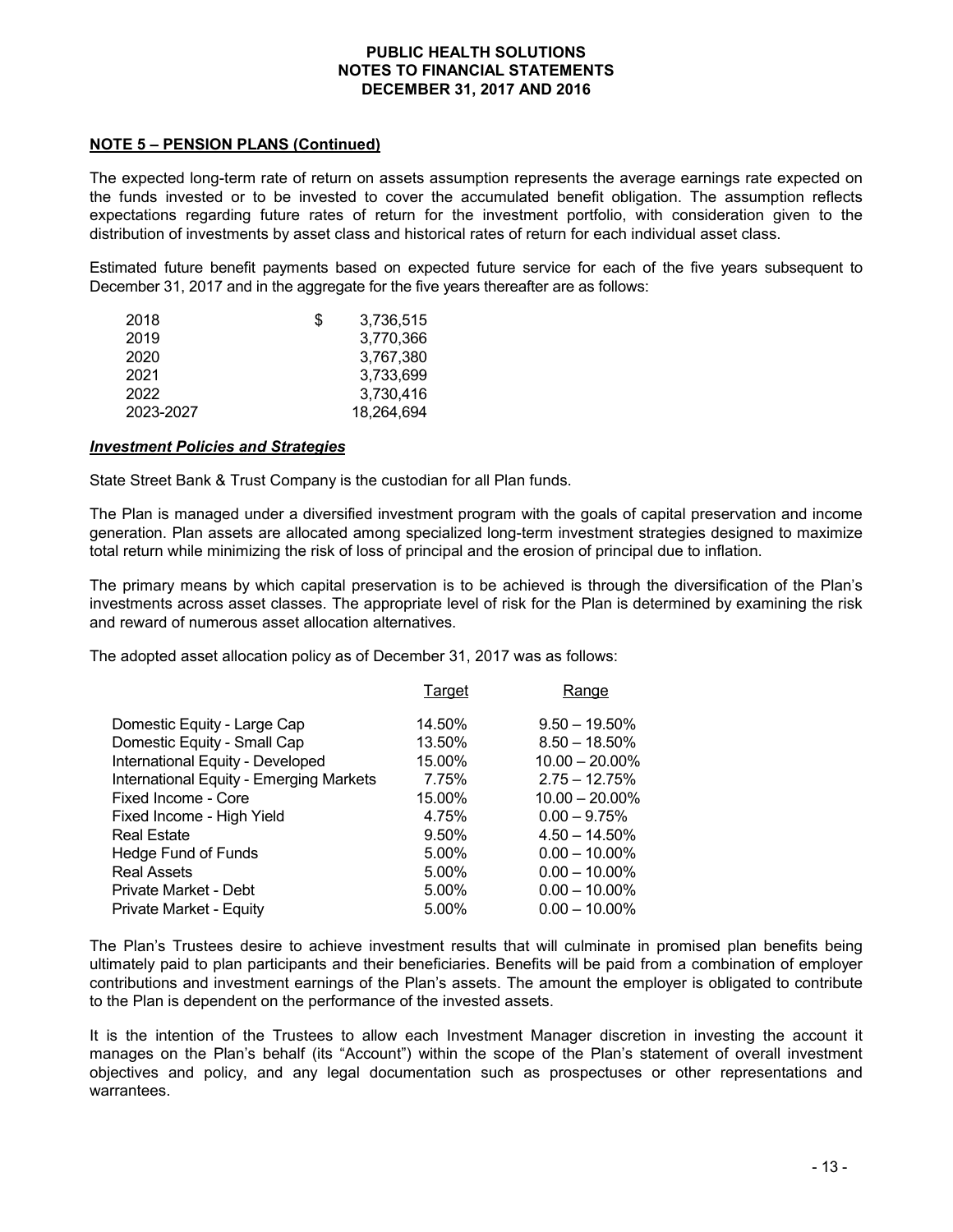# **NOTE 5 – PENSION PLANS (Continued)**

The Plan will invest in:

Six commingled funds, managed by State Street Global Advisors:

- S&P 500 Index Fund
- Russell 2000 Index Fund
- Passive Bond Market Index Fund
- SSgA Daily MSCI EAFE Index Non-Lending Fund
- MSCI Emerging Markets Index Fund
- SSgA Real Asset Non-Lending Fund

Three funds, managed by Neuberger Berman:

- The Neuberger Berman High Income Bond R6 Fund (NRHIX)
- The Neuberger Berman Private Debt Fund
- The Neuberger Berman Crossroads XXI Fund (Private Equity)

An open-ended real estate fund, managed by UBS Realty Advisors:

UBS Trumbull Property Fund

An open-ended hedge fund of funds, managed by Aetos Capital:

Capital Growth Portfolio

The investment strategies used will be determined by mutual consent of the Trustees and the investment managers, and no changes in the accounts will be made without the mutual consent of both parties.

The expected long term rate of return on assets is between 7% and 8% per annum. The assumption is based on the investment consultant's projected returns for each major category. The assumptions combine a historical and forward thinking approach. The building blocks approach is utilized to determine the major categories' assumptions. The 10-year Treasury Strip is used as the initial building block for a number of reasons. The yield on the 10-year Treasury Strip is a guaranteed payment in 10 years, which would correspond to a more predictable risk-free rate. In addition, it has the same horizon that the capital market assumptions are intended to forecast.

The next building block for the equity assumptions is the risk premium. The equity risk premium is determined by taking into account various white papers, presentations, and interviews with thought leaders and industry experts coupled with the consultant's view of the economic environment. For each equity category, various additions to this premium are made based on the specific asset class.

For fixed income the consultant begins with the risk-free rate adding various premia based on historical spread and default risk, mindful of specific characteristics relevant to each asset class.

A similar approach is taken in the alternative space to develop assumptions for real estate, hedge funds and commodities. The fixed income framework is applied for real estate.

In order to allow for uncertainties associated with forecasting capital market assumptions, the consultant uses stochastic modeling for all asset allocation studies, which provides a broad range of possible outcomes. Stochastic modeling generates a thousand iterations or possible outcomes, which are then averaged to present results for further analysis, including the probability of achieving a particular outcome. Asset allocation studies include return and wealth percentile charts that emphasize the range of probable outcomes.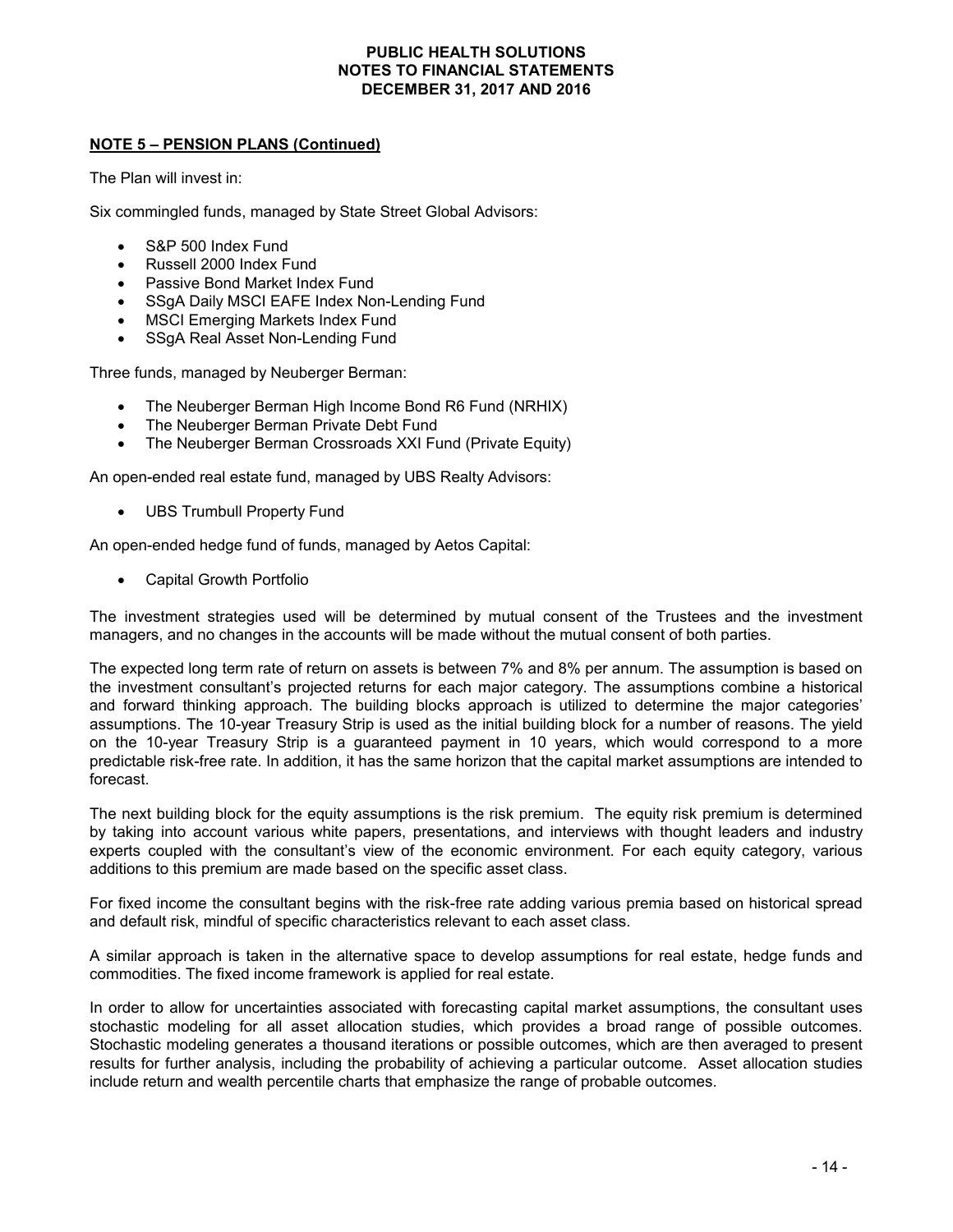# **NOTE 5 – PENSION PLANS (Continued)**

# *Significant Concentrations of Risk*

Investments within each major category are diversified among type of investment, sectors within the investment and weight in the total account to reduce concentration risk. The major categories can be categorized from least risky to most risky in terms of investment mandate as follows: domestic fixed income, real estate, high yield fixed income, large cap equity, small cap equity, international equity, emerging markets equity.

# *Fair Value Measurements of Plan Assets*

The Plan values its assets and liabilities based on the price that would be received to sell an asset or paid to transfer a liability in an orderly transaction between market participants at the measurement date. In order to increase consistency and comparability in fair value measurements, a fair value hierarchy prioritizes observable and unobservable inputs used to measure fair value into three levels as follows:

Level 1: Valuations based on quoted prices (unadjusted) in an active market that are accessible at the measurement date for identical assets or liabilities. The fair value hierarchy gives the highest priority to Level 1 inputs.

Level 2: Valuations based on observable inputs other than Level 1 prices such as quoted prices for similar assets or liabilities; quoted prices in inactive markets; or model-derived valuations in which all significant inputs are observable or can be derived principally from or corroborated with observable market data.

Level 3: Valuations based on unobservable inputs are used when little or no market data is available. The fair value hierarchy gives lowest priority to Level 3 inputs.

The three levels denote a classification of the inputs used to measure fair value and are not intended to provide an indication of the quality or safety of the investments and other financial assets.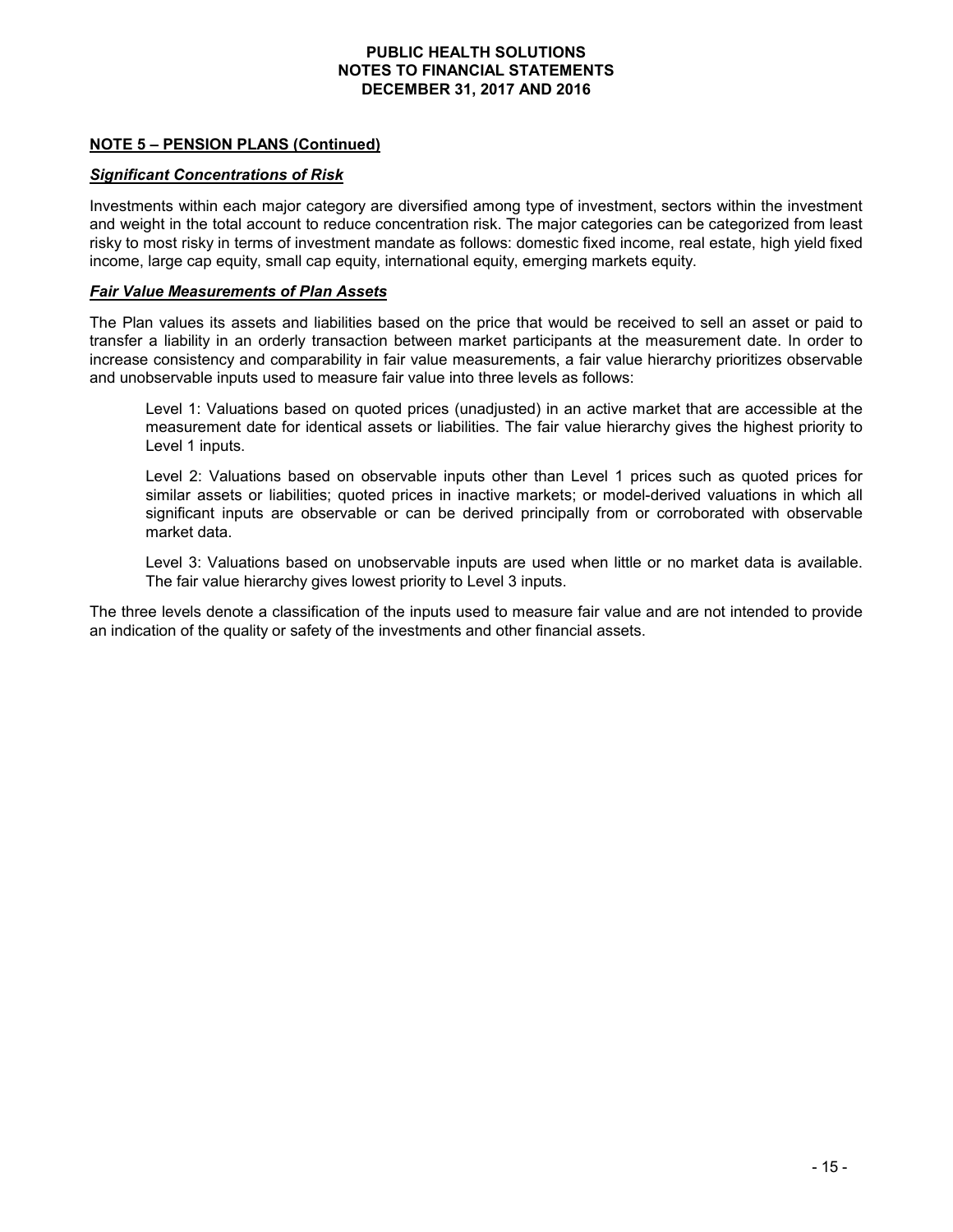# **NOTE 5 – PENSION PLANS (Continued)**

The Plan's financial assets measured at fair value on a recurring basis as of December 31, 2017 were classified in the table below in one of the three categories as defined above:

|                                                                                                                                                                   | Level 2       | Level 3       | Total                                            |
|-------------------------------------------------------------------------------------------------------------------------------------------------------------------|---------------|---------------|--------------------------------------------------|
| Cash Equivalents and Receivables for<br>Securities Sold                                                                                                           | 340,677       |               | 340,677                                          |
| <b>Private Debt</b>                                                                                                                                               |               | 998,620       | 998,620                                          |
| Subtotal                                                                                                                                                          | \$<br>340,677 | \$<br>998,620 | \$<br>1,339,297                                  |
| Common/Collective Trusts reported at NAV:<br>Domestic Equity - Large Cap<br>Domestic Equity - Small Cap<br>International Equity<br><b>Emerging Markets Equity</b> |               |               | 6,108,555<br>5,715,276<br>6,415,033<br>3,344,730 |
| <b>Total Common Collective Trusts</b>                                                                                                                             |               |               | 21,583,594                                       |
| Registered Investment Company reported at NAV:<br>Domestic Fixed Income<br><b>Real Asset</b><br>Fixed Income High Yield                                           |               |               | 6,396,099<br>2,133,593<br>2,015,112              |
| Total Registered Inv. Company                                                                                                                                     |               |               | 10,544,804                                       |
| Partnership/Joint Venture Interest reported at NAV:<br><b>Real Estate</b><br>Hedge Fund of Funds<br><b>Private Equity</b>                                         |               |               | 4,670,260<br>2,057,157<br>1,198,187              |
| <b>Total Plan Assets</b>                                                                                                                                          |               |               | \$<br>41,393,299                                 |

The changes in assets measured at fair value for which the Plan has used Level 3 inputs to determine fair value are as follows for the year ended December 31, 2017:

| Level 3 Reconciliation                          |                                |                                                       |                      |                                     |                                  |                                                                                                    |
|-------------------------------------------------|--------------------------------|-------------------------------------------------------|----------------------|-------------------------------------|----------------------------------|----------------------------------------------------------------------------------------------------|
|                                                 | Balance.<br>January 1,<br>2017 | Advisory,<br>Management<br>and<br>Performance<br>Fees | Investment<br>Income | Realized and<br>Unrealized<br>Gains | Balance.<br>December 31,<br>2017 | Change in<br>Unrealized<br>Gain (Loss) for<br>Investments<br>Still Held at<br>December 31,<br>2017 |
| Real Estate/Hedge Funds/<br><b>Private Debt</b> | \$1.364.897                    | (24.827)                                              | (341.027)            | (423)                               | 998.620                          | (4.423)                                                                                            |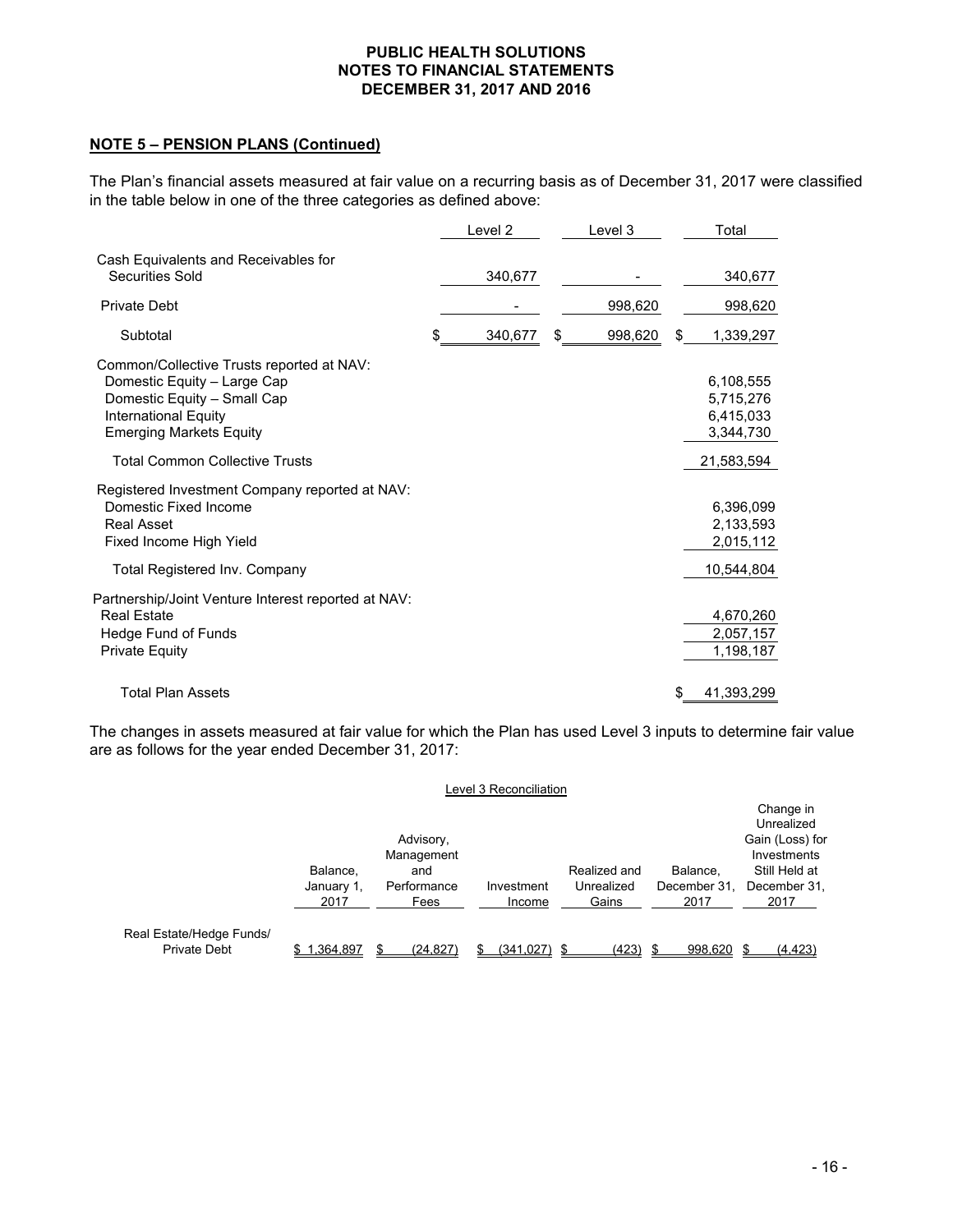# **NOTE 5 – PENSION PLANS (Continued)**

The Plan's financial assets measured at fair value on a recurring basis as of December 31, 2016 were classified in the table below in one of the three categories as defined above:

|                                                                                                                                                                          | Level 2        | Level 3         | Total                                            |
|--------------------------------------------------------------------------------------------------------------------------------------------------------------------------|----------------|-----------------|--------------------------------------------------|
| Cash Equivalents and Receivables for<br>Securities Sold                                                                                                                  | (13, 695)      |                 | (13, 695)                                        |
| <b>Private Debt</b>                                                                                                                                                      |                | 1,364,897       | 1,364,897                                        |
| Subtotal                                                                                                                                                                 | \$<br>(13,695) | \$<br>1,364,897 | 1,351,202                                        |
| Common/Collective Trusts reported at NAV:<br>Domestic Equity - Large Cap<br>Domestic Equity - Small Cap<br>International Equity - Developed<br>Fixed Income - High Yield |                |                 | 5,643,827<br>5,301,121<br>5,962,241<br>3,095,615 |
| <b>Total Common Collective Trusts</b>                                                                                                                                    |                |                 | 20,002,804                                       |
| Registered Investment Company reported at<br>NAV:<br><b>Real Asset</b><br>International Equity - Emerging Markets<br>Fixed Income High Yield                             |                |                 | 5,935,214<br>1.973.956<br>1,815,405              |
| <b>Total Registered Inv. Company</b>                                                                                                                                     |                |                 | 9,724,575                                        |
| Partnership/Joint Venture Interest reported at<br>NAV:                                                                                                                   |                |                 |                                                  |
| <b>Real Estate</b><br><b>Hedge Fund of Funds</b><br><b>Private Equity</b>                                                                                                |                |                 | 4,476,264<br>1,925,627<br>522,058                |
| <b>Total Plan Assets</b>                                                                                                                                                 |                |                 | 38,002,530                                       |

The changes in assets measured at fair value for which the Plan has used Level 3 inputs to determine fair value are as follows for the year ended December 31, 2016:

| Level 3 Reconciliation                          |                                |                                                       |                      |                                     |                                  |                                                                                                    |
|-------------------------------------------------|--------------------------------|-------------------------------------------------------|----------------------|-------------------------------------|----------------------------------|----------------------------------------------------------------------------------------------------|
|                                                 | Balance,<br>January 1,<br>2016 | Advisory,<br>Management<br>and<br>Performance<br>Fees | Investment<br>Income | Realized and<br>Unrealized<br>Gains | Balance.<br>December 31.<br>2016 | Change in<br>Unrealized<br>Gain (Loss) for<br>Investments<br>Still Held at<br>December 31,<br>2016 |
| Real Estate/Hedge Funds/<br><b>Private Debt</b> | \$1,124,636                    | (27,418)                                              | 267,680              | 1)                                  | .364,897<br>.ፍ                   | 131                                                                                                |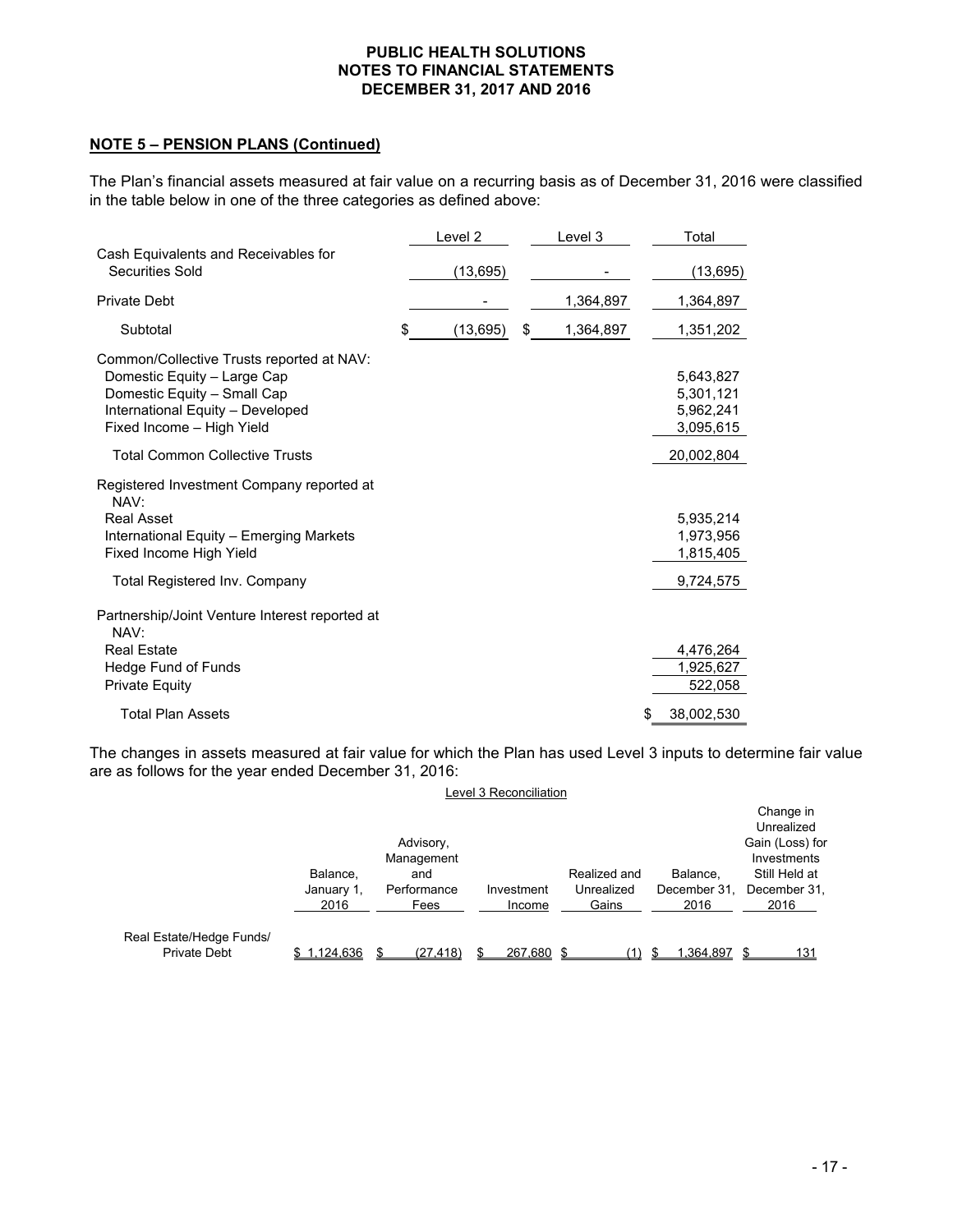# **NOTE 5 – PENSION PLANS (Continued)**

The following table sets forth additional disclosures of Public Health Solution Pension Plan's investments whose fair value is determined by using Level 3 inputs and whose fair value is measured using the net asset value (NAVs) per share practical expedient as of December 31, 2017:

| Investment Objective                | Fair Value      | Unfunded<br>Commitments        | Redemption<br>Frequency  | Redemption<br><b>Notice Period</b> |
|-------------------------------------|-----------------|--------------------------------|--------------------------|------------------------------------|
| Partnership/Joint Venture Interests | \$<br>4,670,260 | \$<br>$\overline{\phantom{a}}$ | Quarterly                | 60 days                            |
| Hedge Fund of funds                 | 2,057,157       | $\overline{\phantom{a}}$       | Quarterly                | 60 days                            |
| <b>Private Equity</b>               | 1,198,187       | 1,400,000                      | $\overline{\phantom{0}}$ | $\overline{\phantom{0}}$           |
| <b>Private Debt</b>                 | 998,620         | 754,367                        |                          | $\qquad \qquad \blacksquare$       |
|                                     |                 |                                |                          |                                    |
|                                     | 8,924,224       | 2,154,367                      |                          |                                    |

The following table sets forth additional disclosures of Public Health Solution Pension Plan's investments whose fair value is determined by using Level 3 inputs and whose fair value is measured using the net asset value (NAVs) per share practical expedient as of December 31, 2016:

| Investment Objective                | Fair Value      | Unfunded<br>Commitments  | Redemption<br>Frequency  | Redemption<br>Notice Period  |
|-------------------------------------|-----------------|--------------------------|--------------------------|------------------------------|
| Partnership/Joint Venture Interests | \$<br>4,476,264 | \$                       | Quarterly                | 60 days                      |
| Hedge Fund of funds                 | 1,911,426       | $\overline{\phantom{a}}$ | Quarterly                | 60 days                      |
| <b>Private Equity</b>               | 522,058         | 1,975,000                | $\overline{\phantom{0}}$ |                              |
| <b>Private Debt</b>                 | 1.364.897       | 636,738                  | ٠                        | $\qquad \qquad \blacksquare$ |
|                                     |                 |                          |                          |                              |
|                                     | 8,274,645       | 2,611,738                |                          |                              |

Public Health Solutions' policy is to recognize transfers in and transfers out as of the beginning of the reporting period of the event or change in circumstance that caused the transfer. There was no transfer between levels as of December 31, 2017 and 2016.

In determining fair value, the Plan utilizes valuation techniques that maximize the use of observable inputs, such as prices and other relevant information generated by market transactions involving identical or comparable assets ("market approach"), and minimize the use of unobservable inputs to the extent possible, and also considers counterparty credit risk.

The following is a description of the valuation methodology used for assets at fair value. There have been no changes in the methodologies used at December 31, 2017 and 2016.

#### **Common/Collective Trusts:**

The Plan's interests in the common/collective trusts are valued using the net asset value ("NAV") provided by the administrator of the trust and are based on the value of the underlying assets owned by the fund, minus its liabilities and then divided by the number of shares outstanding.

#### **Registered Investment Companies:**

The investments in registered investment companies are valued at the NAV of shares held by the Plan at yearend as provided by the investment manager. The underlying investments are generally valued using market quotations or prices obtained from independent pricing services.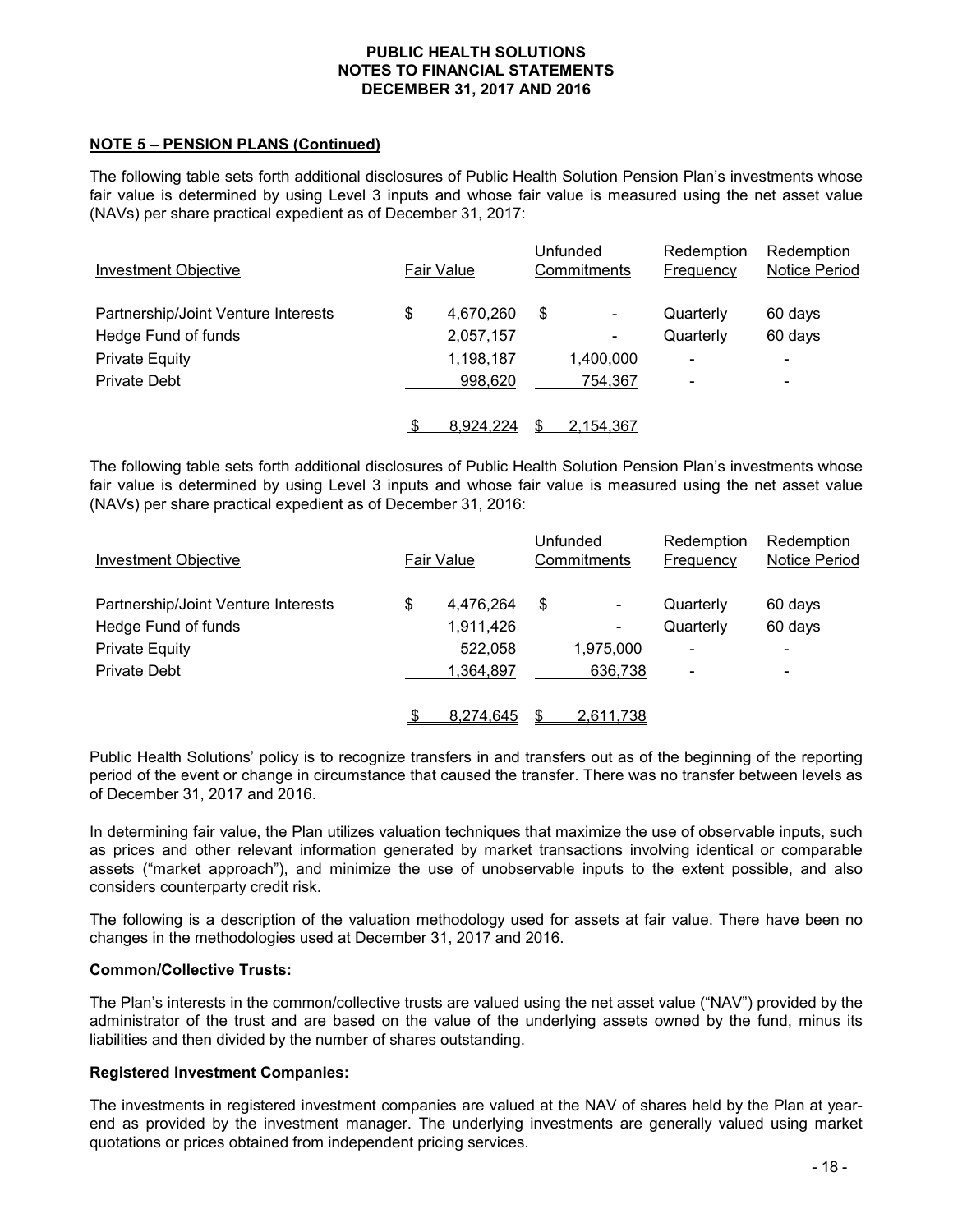#### **NOTE 5 – PENSION PLANS (Continued)**

#### **Partnership/Joint Venture Interests and Hedge Fund of Funds:**

The fair value of the investments in partnership/joint venture interests and hedge fund of funds is provided by the general partner or fund manager, and may be based on historical cost, appraisals, obtainable prices for similar assets or other estimates. Some of the funds are valued using NAV provide by the underlying investment managers as a practical expedient.

The preceding methods described may produce a fair value calculation that may not be indicative of net realizable value or reflective of future fair values. Furthermore, although the Plan believes its valuation methods are appropriate and consistent with other market participants, the use of different methodologies or assumptions to determine the fair value of certain financial instruments could result in a different fair value measurement at the reporting date.

Redemption terms vary among the funds ranging to a maximum requirement of 120 days' notice. There were no redemption restrictions as of December 31, 2017 and 2016.

Public Health Solutions plans to contribute approximately \$2,802,630 in cash or cash and credits to fund the Plan in 2018.

#### *Other Plans*

In an effort to help stabilize future pension costs, Public Health Solutions' Board of Directors froze the defined benefit plan as of December 31, 2006, and a new defined contribution plan, the Retirement Savings Plan, was established for employees effective January 1, 2007.

The Retirement Savings Plan is a self-directed 403(b) plan open to all non-union employees. Under the Retirement Savings Plan's provisions, Public Health Solutions contributes a percentage of eligible pay, on a sliding scale based on years of service in the form of basic and transition funds, and matches employee contributions to a maximum of two percent of pay. For the years ended December 31, 2017 and 2016, Public Health Solutions contributed \$1,009,294 and \$1,061,373, respectively, to the Retirement Savings Plan. Employees vest in the employer match after three years of service. The Retirement Savings Plan offers a variety of investment choices including a range of lifecycle funds and is fully portable. All of the Retirement Savings Plan's assets, which totaled \$36,462,609 and \$32,576,126, respectively, on December 31, 2017 and 2016, were administered by Vanguard Fiduciary Trust Company in 2017.

Effective January 1, 1978, Public Health Solutions adopted a 403(b) Tax Deferred Annuity ("TDA") Plan for all employees. The TDA is funded solely by employee contributions. In conjunction with the opening of the Retirement Savings Plan, the TDA was closed to additional active employee contributions effective January 1, 2007. All of the TDA's assets, which totaled \$13,843,979 and \$13,234,466, respectively, on December 31, 2017 and 2016, are administered by TIAA-CREF, Mutual of America, and Mass Mutual (formerly The Hartford).

Effective April 7, 2003, Public Health Solutions adopted a nonqualified 457(b) Deferred Compensation Plan for highly compensated employees. The Plan is funded solely by employee contributions. All of the Plan's assets, which totaled \$652,483 and \$718,239, respectively, on December 31, 2017 and 2016, are administered by TIAA-CREF and Vanguard.

During the years ended December 31, 2017 and 2016, Public Health Solutions contributed \$38,727 and \$70,599, respectively, into a multi-employer defined contribution pension plan for all union employees.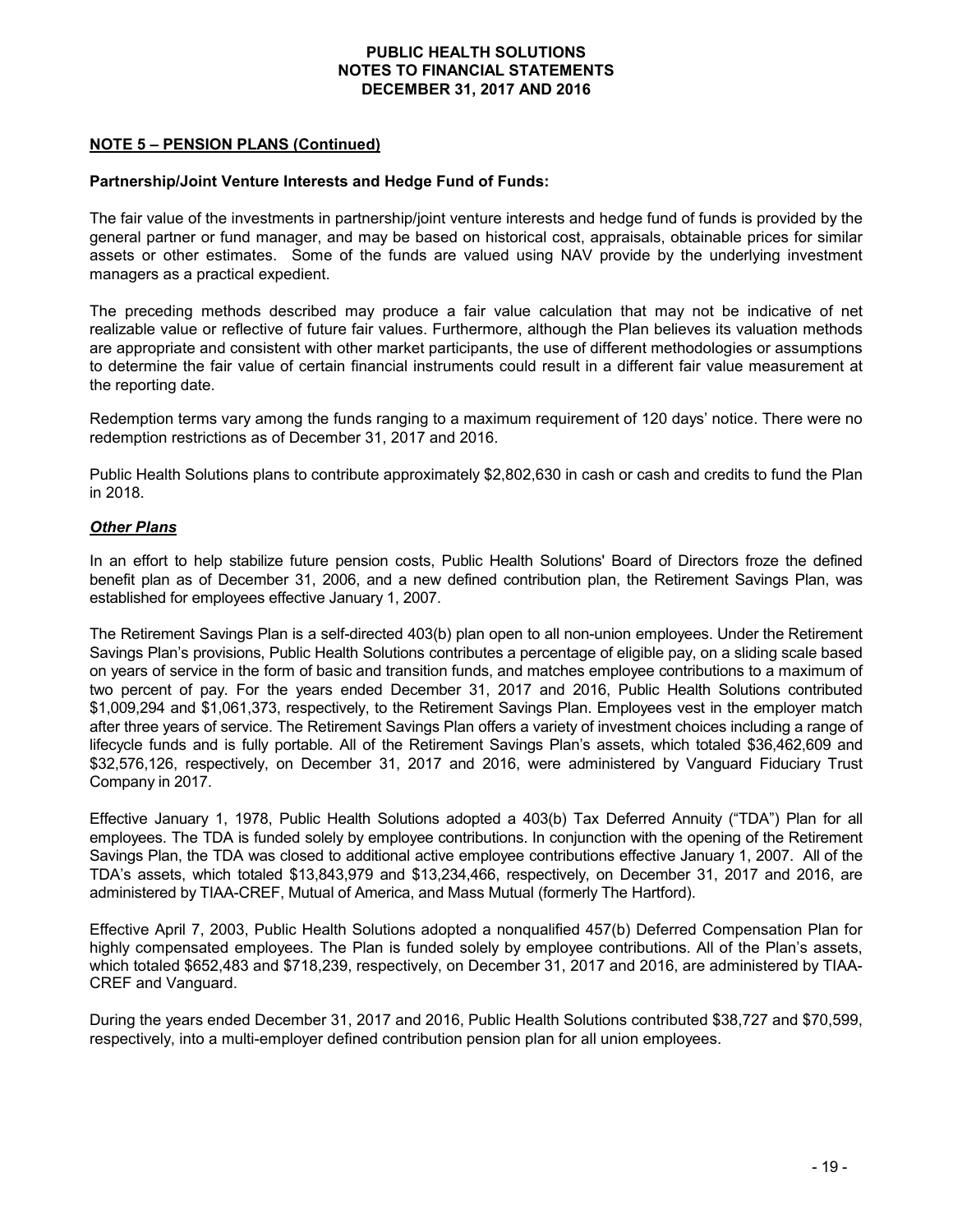# **NOTE 6 – LINE OF CREDIT**

At December 31, 2017 and 2016, Public Health Solutions had a \$5 million line of credit with a financial institution. The line of credit had outstanding balances of \$2,650,000 and \$1,650,000 at December 31, 2017 and 2016, respectively. The line expires on September 10, 2018 and is collateralized by Public Health Solutions' receivables, and carries interest at one-quarter percent below the Prime Rate (amounting to an interest rate of 4.25% and 3.50% as of December 31, 2017 and 2016, respectively). Management expects to renew the line of credit upon expiration. Interest expense incurred for the line of credit amounted to \$81,287 and \$94,209 for the years ended December 31, 2017 and 2016, respectively. As of June 28, 2018, there was \$2,650,000 borrowed.

# **NOTE 7 – RESTRICTED NET ASSETS**

Temporarily restricted net assets at December 31, 2017 and 2016 amounted to \$92,211 and \$91,847, respectively. The funds were received from donors to be used to support Public Health Solutions' programs.

Net assets released from temporary restrictions for the years ended December 31, 2017 and 2016 were released by incurring expenses satisfying the program restrictions and the expiration of time restrictions specified by the donors.

Endowment net assets consist of donor-restricted funds. As required by U.S. GAAP, net assets associated with endowment funds are classified and reported based on existence or absence of donor imposed restrictions. See Note 2I for how Public Health Solutions maintains its net assets.

During 2017, the donor removed all restrictions from its permanently restricted net assets. Accordingly, Public Health Solutions had no permanently restricted net assets on December 31, 2017.

Public Health Solutions adheres to the New York Prudent Management of Institutional Funds Act ("NYPMIFA"). Public Health Solutions recognizes that NYPMIFA permits the Board of Directors to appropriate for expenditure all earnings of endowment funds (both realized and unrealized) with a presumption of prudence to a ceiling of 7% annually based on a quarterly rolling five year average of the fair value of the endowment funds. Any unappropriated earnings that would otherwise be considered unrestricted by the donor will be reflected in temporarily restricted until appropriated.

Public Health Solutions' Board has interpreted NYPMIFA as allowing the entity to appropriate for expenditure or accumulate so much of an endowment fund as the entity determines is prudent for the uses, benefits, purposes and duration for which the endowment fund is established, subject to the intent of the donor as expressed in the gift instrument.

The objective of Public Health Solutions is to maintain the principal endowment funds at the original amount designated by the donor. The investment policy to achieve this objective is to invest in low-risk investments that will provide a predictable stream of funding. Even though the donor did not restrict the earnings of the endowment, Public Health Solutions records earnings as temporarily restricted until appropriated by the Board for expenditure.

In accordance with U.S. GAAP, organizations are required to disclose any deterioration of the fair value of assets associated with donor-restricted endowment funds that fall below the level the donor requires the organization to retain in perpetuity. Public Health Solutions has not incurred such deficiencies in its endowment funds as of December 31, 2017.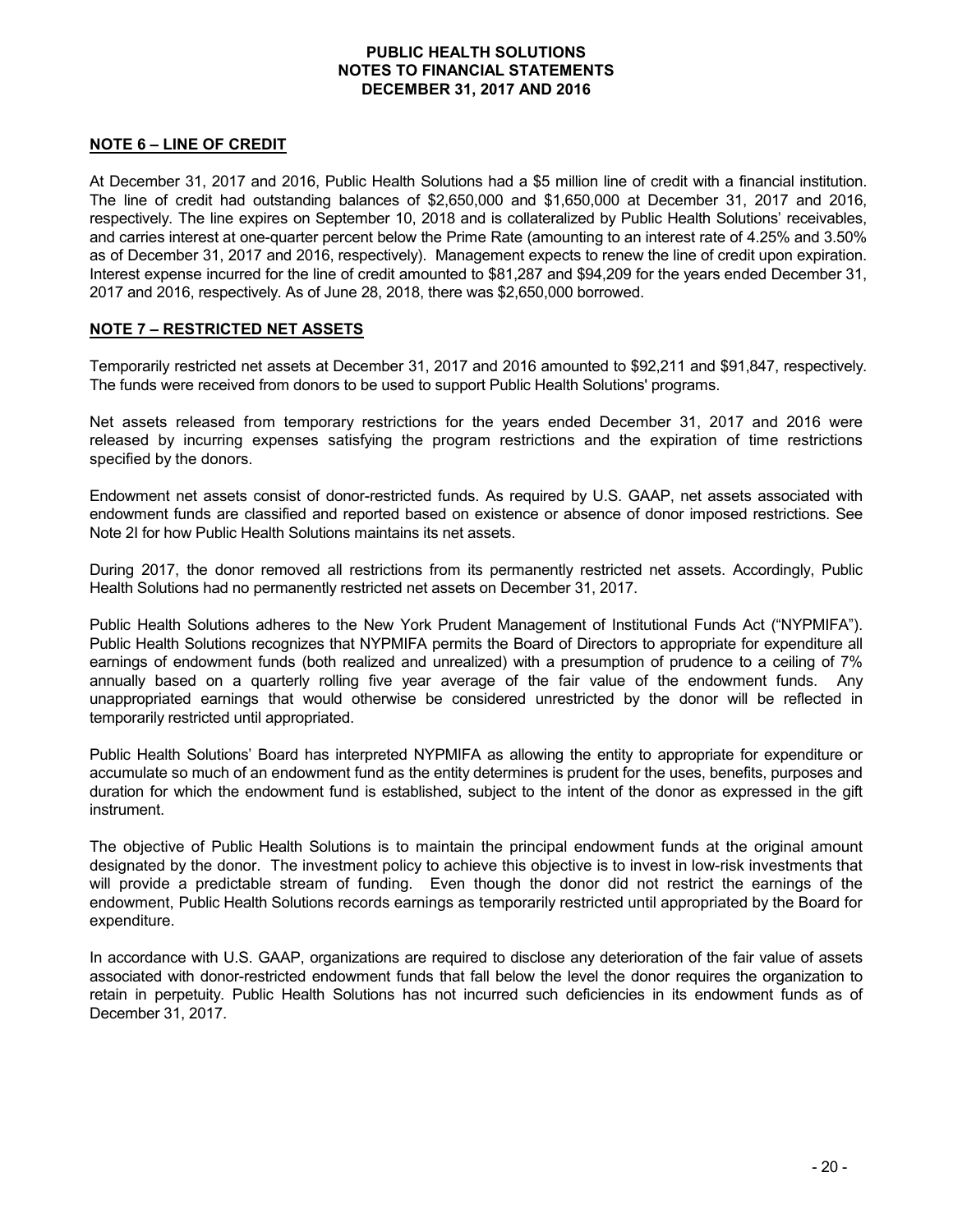# **NOTE 7 – RESTRICTED NET ASSETS (Continued)**

Changes in endowment net assets for the year ended December 31, 2017 are as follows:

|                                         |             | Unappropriated           |               |               |
|-----------------------------------------|-------------|--------------------------|---------------|---------------|
|                                         | Temporarily |                          | Permanently   |               |
|                                         |             | Restricted<br>Restricted |               | Total         |
|                                         |             |                          |               |               |
| Endowment net assets, beginning of year | \$          | 2,782                    | 316,783<br>S. | \$<br>319,565 |
| Release of permanently restricted       |             |                          | (316, 783)    | (316, 783)    |
| Interest income                         |             | 974                      |               | 974           |
| Appropriation of income                 |             | (3,756)                  |               | (3,756)       |
| Endowment net assets, end of year       |             |                          |               |               |

Changes in endowment net assets for the year ended December 31, 2016 are as follows:

|                                                                            |   | Unappropriated<br>Temporarily<br>Restricted |   | Permanently<br>Restricted |   | Total                      |  |
|----------------------------------------------------------------------------|---|---------------------------------------------|---|---------------------------|---|----------------------------|--|
| Endowment net assets, beginning of year<br>Contribution<br>Interest income | S | 927<br>1,855                                | S | 264.603<br>52,180         | S | 265,530<br>52,180<br>1,855 |  |
| Endowment net assets, end of year                                          |   | 2,782                                       |   | <u>316,783</u>            |   | 319,565                    |  |

# **NOTE 8 – LEASE COMMITMENTS**

Public Health Solutions holds 17 operating lease commitments (one for administrative offices and 15 for project services) that have expiration dates through 2032. The following is a yearly schedule of future minimum rental commitments under these leases:

| Year Ending       |                 |
|-------------------|-----------------|
| December 31,      | Amount          |
| 2018              | 5,280,493<br>\$ |
| 2019              | 5,345,685       |
| 2020              | 5,323,201       |
| 2021              | 5,182,882       |
| 2022              | 3,269,327       |
| <b>Thereafter</b> | 12,294,446      |
|                   |                 |
| Total             | 36.696.         |

Public Health Solutions anticipates that as leases expire new leases will be entered into at rentals which are not less than those previously paid for the equivalent facilities. Rent expense totaled approximately \$5,421,000 and \$5,229,000 in 2017 and 2016, respectively.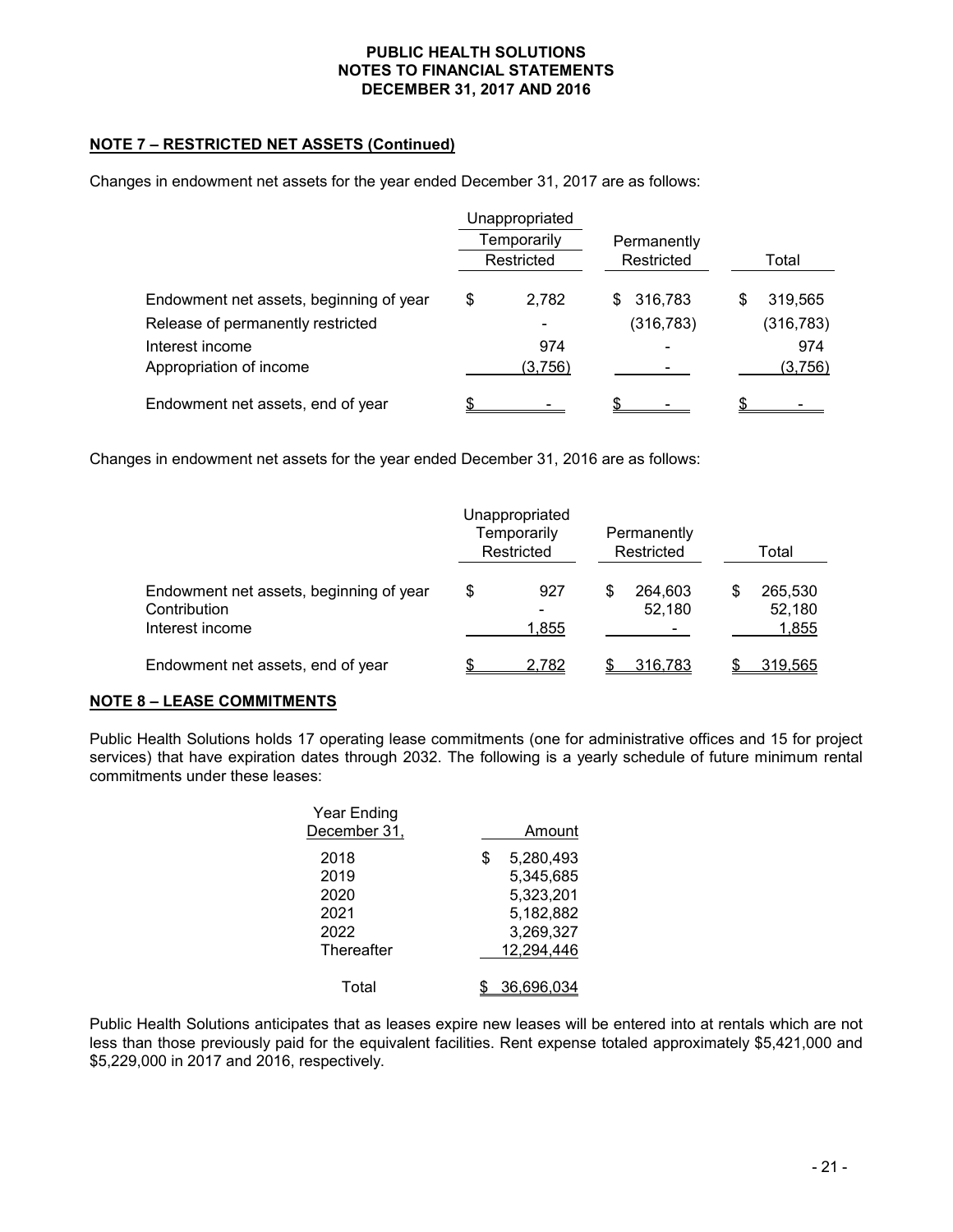# **NOTE 9 – CONTINGENCIES**

- A. Grant awards received from governmental agencies provide grantors the right to audit transactions charged to projects and services rendered by Public Health Solutions with right of reimbursement. One audit was conducted in 2017 and it is management's opinion that no material liability exists that could affect the financial statements in connection with the audit.
- B. In the normal course of its operations, Public Health Solutions is a defendant or co-defendant in various legal proceedings, including medical malpractice and employment claims. While the ultimate outcomes of such proceedings cannot be determined with certainty, Management does not expect the resolution of the legal proceedings brought against it to have a material adverse effect on Public Health Solutions' financial position.

 At the end of 2017, there were three pending lawsuits alleging malpractice by Public Health Solutions. In these cases, the professional medical services at MIC were provided pursuant to an Agreement between Public Health Solutions and a hospital. Those Agreements require the hospital to indemnify Public Health Solutions for the actions of the hospitals' professionals. One case involves still birth, another is a wrongful death action brought on behalf of the decedent MIC patient, and the third is a case alleging untreated fetal distress. The case involving still birth has been disposed with no attempt from the plaintiff to put this case back on trial. Counsel believes it's unclear whether plaintiff's counsel intends to continue with this case. The case involving wrongful death was scheduled for trial on January 30, 2017, but it has been delayed and is not yet rescheduled. The case involving fetal distress has been settled as of April 12, 2017 and Public Health Solutions is responsible for the \$25,000 self-insured retention deductible. The outside attorneys representing Public Health Solutions in these matters have opined that recoveries, if any, would be below our insurance limits.

On August 17, 2017, the Supreme Court, State of New York, entered a preliminary order approving a settlement agreement resolving a class action lawsuit brought against Public Health Solutions by an employee in Public Health Solutions' Early Intervention Service Coordination program alleging unpaid overtime. The settlement provided for claimants to file claims with Public Health Solutions, for attorneys' fees to plaintiffs' counsel, and for an additional payment to the named plaintiff. A fairness hearing was held in March 29, 2018 and the Court subsequently issued a final order. Public Health Solutions provided the payments for all claims to plaintiffs' counsel on May 31, 2018 and attorneys' fees will be paid within the next few months.

C. Effective July 1, 2010, Public Health Solutions changed its employee health insurance program from an indemnification plan to a self-insured plan. Under self insurance, Public Health Solutions pays administrative fees, stop-loss insurance premiums, and the actual cost of claims to the plan's third-party administrator. Claim costs are capped under the terms of the stop-loss protection. However, there are typically other assets and liabilities to consider in evaluating a self-insured plan's total run-out costs. These include the imprest balance or letter of credit, pharmacy rebate accruals and run-out cost of immature administrative fees. In the case of Public Health Solutions however, there are no pharmacy rebates paid to the plan sponsor and the administrative fee is mature, leaving Public Health Solutions with no administrative cost liability in the event of plan termination. As of December 31, 2017 and 2016, the plan's third-party administrator was holding a letter of credit of \$63,500 as collateral for the imprest balance. Such letter of credit was secured by certificates of deposit held by Public Health Solutions.

The plan's cost also incorporates a health insurance reserve, which is an estimate of incurred but unreported medical claims. The reserve estimate, developed by Public Health Solutions' benefits consultant's actuary, is based on a chain ladder approach, wherein historical claim payout patterns were evaluated and averaged in order to estimate the outstanding liability of claims incurred prior to year-end. The estimated loss reserve of approximately \$576,000 as of December 31, 2017 and 2016, is included in accounts payable and accrued liabilities in the accompanying financial statements. Public Health Solutions intends to continue monitoring claims experience, claims cost, and the adequacy of the reserve requirement.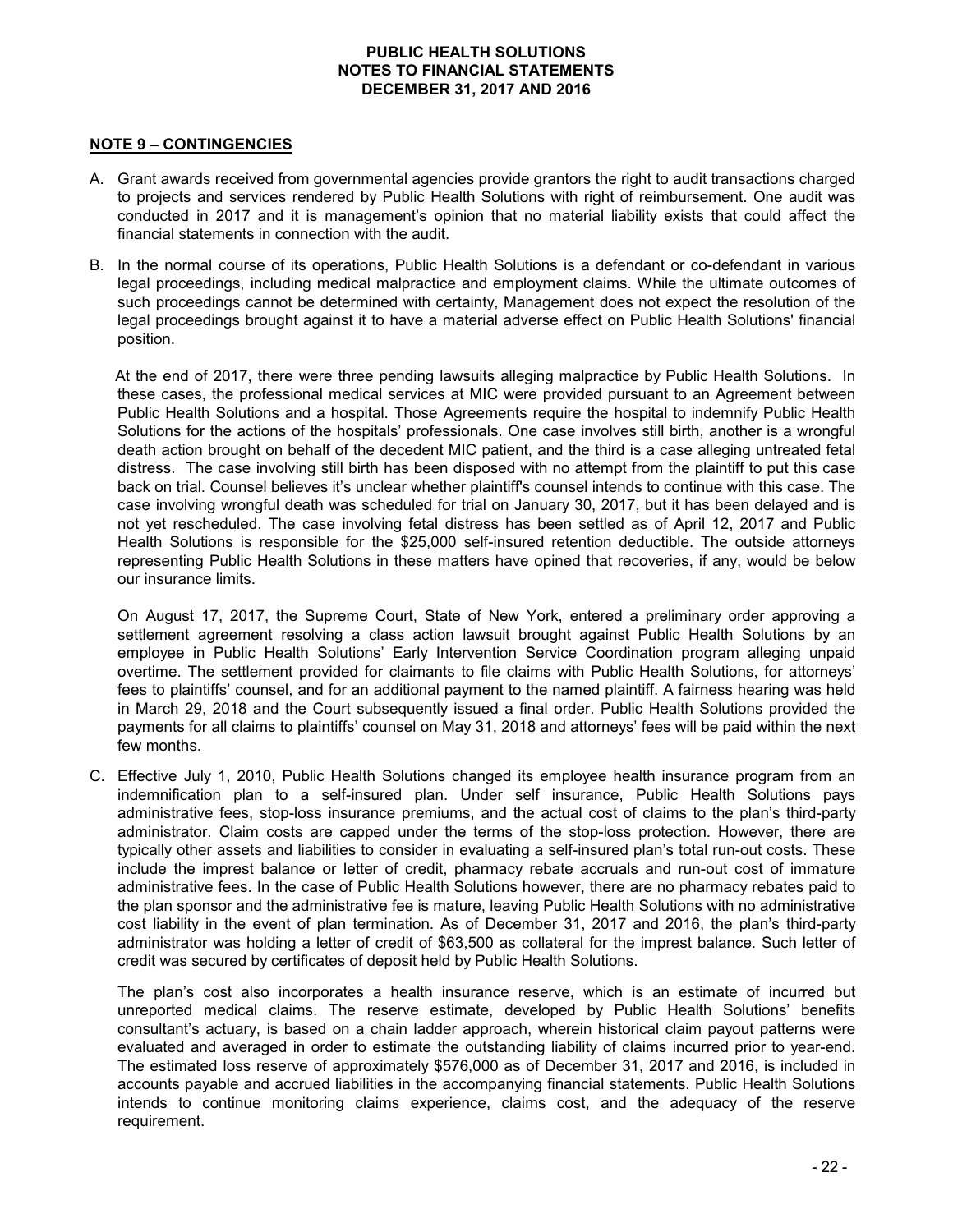# **NOTE 9 – CONTINGENCIES (Continued)**

- D. The U.S. Attorney's Office for the Southern District of New York issued to Public Health Solutions a Civil Investigative Demand ("CID") on October 27, 2017, and the New York State Attorney General issued an identical subpoena on December 13, 2017 (collectively "the Subpoenas") in connection with a joint investigation by the two offices. The governments have not disclosed the exact nature of their investigation, but it is apparently focused on billing practices by Public Health Solutions' now discontinued Early Intervention Service Coordination Program. As of December 31, 2017, Public Health Solutions was actively working on its response to the Subpoenas and had made one production of responsive documents to the governments. Public Health Solutions continues to cooperate with the governments' requests, and Public Health Solutions' response to the Subpoenas is ongoing. Public Health Solutions advised its government funders of the investigations, as required. Legal counsel is unable to evaluate the likelihood of a favorable or unfavorable outcome or estimate the range of potential loss.
- E. Public Health Solutions believes it has no uncertain income tax positions as of December 31, 2017 and 2016 in accordance with Accounting Standards Codification ("ASC") Topic 740 ("Income Taxes"), which provides standards for establishing and classifying any tax provisions for uncertain tax positions. Public Health Solutions is no longer subject to federal or state and local income tax examinations by tax authorities for years ended before 2014.

# **NOTE 10 – RELATED PARTY TRANSACTIONS**

As a major player in New York City's public health arena, Public Health Solutions seeks and obtains Board of Director candidates from a wide range of hospitals, universities and other New York City area organizations that provide health services or are otherwise connected to the public health field. In addition, Article 1, Sections 2 and 4 of Public Health Solutions' by-laws mandate the appointment of two local public health officials as ex-officio Directors; the Commissioner of the New York City Department of Health, and the President of the New York City Health & Hospitals Corporation. Together, all of these individuals bring indispensable skills and expertise to Public Health Solutions' Board of Directors. However, due to the broad scope of services Public Health Solutions provides, Public Health Solutions has business arrangements with certain public agencies and private organizations where the ex-officio Directors and certain other Directors are agency heads or key employees.

The total amount contracted with such agencies and organizations approximated \$228 million and \$195 million in 2017 and 2016, respectively. Contracts with local government agencies are awarded in accordance with rigorous government procurement regulations. The award of contracts to Director and ex-officio Director-affiliated organizations comply with Public Health Solutions' purchasing procedures; Directors and ex-officio Directors play no role in the process in either their organizational or directorship capacities. Management believes that Public Health Solutions is in full compliance with its comprehensive conflict of interest policy.

# **NOTE 11 – SUBSEQUENT EVENTS**

Management has evaluated events subsequent to the date of the statement of financial position through June 28, 2018, the date the financial statements were available to be issued.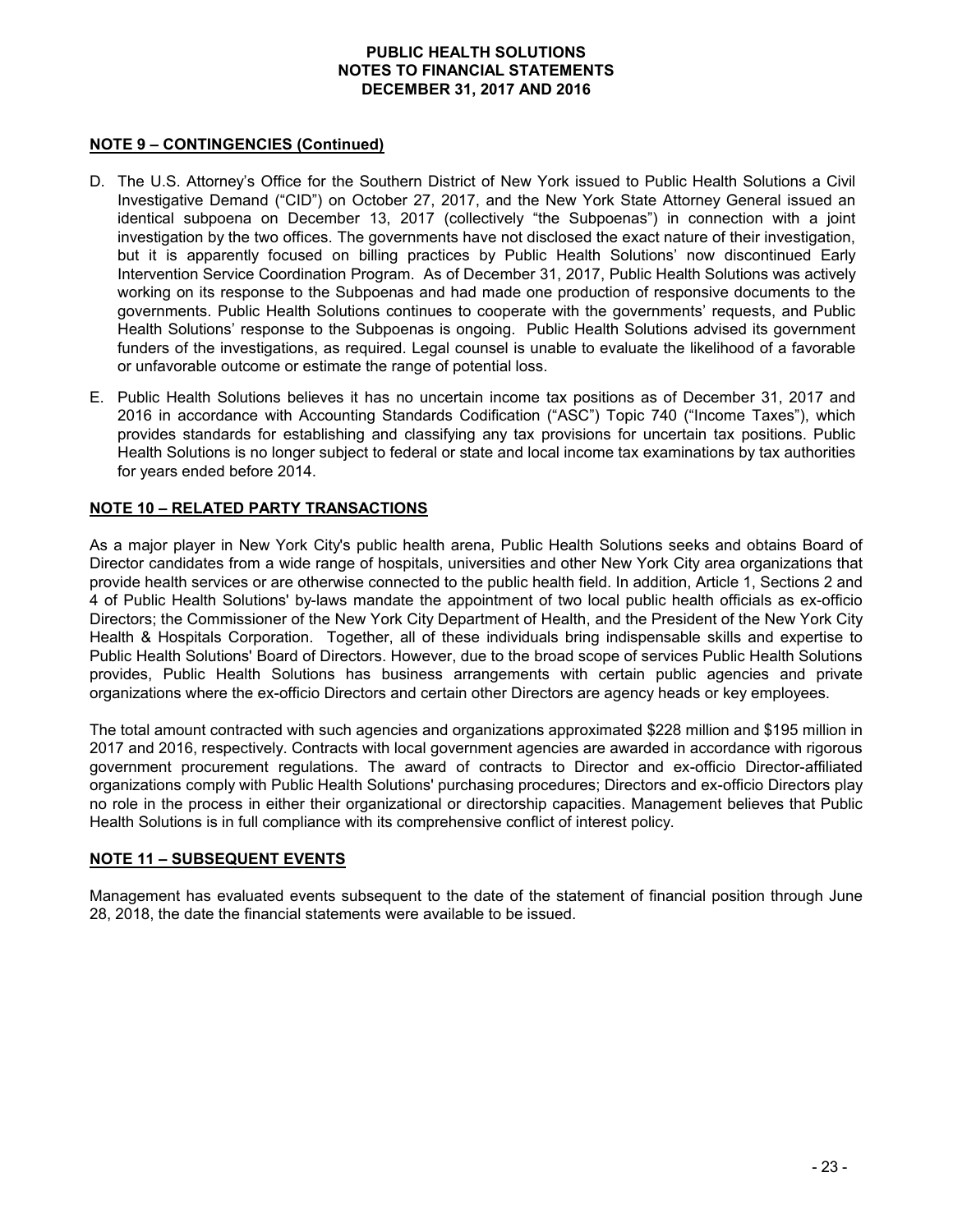#### **PUBLIC HEALTH SOLUTIONS SCHEDULE OF EXPENDITURES OF FEDERAL AWARDS FOR THE YEAR ENDED DECEMBER 31, 2017**

|                                                                                                                                                                                  | Federal            | Pass-Through<br><b>Entity</b><br>Identifying | Federal                 | <b>Amounts</b><br><b>Provided to</b> |
|----------------------------------------------------------------------------------------------------------------------------------------------------------------------------------|--------------------|----------------------------------------------|-------------------------|--------------------------------------|
| Federal Grantor/Pass-Through Grantor/Program or Cluster Title                                                                                                                    | <b>CFDA Number</b> | <b>Number</b>                                | <b>Expenditures</b>     | <b>Subrecipients</b>                 |
| U.S. Department of Health and Human Services:                                                                                                                                    |                    |                                              |                         |                                      |
| Public Health Emergency Preparedness:<br><b>Emergency Preparedness</b>                                                                                                           | 93.069             |                                              | \$<br>19,134,636        | \$<br>9,124,678                      |
| NYCDOHMH PHPR Zika Project                                                                                                                                                       |                    |                                              | 1,438,986<br>20,573,622 | 9,124,678                            |
| Adult Viral Hepatitis Prevention and Control:                                                                                                                                    | 93.270             |                                              |                         |                                      |
| Auxiliary Perinatal Hepatitis B Prevention Program                                                                                                                               |                    |                                              | 82,083<br>82,083        | $\sim$                               |
| Family Planning Services :                                                                                                                                                       | 93.217             |                                              |                         |                                      |
| Family Planning Services - Title X<br><b>Enhancing Links Primary Care</b>                                                                                                        |                    |                                              | 4,896,469<br>85,421     | 1,996,813                            |
|                                                                                                                                                                                  |                    |                                              | 4,981,890               | 1,996,813                            |
| National Bioterrorism Hospital Preparedness Program:                                                                                                                             | 93.889             |                                              | 8,204,073               | 5,340,042                            |
| Hospital Preparedness Program - HPP                                                                                                                                              |                    |                                              |                         |                                      |
| Mental Health Research Grants:<br>Scale-up of an Internet-Delivered Randomized Controlled Trial for HIV+Men                                                                      | 93.242             |                                              | 288,469                 | 33,800                               |
| Capacity Building Assistance to Strengthen Public Health Immunization<br>Infrastructure and Performance - financed in part by the                                                |                    |                                              |                         |                                      |
| Prevention and Public Health Fund (PPHF):<br>PPHF 2014: NYCDOHMH Enhance an IIS to Interface with VTRCKS<br>PPHF 2014: NYCDOHMH Immunization Infrastructure Enhancements to Meet | 93.733             |                                              | 97,819                  |                                      |
| Interoperability Requirements<br><b>AFIX Assessments</b>                                                                                                                         |                    |                                              | 103,788<br>213,811      |                                      |
| Standards for Adult Immunization<br>Increase HPV Vaccine Adolescents                                                                                                             |                    |                                              | 399,230<br>149,379      |                                      |
| Healthy Start Initiative:                                                                                                                                                        | 93.926             |                                              | 964,027                 | $\sim$                               |
| Healthy Start Initiative                                                                                                                                                         |                    |                                              | 680,785                 | 389,077                              |
| Pass-Through from Fund for Public Health in New York:<br>Healthy Start Initiative:                                                                                               | 93.926             | 80255, 82628                                 |                         |                                      |
| <b>Healthy Start Brooklyn</b>                                                                                                                                                    |                    |                                              | 7,797                   | 389,077                              |
|                                                                                                                                                                                  |                    |                                              | 688,582                 |                                      |
| Hospital Preparedness Program (HPP) and Public Health Emergency                                                                                                                  |                    |                                              |                         |                                      |
| Preparedness (PHEP) Aligned Cooperative Agreements:<br>PHEP - Supplemental Ebola Response                                                                                        | 93.074             |                                              | 811,047                 |                                      |
| Hospital Preparedness Program (HPP) Ebola Preparedness                                                                                                                           |                    |                                              |                         |                                      |
| and Response Activities:                                                                                                                                                         |                    |                                              |                         |                                      |
| NYC DOHMH HPP Ebola Part A<br>NYC DOHMH HPP Ebola Part B                                                                                                                         | 93.817             |                                              | 1,359,241<br>559,872    | 1,029,302<br>524,012                 |
|                                                                                                                                                                                  |                    |                                              | 1,919,113               | 1,553,314                            |
| Pass-Through from Emory University:<br>HIV Demonstration, Research, Public and Professional Education Projects                                                                   |                    |                                              |                         |                                      |
| Mobile Messaging Intervention                                                                                                                                                    | 93.941             | T679257, T854380                             | 74,890                  |                                      |
|                                                                                                                                                                                  |                    |                                              |                         |                                      |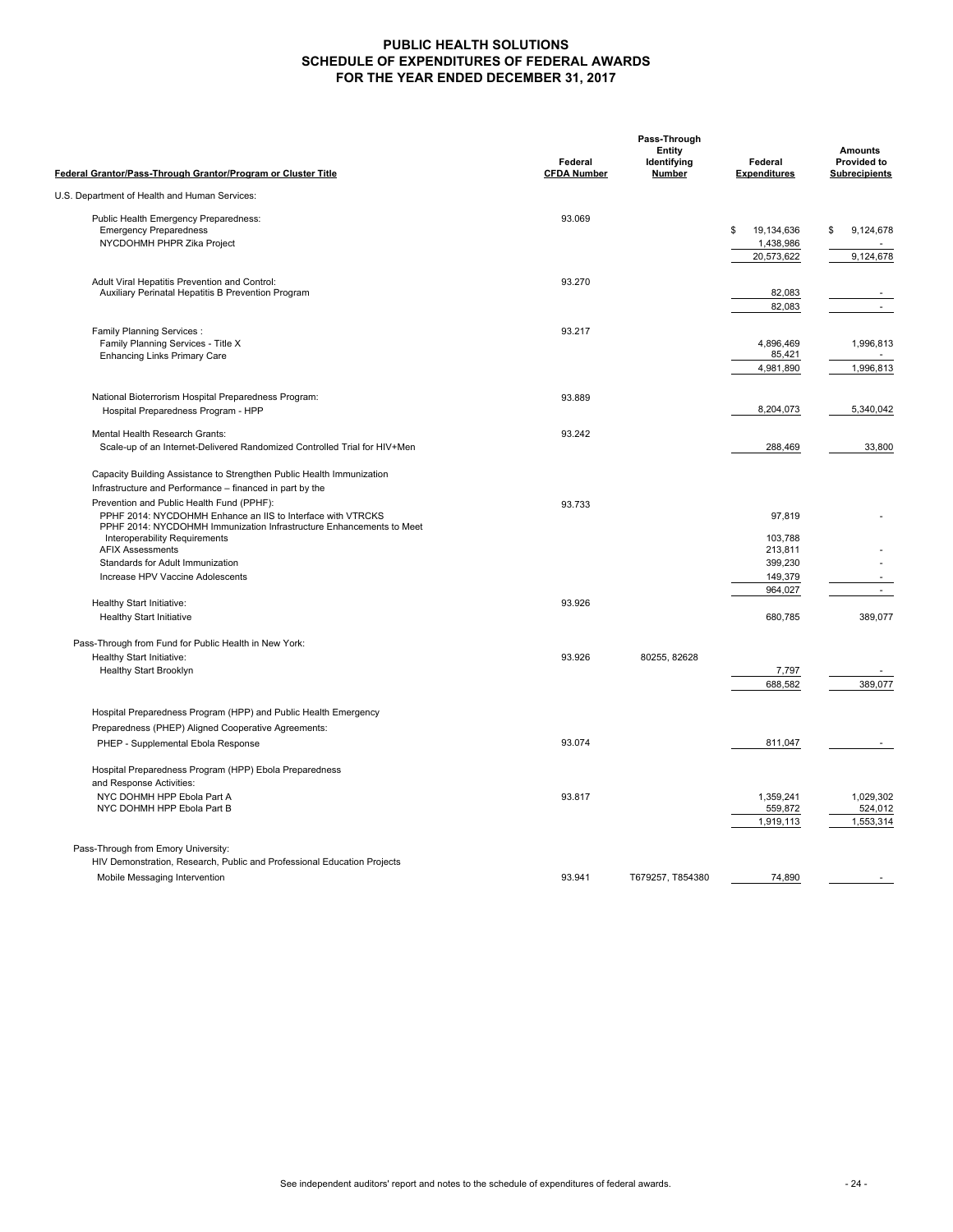#### **PUBLIC HEALTH SOLUTIONS SCHEDULE OF EXPENDITURES OF FEDERAL AWARDS FOR THE YEAR ENDED DECEMBER 31, 2017**

|                                                                                                                                                      | Pass-Through                  |                                        |                                |                                                              |
|------------------------------------------------------------------------------------------------------------------------------------------------------|-------------------------------|----------------------------------------|--------------------------------|--------------------------------------------------------------|
| Federal Grantor/Pass-Through Grantor/Program or Cluster Title                                                                                        | Federal<br><b>CFDA Number</b> | <b>Entity</b><br>Identifying<br>Number | Federal<br><b>Expenditures</b> | <b>Amounts</b><br><b>Provided to</b><br><b>Subrecipients</b> |
| Pass-Through from New York City Department of Health and Mental Hygiene:                                                                             |                               |                                        |                                |                                                              |
| HIV Emergency Relief Project Grants:<br>Ryan White                                                                                                   | 93.914                        | H89HA00015-27-01                       | 89,976,302<br>\$               | 68,386,688<br>\$                                             |
| HIV Prevention Activities - Health Department Based:                                                                                                 | 93.940                        | 2U62PS223460-06-2,<br>U62PS005013,     |                                |                                                              |
| <b>HIV Prevention Program</b>                                                                                                                        |                               | 10AE002501R2X00                        | 16,763,052                     | 10,068,971                                                   |
| HIV Prevention Activities-Non-Governmental Organization Based:                                                                                       | 93.939                        |                                        |                                |                                                              |
| Capacity Building Assistance for High-Impact HIV Prevention                                                                                          |                               | 1U65PS00451-01,<br>1S65PS00451-01      | 205,481                        |                                                              |
| <b>TANF Cluster:</b>                                                                                                                                 |                               |                                        |                                |                                                              |
| Temporary Assistance for Needy Families:<br>PHS Nurse Family Partnership                                                                             | 93.558                        | 15FN000301R0X00                        | 509,510                        |                                                              |
| Medicaid Cluster:                                                                                                                                    |                               |                                        |                                |                                                              |
| Pass-Through from New York State Department of Health:                                                                                               |                               |                                        |                                |                                                              |
| Medical Assistance Program:                                                                                                                          | 93.778                        |                                        |                                |                                                              |
| IPA Navigator Program                                                                                                                                |                               | C028889                                | 399,610                        |                                                              |
| <b>MICHC</b><br>Consumer Assistance for Aged, Blind and Disabled                                                                                     |                               | C028971<br>C029904                     | 250,768<br>1,100,736           | 345,945                                                      |
|                                                                                                                                                      |                               |                                        | 1,751,114                      | 345,945                                                      |
| Children's Health Insurance Program:                                                                                                                 | 93.767                        |                                        |                                |                                                              |
| IPA Navigator Program                                                                                                                                |                               | C028889                                | 68,505                         |                                                              |
| Maternal and Child Health Services Block Grant to the States:                                                                                        | 93.994                        |                                        |                                |                                                              |
| MIC-Women's Health Service MCH                                                                                                                       |                               | C027053                                | 96,601                         |                                                              |
| Pass-Through from Research Foundation of the State University of New York:                                                                           |                               |                                        |                                |                                                              |
| Maternal and Child Health Services Block Grant to the States:                                                                                        | 93.994                        |                                        |                                |                                                              |
| SIDS Info Counseling                                                                                                                                 |                               | RF#73032-2-112840                      | 160,852                        |                                                              |
|                                                                                                                                                      |                               |                                        | 257,453                        |                                                              |
|                                                                                                                                                      |                               |                                        |                                |                                                              |
| Pass-Through from Fund for Public Health in New York:                                                                                                |                               |                                        |                                |                                                              |
| Community Transformation Grants and National Dissemination and<br>Support for Community Transformation Grants:                                       | 93.531                        |                                        |                                |                                                              |
| FPHNY-Tobacco Control Reimbursement                                                                                                                  |                               | 80404                                  | 6,788                          |                                                              |
|                                                                                                                                                      |                               |                                        |                                |                                                              |
| Partnerships to Improve Community Health:                                                                                                            | 93.331                        |                                        |                                |                                                              |
| Partnership to Improve Community Health                                                                                                              |                               | 82256                                  | 56,545                         |                                                              |
|                                                                                                                                                      |                               |                                        |                                |                                                              |
| Pass-Through from Community Health Network:<br>Special Projects of National Significance:                                                            | 93.928                        |                                        |                                |                                                              |
| <b>TWEET Care</b>                                                                                                                                    |                               | N/A                                    | 23,339                         |                                                              |
|                                                                                                                                                      |                               |                                        |                                |                                                              |
| Pass-Through from New York City Department of Health & Mental Hygiene:                                                                               |                               |                                        |                                |                                                              |
| Special Projects of National Significance:                                                                                                           | 93.928                        | 1 U90HA30517-01-0                      |                                |                                                              |
| <b>Project Succeed</b>                                                                                                                               |                               |                                        | 36,473                         |                                                              |
|                                                                                                                                                      |                               |                                        | 59,812                         | $\sim$                                                       |
|                                                                                                                                                      |                               |                                        |                                |                                                              |
| Pass-Through from National Network of Public Health Institutes:<br>Centers for Disease Control and Prevention-Investigation and Training Assistance: | 93.283                        |                                        |                                |                                                              |
| Opioid Project                                                                                                                                       |                               | C500                                   | 297                            |                                                              |
|                                                                                                                                                      |                               |                                        |                                |                                                              |
| Pass-Through from The Trustees of Columbia University:                                                                                               |                               |                                        |                                |                                                              |
| Minority Health and Health Disparities Research:<br>Culture and HIV Risk in a Diverse Population                                                     | 93.307                        | GG010626-01                            | 26,146                         |                                                              |
| MyPeeps Mobile to Improve HIV                                                                                                                        |                               | GG011834-01                            | 113,233                        |                                                              |
|                                                                                                                                                      |                               |                                        | 139,379                        | $\sim$                                                       |
|                                                                                                                                                      |                               |                                        |                                |                                                              |
| Nursing Research<br><b>VIP HANA</b>                                                                                                                  | 93.361                        | GG012114-01                            | 6,140                          |                                                              |
|                                                                                                                                                      |                               |                                        |                                |                                                              |
| Pass-Through from Conference of Radiation Control Program Directors, Inc:                                                                            |                               |                                        |                                |                                                              |
| Environmental Public Health and Emergency Response:                                                                                                  | 93.070                        | N/A                                    |                                |                                                              |
| NYC Radiation Response Volunteer Corps - RRVC                                                                                                        |                               |                                        | 22,163                         |                                                              |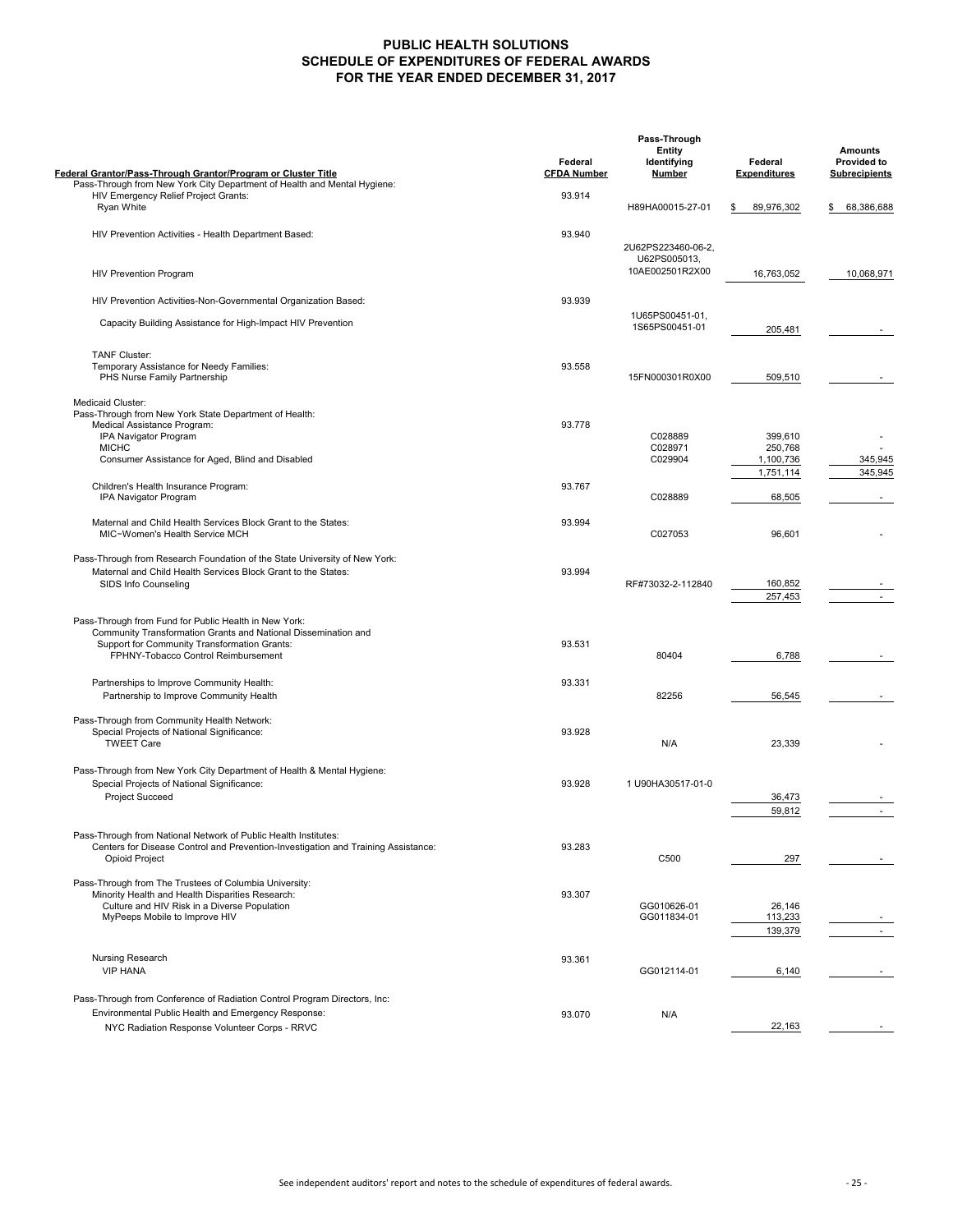#### **PUBLIC HEALTH SOLUTIONS SCHEDULE OF EXPENDITURES OF FEDERAL AWARDS FOR THE YEAR ENDED DECEMBER 31, 2017**

| Federal Grantor/Pass-Through Grantor/Program or Cluster Title<br>Pass-Through from New York Blood Center, Inc.:<br>Child Health and Human Development Extramural Research:<br>Using Technology to Match Young Black MSM to HIV Testing Options                                                                                                                     | Federal<br><b>CFDA Number</b> | Pass-Through<br>Entity<br>Identifying<br><b>Number</b>      | Federal<br><b>Expenditures</b>                     | <b>Amounts</b><br><b>Provided to</b><br><b>Subrecipients</b> |
|--------------------------------------------------------------------------------------------------------------------------------------------------------------------------------------------------------------------------------------------------------------------------------------------------------------------------------------------------------------------|-------------------------------|-------------------------------------------------------------|----------------------------------------------------|--------------------------------------------------------------|
|                                                                                                                                                                                                                                                                                                                                                                    | 93.865                        | NIH000262                                                   | \$<br>64,660                                       | \$                                                           |
| Pass-Through from National Development and Research:<br>Child Health and Human Development Extramural Research:<br>Understanding the Impact of Abuse on Men's Risk Behavior                                                                                                                                                                                        | 93.865                        | 655B                                                        | 41,469<br>106,129                                  |                                                              |
| Pass-Through from Health Research Inc.:<br>Pregnancy Assistance Fund Program:<br>Building Supportive Communities for Young Families in New York City-Pathways to Success                                                                                                                                                                                           | 93.500                        | 5699-01/6SP1AH000                                           | 36,370                                             |                                                              |
| Pass-Through from Emory University:<br>Prevention of Disease, Disability, and Death by Infectious Diseases:<br><b>Emory Camp</b>                                                                                                                                                                                                                                   | 93.084                        | N/A                                                         | 919                                                |                                                              |
| Pass-Through from The General Hospital Corporation<br>Prevention of Disease, Disability, and Death by Infectious Diseases<br><b>Global Travepinet</b>                                                                                                                                                                                                              | 93.084                        | 229507                                                      | 27,878<br>28,797                                   | ×.                                                           |
| Total Funded by U.S. Department of Health and Human Services:                                                                                                                                                                                                                                                                                                      |                               |                                                             | 148,581,633                                        | 97,239,328                                                   |
| U.S. Department of Agriculture:<br>Pass-Through from New York State Department of Health:<br>Special Supplemental Nutrition Program for Women, Infants and<br>Children:<br>Women, Infants & Children Supplemental Food Program<br>Women, Infants & Children Supplemental Food Program (Noncash Vouchers)<br>Women, Infants & Children Vendor Consolidation Program | 10.557                        | DOH01-C-30399GG-3<br>DOH01-C-30399GG-3<br>D0H01-C-30939GG-3 | 9,243,649<br>30,170,655<br>1,984,710<br>41,399,014 |                                                              |
| <b>SNAP Cluster:</b><br>Pass-Through from NYS Office of Temporary and Disability Assistance:<br>State Administrative Matching Grants for the Supplemental Nutrition Assistance Program:<br><b>T-SNAP</b><br>Total Funded by U.S. Department of Agriculture                                                                                                         | 10.561                        | TDA01-C00225GG-34                                           | 207,151<br>41,606,165                              |                                                              |
| U.S. Department of Labor:<br>Pass-Through from New York State Department of Labor:<br>Compensation and Working Conditions:<br><b>Fatal Occupational Injuries</b><br>Total Funded by U.S. Department of Labor                                                                                                                                                       | 17.005                        | C015071                                                     | 84,012<br>84,012                                   |                                                              |
| U.S. Department of Housing and Urban Development:<br>Pass-Through from New York City Department of Health:<br>Housing Opportunities for Persons with AIDS - HOPWA:<br><b>HOPWA Transitional Housing</b><br>Total Funded by U.S. Department of Housing and Urban Development                                                                                        | 14.241                        | 2U62PS223460-06-2                                           | 2,044,752<br>2,044,752                             | 1,220,642<br>1,220,642                                       |
| Amounts Provided to Subrecipients                                                                                                                                                                                                                                                                                                                                  |                               |                                                             |                                                    | \$<br>98,459,970                                             |
| <b>Total Expenditures of Federal Awards</b>                                                                                                                                                                                                                                                                                                                        |                               |                                                             | \$192,316,562                                      |                                                              |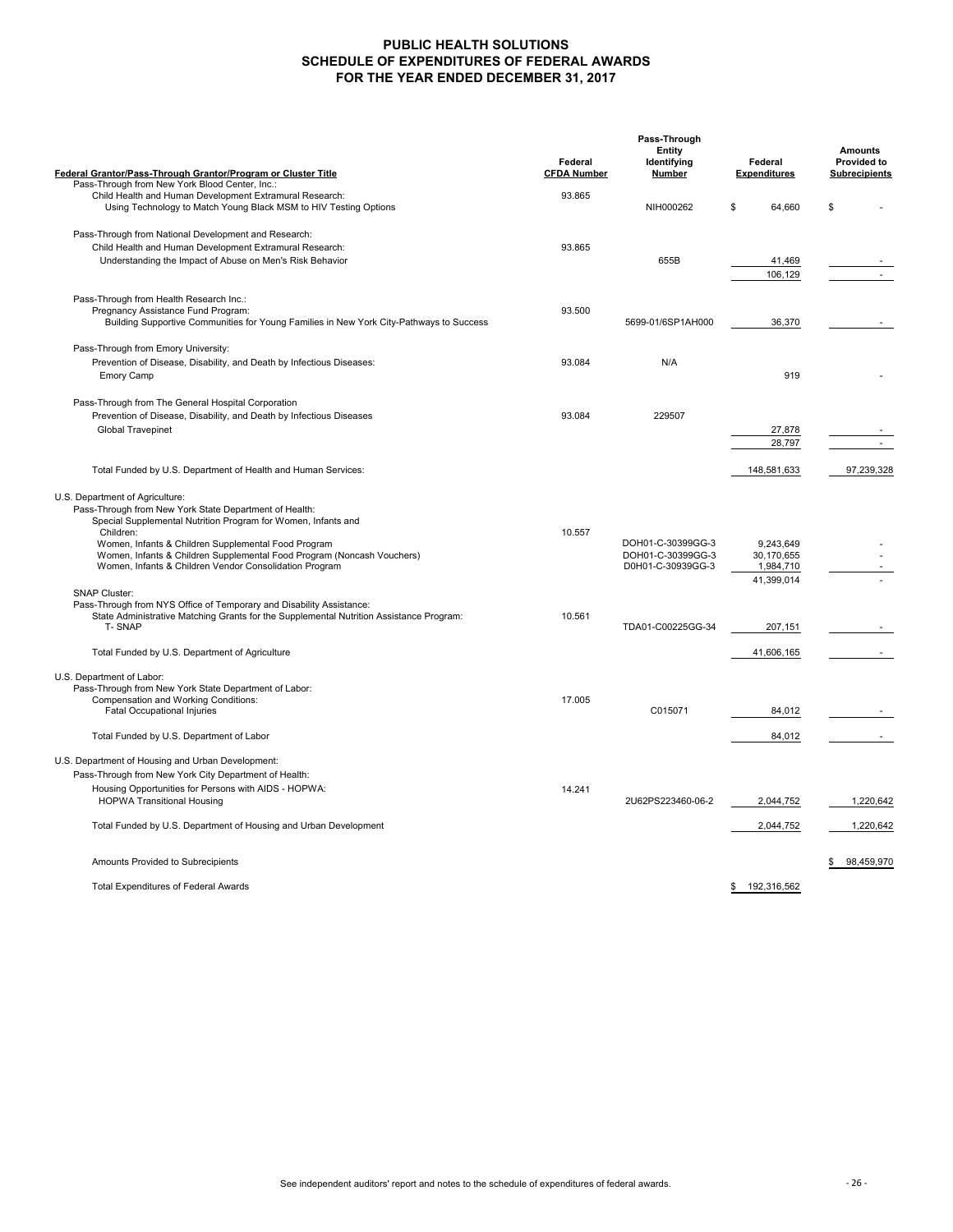## **PUBLIC HEALTH SOLUTIONS NOTES TO THE SCHEDULE OF EXPENDITURES OF FEDERAL AWARDS FOR THE YEAR ENDED DECEMBER 31, 2017**

# **NOTE 1 – BASIS OF PRESENTATION**

The accompanying schedule of expenditures of federal awards (the "Schedule") includes the federal award activity of Public Health Solutions (the "Organization") for the year ended December 31, 2017. The information in the Schedule is presented in accordance with the requirements of Title 2 U.S. Code of Federal Regulations Part 200, (*Uniform Administrative Requirements, Cost Principles, and Audit Requirements for Federal Awards*) (the "Uniform Guidance"). Because the Schedule presents only a selected portion of the operations of the Organization, it is not intended to, and does not, present the financial position, changes in net assets, or cash flows of the Organization.

The Schedule includes Women, Infants and Children ("WIC") Supplemental Food Program checks redeemed totaling \$30,170,655, which are not recognized as revenue or expense in Public Health Solutions' financial statements. Such amount represents checks distributed directly by the New York State Department of Health to clients screened at Public Health Solutions' WIC clinic sites.

#### **NOTE 2 – SUMMARY OF SIGNIFICANT ACCOUNTING POLICIES**

Expenditures reported on the Schedule are reported on the accrual basis of accounting except for amounts passed through to subrecipients which are reported on a cash basis. Such expenditures are recognized following the cost principles contained in the Uniform Guidance, wherein certain types of expenditures are not allowable or limited as to reimbursement.

#### **NOTE 3 – INDIRECT COST RATES**

The Organization has a federal approved indirect cost rate and therefore cannot use the 10 percent de minimis indirect cost rate as allowed under the Uniform Guidance.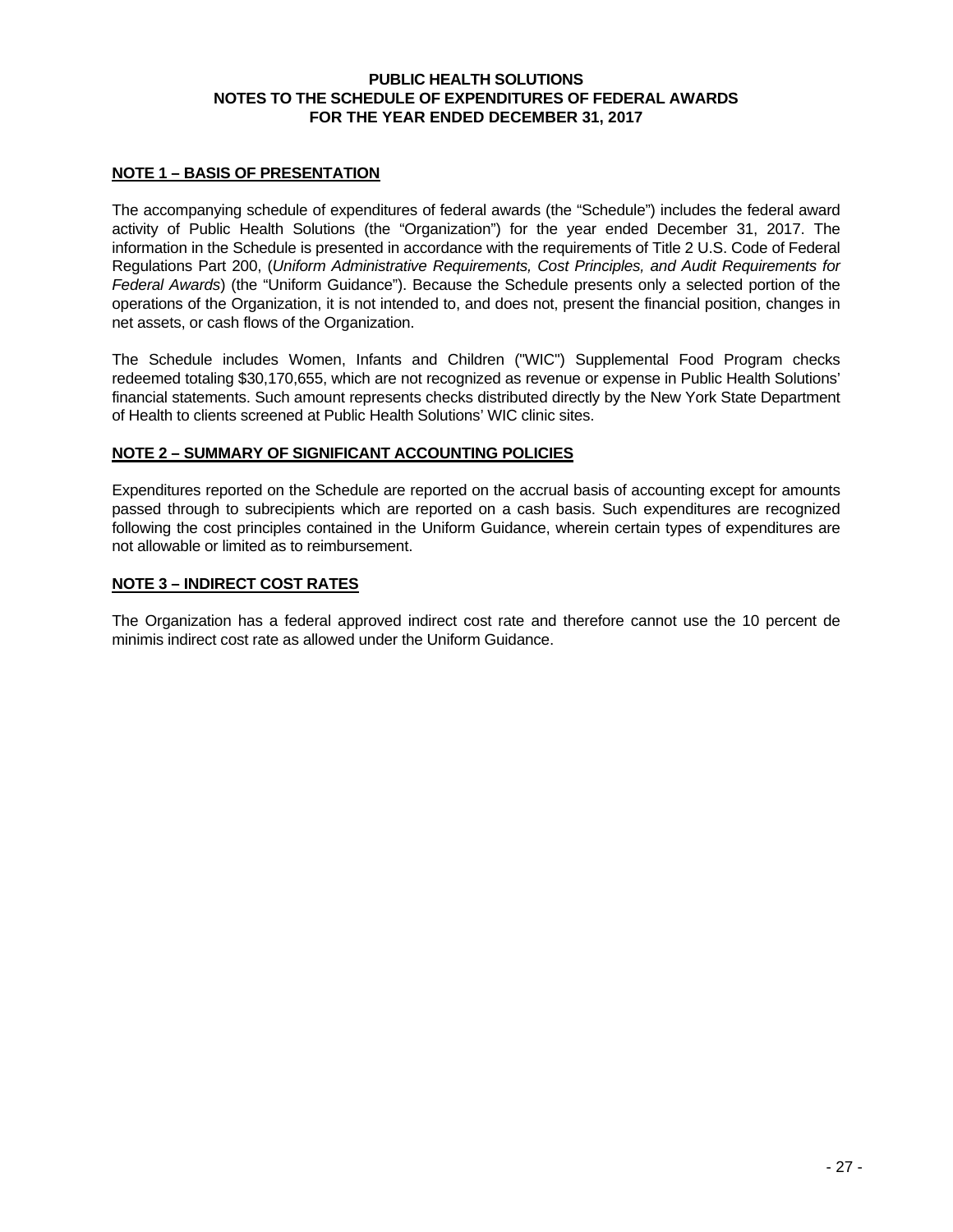Marks Paneth LLP 685 Third Avenue New York, NY 10017 P 212.503.8800 F 212.370.3759 www.markspaneth.com



# **INDEPENDENT AUDITORS' REPORT ON INTERNAL CONTROL OVER FINANCIAL REPORTING AND ON COMPLIANCE AND OTHER MATTERS BASED ON AN AUDIT OF FINANCIAL STATEMENTS PERFORMED IN ACCORDANCE WITH**  *GOVERNMENT AUDITING STANDARDS*

The Board of Directors of Public Health Solutions

We have audited, in accordance with the auditing standards generally accepted in the United States of America and the standards applicable to financial audits contained in *Government Auditing Standards* issued by the Comptroller General of the United States, the financial statements of Public Health Solutions (the "Organization"), which comprise the statements of financial position as of December 31, 2017 and 2016, and the related statements of activities, functional expenses and cash flows for the years then ended, and the related notes to the financial statements, and have issued our report thereon dated June 28, 2018.

#### **Internal Control Over Financial Reporting**

In planning and performing our audit of the financial statements, we considered the Organization's internal control over financial reporting (internal control) to determine the audit procedures that are appropriate in the circumstances for the purpose of expressing our opinion on the financial statements, but not for the purpose of expressing an opinion on the effectiveness the Organization's internal control. Accordingly, we do not express an opinion on the effectiveness of the Organization's internal control.

A deficiency in internal control exists when the design or operation of a control does not allow management or employees, in the normal course of performing their assigned functions, to prevent, or detect and correct, misstatements on a timely basis. A material weakness is a deficiency, or a combination of deficiencies, in internal control, such that there is a reasonable possibility that a material misstatement of the entity's financial statements will not be prevented or detected and corrected on a timely basis. A significant deficiency is a deficiency, or a combination of deficiencies, in internal control that is less severe than a material weakness, yet important enough to merit attention by those charged with governance.

Our consideration of internal control was for the limited purpose described in the first paragraph of this section and was not designed to identify all deficiencies in internal control that might be material weaknesses or significant deficiencies. Given these limitations, during our audit we did not identify any deficiencies in internal control that we consider to be material weaknesses. However, material weaknesses may exist that have not been identified.

#### **Compliance and Other Matters**

As part of obtaining reasonable assurance about whether the Organization's financial statements are free from material misstatement, we performed tests of its compliance with certain provisions of laws, regulations, contracts, and grant agreements, noncompliance with which could have a direct and material effect on the determination of financial statement amounts. However, providing an opinion on compliance with those provisions was not an objective of our audit, and accordingly, we do not express such an opinion. The results of our tests disclosed no instances of noncompliance or other matters that are required to be reported under *Government Auditing Standards.*

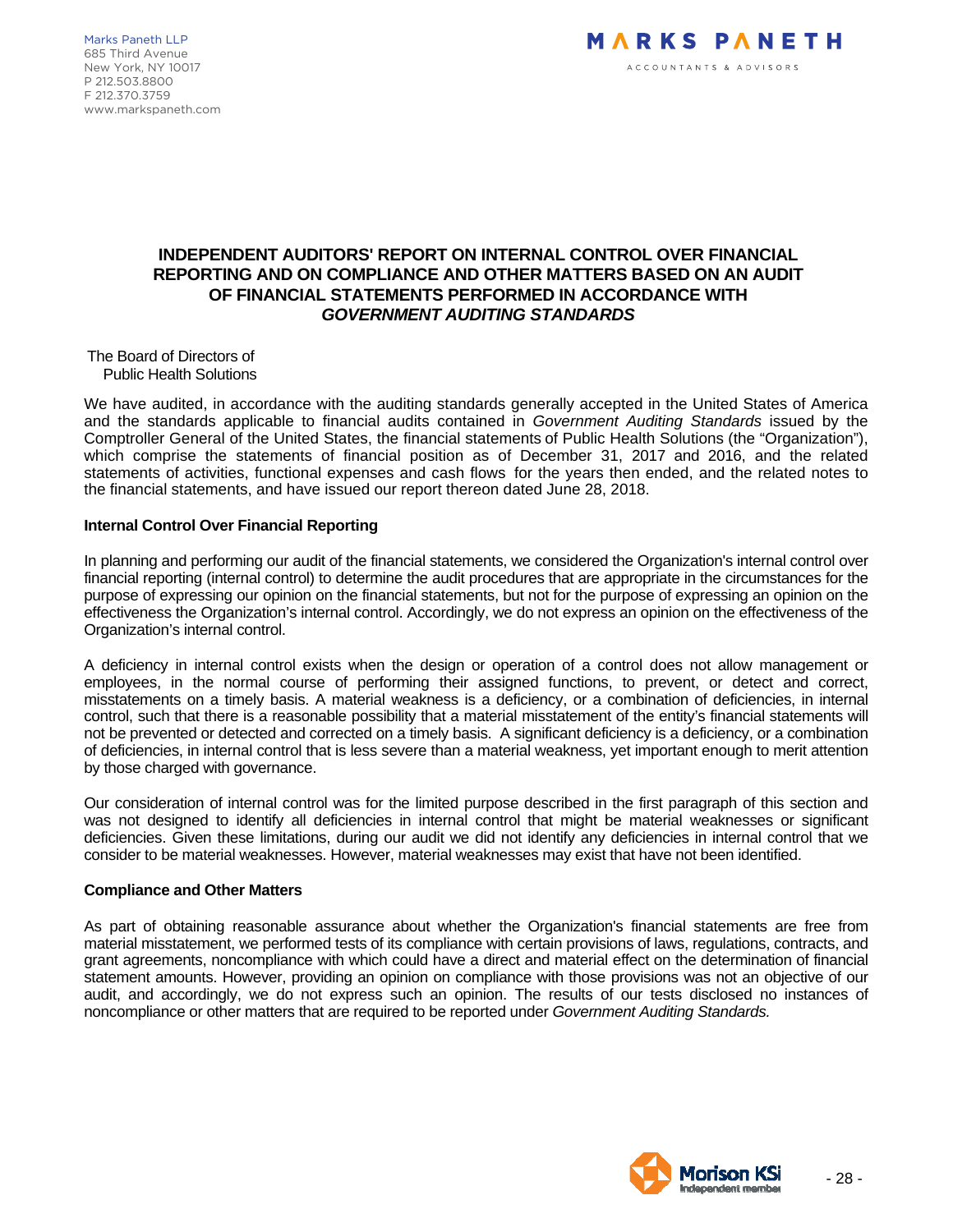#### **Purpose of this Report**

The purpose of this report is solely to describe the scope of our testing of internal control and compliance and the results of that testing, and not to provide an opinion on the effectiveness of the Organization's internal control or on compliance. This report is an integral part of an audit performed in accordance with *Government Auditing Standards* in considering the entity's internal control and compliance. Accordingly, this communication is not suitable for any other purpose.

Marke Pareth LLP

New York, NY June 28, 2018

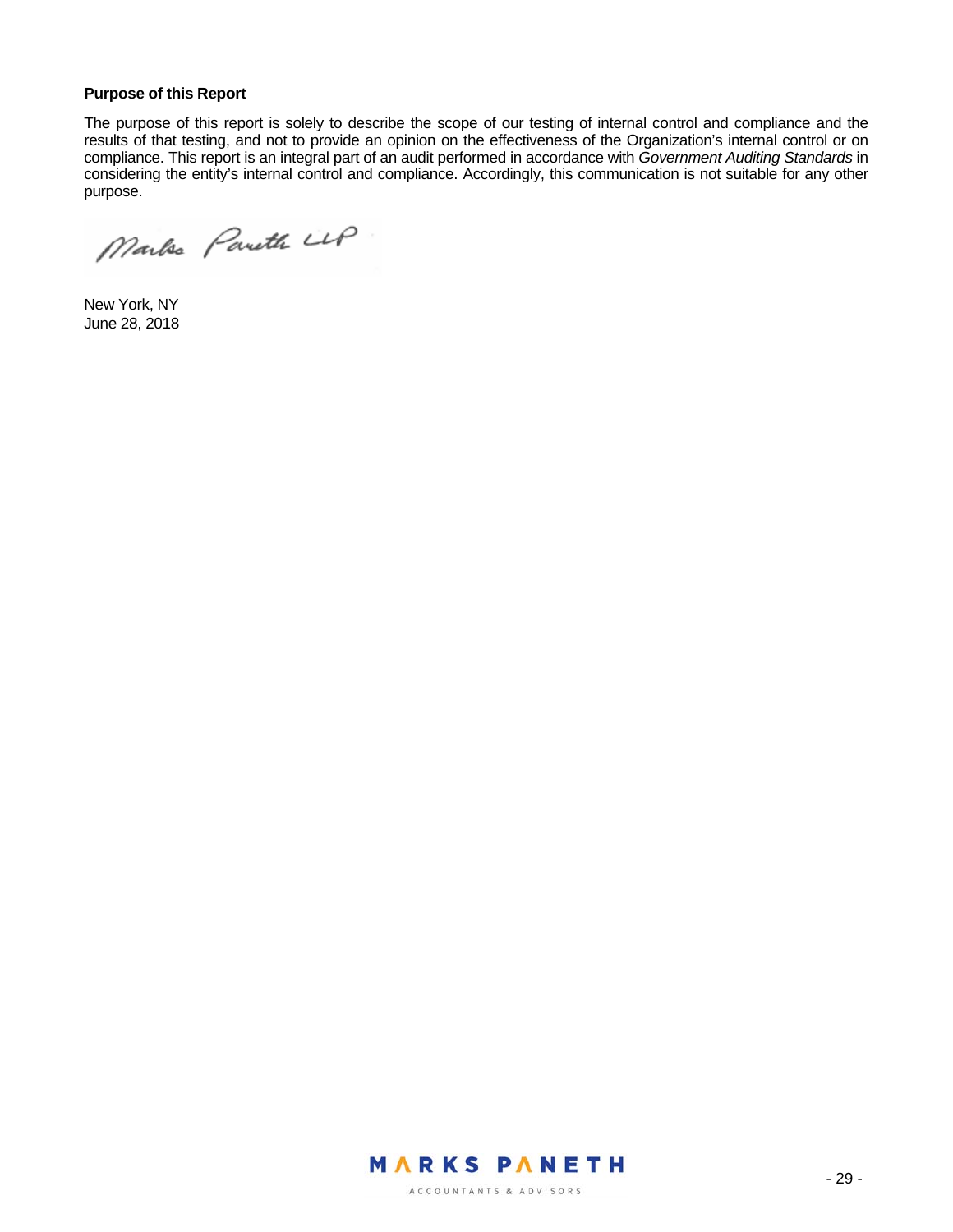Marks Paneth LLP 685 Third Avenue New York, NY 10017 P 212.503.8800 F 212.370.3759 www.markspaneth.com



# **INDEPENDENT AUDITORS' REPORT ON COMPLIANCE FOR EACH MAJOR FEDERAL PROGRAM AND REPORT ON INTERNAL CONTROL OVER COMPLIANCE REQUIRED BY THE UNIFORM GUIDANCE**

The Board of Directors of Public Health Solutions

#### **Report on Compliance for Each Major Federal Program**

We have audited Public Health Solutions' (the "Organization") compliance with the types of compliance requirements described in the *U.S. Office of Management and Budget Compliance Supplement* that could have a direct and material effect on each of the Organization's major federal programs for the year ended December 31, 2017. The Organization's major federal programs are identified in the summary of auditors' results section of the accompanying schedule of findings and questioned costs.

#### *Management's Responsibility*

Management is responsible for compliance with the requirements of laws, regulations, contracts, and grants applicable to its federal programs.

#### *Auditor's Responsibility*

Our responsibility is to express an opinion on compliance for each of the Organization's major federal programs based on our audit of the types of compliance requirements referred to above. We conducted our audit of compliance in accordance with auditing standards generally accepted in the United States of America; the standards applicable to financial audits contained in *Government Auditing Standards*, issued by the Comptroller General of the United States ("GAS"), and the audit requirements of Title 2 U.S. Code of Federal Regulations ("CFR") Part 200, *Uniform Administrative Requirements, Cost Principles, and Audit Requirements for Federal Awards* (the "Uniform Guidance"). Those standards and the Uniform Guidance require that we plan and perform the audit to obtain reasonable assurance about whether noncompliance with the types of compliance requirements referred to above that could have a direct and material effect on a major federal program occurred. An audit includes examining, on a test basis, evidence about the Organization's compliance with those requirements and performing such other procedures as we considered necessary in the circumstances.

We believe that our audit provides a reasonable basis for our opinion on compliance for each major federal program. However, our audit does not provide a legal determination of the Organization's compliance.

#### *Opinion on Each Major Federal Program*

In our opinion, the Organization complied, in all material respects, with the types of compliance requirements referred to above that could have a direct and material effect on its major federal programs for the year ended December 31, 2017.

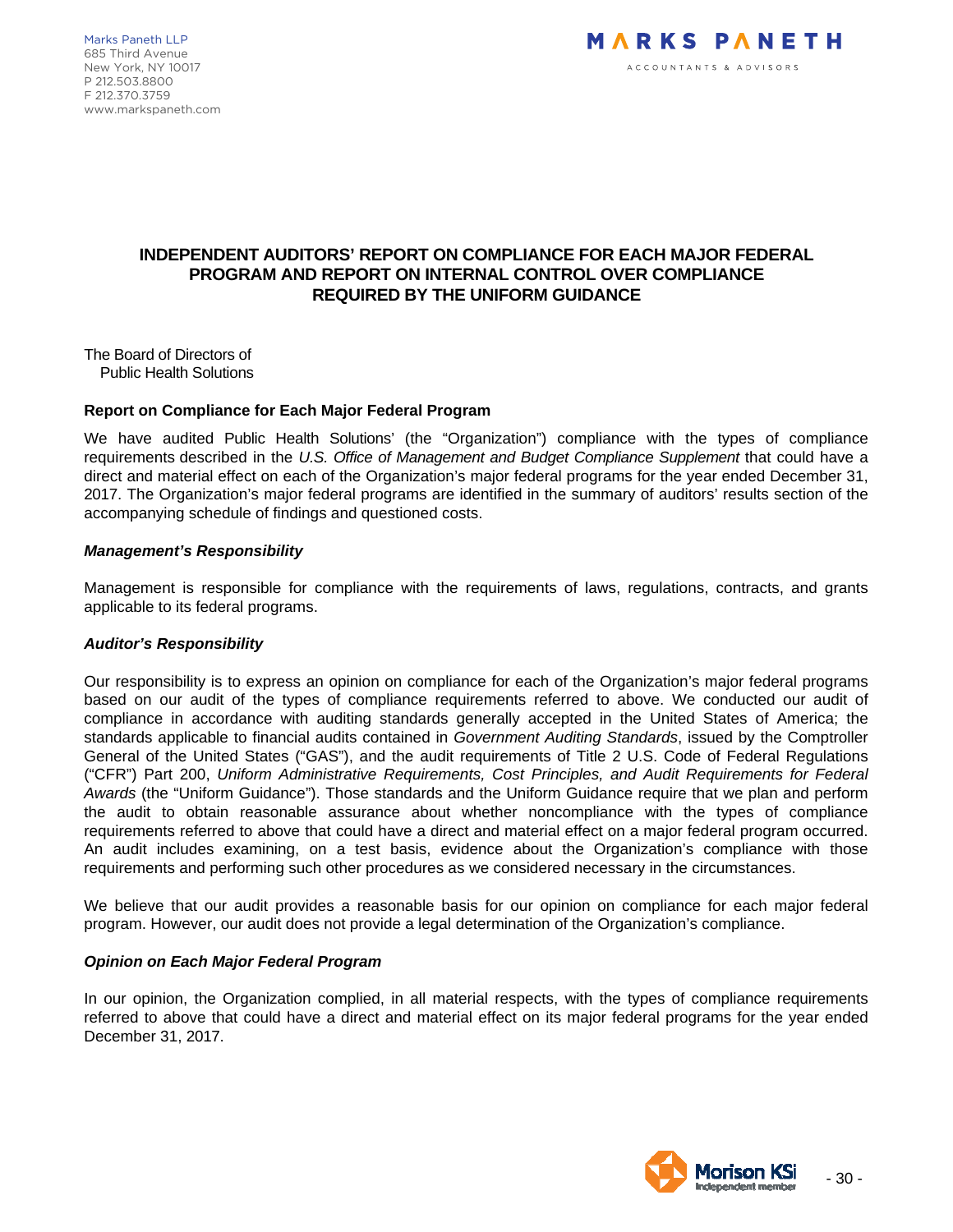#### **Report on Internal Control Over Compliance**

Management of the Organization is responsible for establishing and maintaining effective internal control over compliance with the types of compliance requirements referred to above. In planning and performing our audit of compliance, we considered the Organization's internal control over compliance with the types of requirements that could have a direct and material effect on each major federal program to determine the auditing procedures that are appropriate in the circumstances for the purpose of expressing an opinion on compliance for each major federal program and to test and report on internal control over compliance in accordance with the Uniform Guidance, but not for the purpose of expressing an opinion on the effectiveness of internal control over compliance. Accordingly, we do not express an opinion on the effectiveness of the Organization's internal control over compliance.

A *deficiency in internal control over compliance* exists when the design or operation of a control over compliance does not allow management or employees, in the normal course of performing their assigned functions, to prevent, or detect and correct, noncompliance with a type of compliance requirement of a federal program on a timely basis. A *material weakness in internal control over compliance* is a deficiency, or combination of deficiencies, in internal control over compliance, such that there is a reasonable possibility that material noncompliance with a type of compliance requirement of a federal program will not be prevented, or detected and corrected, on a timely basis. A *significant deficiency in internal control over compliance* is a deficiency, or a combination of deficiencies, in internal control over compliance with a type of compliance requirement of a federal program that is less severe than a material weakness in internal control over compliance, yet important enough to merit attention by those charged with governance.

Our consideration of internal control over compliance was for the limited purpose described in the first paragraph of this section and was not designed to identify all deficiencies in internal control over compliance that might be material weaknesses or significant deficiencies. We did not identify any deficiencies in internal control over compliance that we consider to be material weaknesses. However, material weaknesses may exist that have not been identified.

#### **Purpose of this Report**

The purpose of this report on internal control over compliance is solely to describe the scope of our testing of internal control over compliance and the results of that testing based on the Uniform Guidance. Accordingly, this report is not suitable for any other purpose.

Marks Pareth LLP

New York, NY September 26, 2018

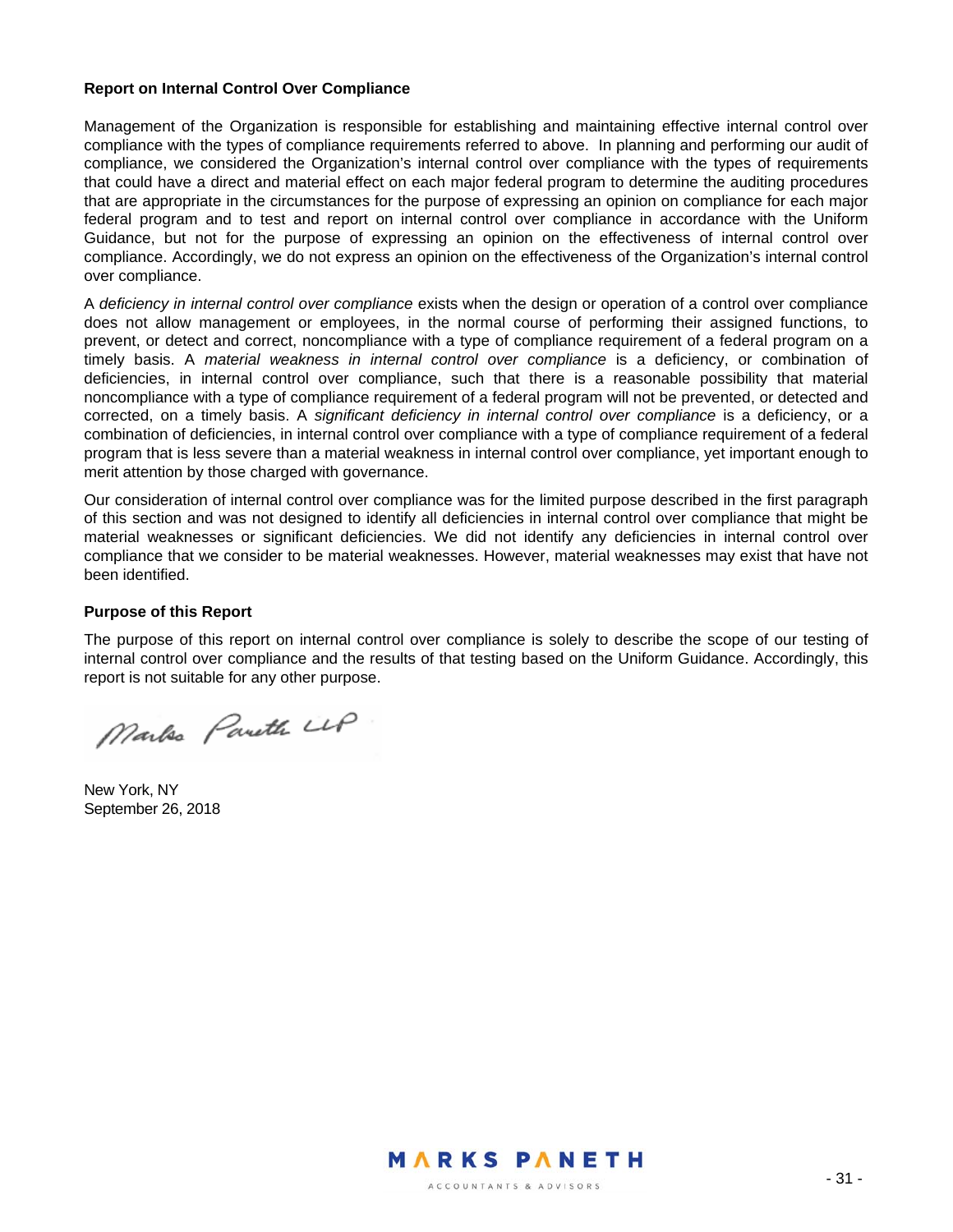# **PUBLIC HEALTH SOLUTIONS SCHEDULE OF FINDINGS AND QUESTIONED COSTS FOR THE YEAR ENDED DECEMBER 31, 2017**

# **Section I—Summary of Auditors' Results**

# *Financial Statements*

| Type of Auditors' report issued:                                                                                                                          |                   | Unmodified  |                               |                 |
|-----------------------------------------------------------------------------------------------------------------------------------------------------------|-------------------|-------------|-------------------------------|-----------------|
| Internal control over financial reporting:<br>Material weaknesses identified?<br>Significant deficiency identified not considered                         |                   | Yes         | $\mathsf{X}$ and $\mathsf{X}$ | No.             |
| to be material weaknesses?                                                                                                                                |                   | Yes         |                               | X None reported |
| Noncompliance material to financial statements noted?                                                                                                     | <b>Example ST</b> |             | X No                          |                 |
| <b>Federal Awards</b>                                                                                                                                     |                   |             |                               |                 |
| Internal control over major program:<br>Material weaknesses identified?                                                                                   |                   | Yes         | $\mathsf{X}$                  | No              |
| Significant deficiency identified not considered<br>to be material weaknesses?                                                                            |                   | <b>Yes</b>  |                               | X None reported |
| Type of auditors' report issued on compliance<br>for major program:                                                                                       |                   | Unmodified  |                               |                 |
| Any audit findings disclosed that are required<br>to be reported in accordance with Uniform Guidance?                                                     |                   | Yes         | X No                          |                 |
| Identification of major programs:                                                                                                                         |                   |             |                               |                 |
| CFDA 10.557 - Special Supplemental Nutrition Program for Women,<br>Infants and Children<br>CFDA 93.778 - Medical Assistance Program (Medicaid; Title XIX) |                   |             |                               |                 |
| Dollar threshold used to distinguish between<br>Type A and Type B programs:                                                                               |                   | \$3,000,000 |                               |                 |
| Auditee qualified as low-risk auditee?                                                                                                                    |                   | X Yes       |                               | No              |
| <b>Section II-Financial Statement Findings</b>                                                                                                            |                   |             |                               |                 |

No matters were reported.

# **Section III—Federal Award Findings and Questioned Costs**

No matters were reported.